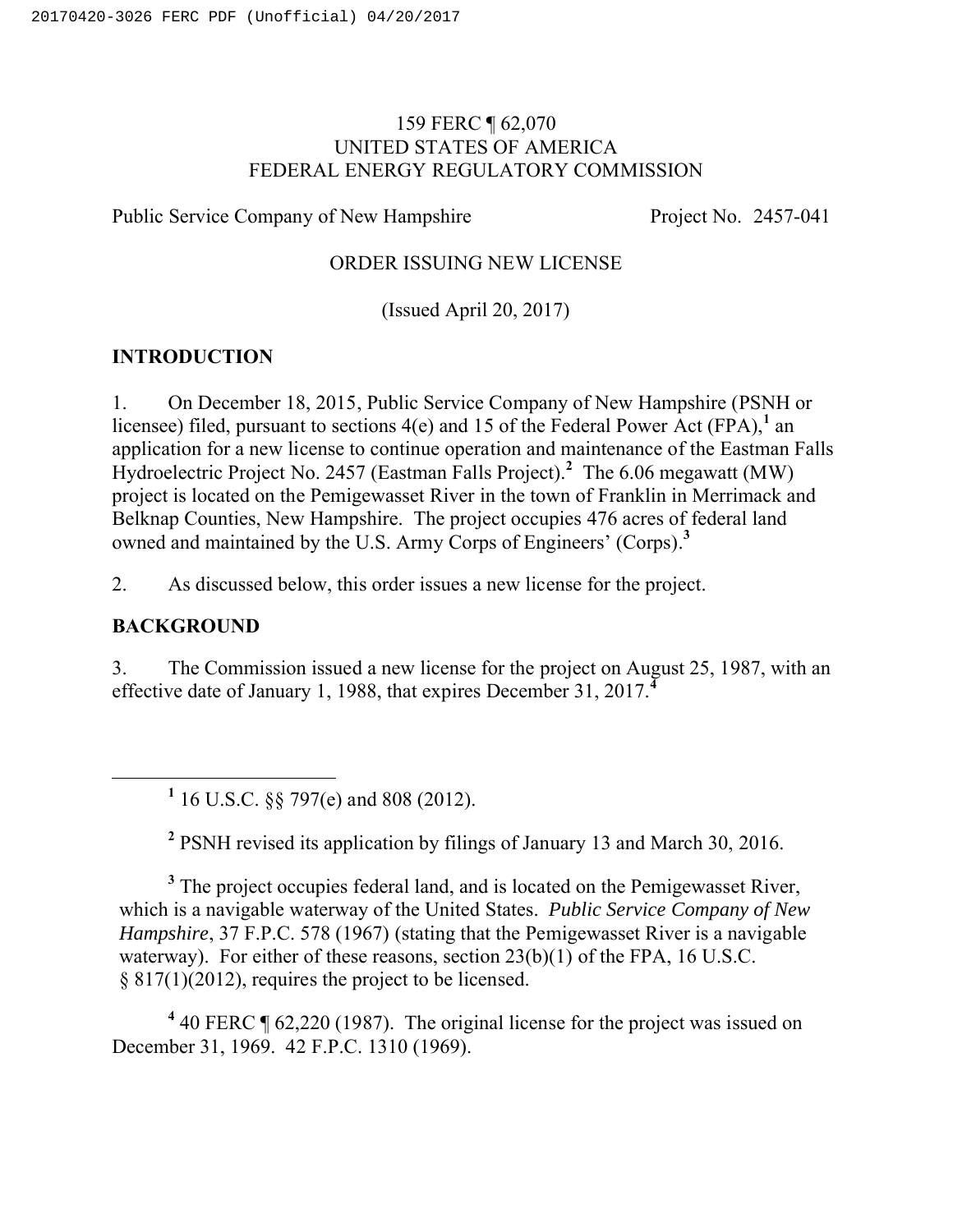Project No. 2457-041  $-2$  -

4. On April 26, 2016, the Commission issued a public notice that was published in the *Federal Register* accepting the application for filing, indicating the application was ready for environmental analysis, and setting June 27, 2016**<sup>5</sup>** as the deadline for filing motions to intervene, protests, comments, recommendations, preliminary terms and conditions, and preliminary fishway prescriptions.**<sup>6</sup>** The U.S. Department of the Interior (Interior) filed a notice of intervention,**<sup>7</sup>** as well as comments, recommendations, and preliminary fishway prescriptions. The Upper Merrimack River Local Advisory Committee (Merrimack Advisory Committee) filed a timely motion to intervene.**<sup>8</sup>** The New Hampshire Fish and Game Department filed comments in support of Interior's comments, recommendations, and prescriptions. PSNH filed reply comments on August 3, 2016.

5. Commission staff prepared, and on October 24, 2016, issued, an Environmental Assessment (EA) analyzing the impacts of the proposed project and alternatives to it. Interior, PSNH, and the Merrimack Advisory Committee filed comments on the EA.

6. The interventions, comments, recommendations, and conditions have been fully considered in determining whether, and under what conditions, to issue this license.

### **PROJECT DESCRIPTION**

#### **A. Project Area**

7. The Eastman Falls Project is located on the Pemigewasset River in the town of Franklin, Merrimack and Belknap Counties, New Hampshire. From the project area, the Pemigewasset River flows about 1 mile before joining the Winnipesaukee River to form

**<sup>6</sup>** 81 *Fed. Reg.* 26,541 (May 2, 2016).

**<sup>7</sup>** Under Rule 214(a) of the Commission's Rules of Practice and Procedure, Interior became a party to the proceeding upon timely filing of its notice of intervention.

**<sup>8</sup>** Timely and unopposed motions to intervene are granted by operation of Rule 214(c)(1) of the Commission's Rules of Practice and Procedure. 18 C.F.R. § 385.214(c) (2016).

**<sup>5</sup>** The Commission's Rules of Practice and Procedure provide that if a filing deadline falls on a Saturday, Sunday, holiday, or other day when the Commission is closed for business, the filing deadline does not end until the close of business on the next business day. 18 C.F.R. § 385.2007(a)(2) (2016). Because the 60-day filing deadline fell on a Saturday (i.e., June 25, 2016), the filing deadline was extended until the close of business on Monday, June 27, 2016.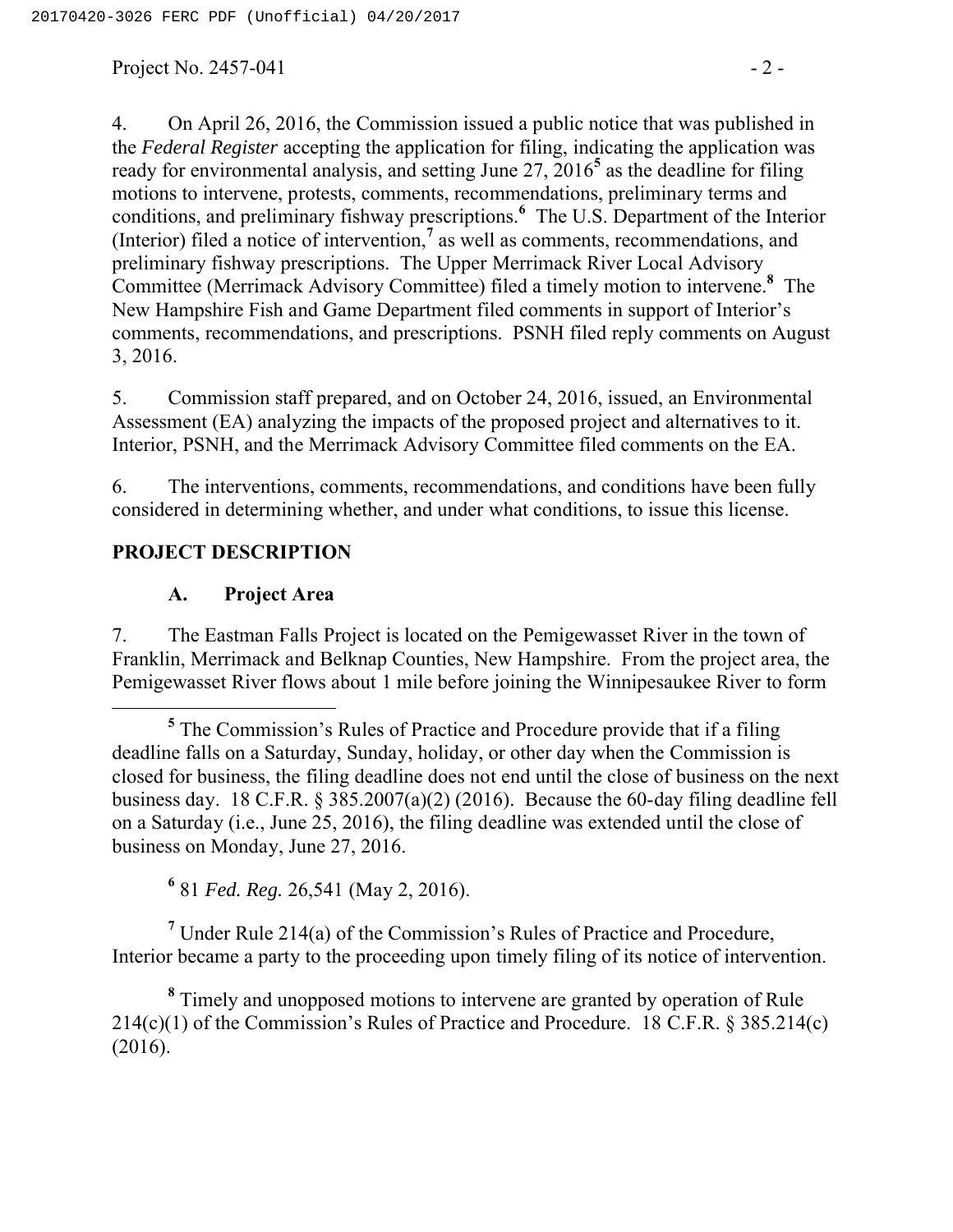Project No. 2457-041  $-3$  -

the Merrimack River in New Hampshire. From the confluence of the Winnipesaukee and the Pemigewasset rivers, the Merrimack River flows southeasterly for 116 miles to the Atlantic Ocean. Land use in the project area is primarily residential and the remaining land is commercial, transportation, industrial, and other urban uses.

## **B. Project Facilities**

8. The Eastman Falls Project consists of a 341-foot-long, 37-foot-high concrete gravity dam and spillway with 6-foot-high steel flashboards and a crest elevation of 307 feet above mean sea level (msl) with the flashboards installed. The dam and spillway include a concrete waste gate with a 16-foot-high, 30-foot-wide steel slide gate and a 342-foot-long, 8-foot-deep floating louver array. The louver array extends upstream from the generating facilities to the reservoir shoreline to guide fish away from the generating facility intakes and towards a lowered flashboard on the spillway.

9. Eastman Falls dam impounds the 582-acre Eastman Falls reservoir with a normal maximum water surface elevation of 307 feet msl. The reservoir extends nine miles upstream of the dam and passes through an opening in the Corps) Franklin Falls dam.

10. The project includes two powerhouses. Water enters the intake for powerhouse 1 through a 12.5-foot-high, 15-foot-wide headgate structure and a trashrack with 3.5-inch clear-bar spacing. From the headgate and trashrack, water passes into a 12.5-foot-high, 12.5-foot-wide, 21-foot-long concrete penstock that leads to powerhouse 1 which contains a single 1.8-MW turbine-generator unit. Water is discharged from powerhouse 1 via a 60-foot-long draft tube.

11. Water enters the intake for powerhouse 2 through a 20-foot-high, 21-foot-wide headgate and two trashracks with 3.5-inch clear-bar spacing and then passes into powerhouse 2 which contains a single 4.26-MW turbine-generator unit. Water is discharged from powerhouse 2 via a 60-foot-long draft tube.

12. Generator leads connect the turbine-generator units in powerhouses 1 and 2 to a 100-foot-long, 2.4-kV transmission line that connects to the regional grid. A detailed project description is contained in ordering paragraph (B)(2).

13. The project includes three recreation facilities located near the dam: (1) Eastman Falls Recreation Area, which includes a picnic area and boat launch; (2) a portage trail; and (3) the Franklin Public Boat Ramp, which includes a parking area and picnic area.

## **C. Project Boundary**

14. The existing project boundary encloses 582 acres from the Eastman Falls dam to the upstream end of the impoundment, including the 476 acres of federal land. The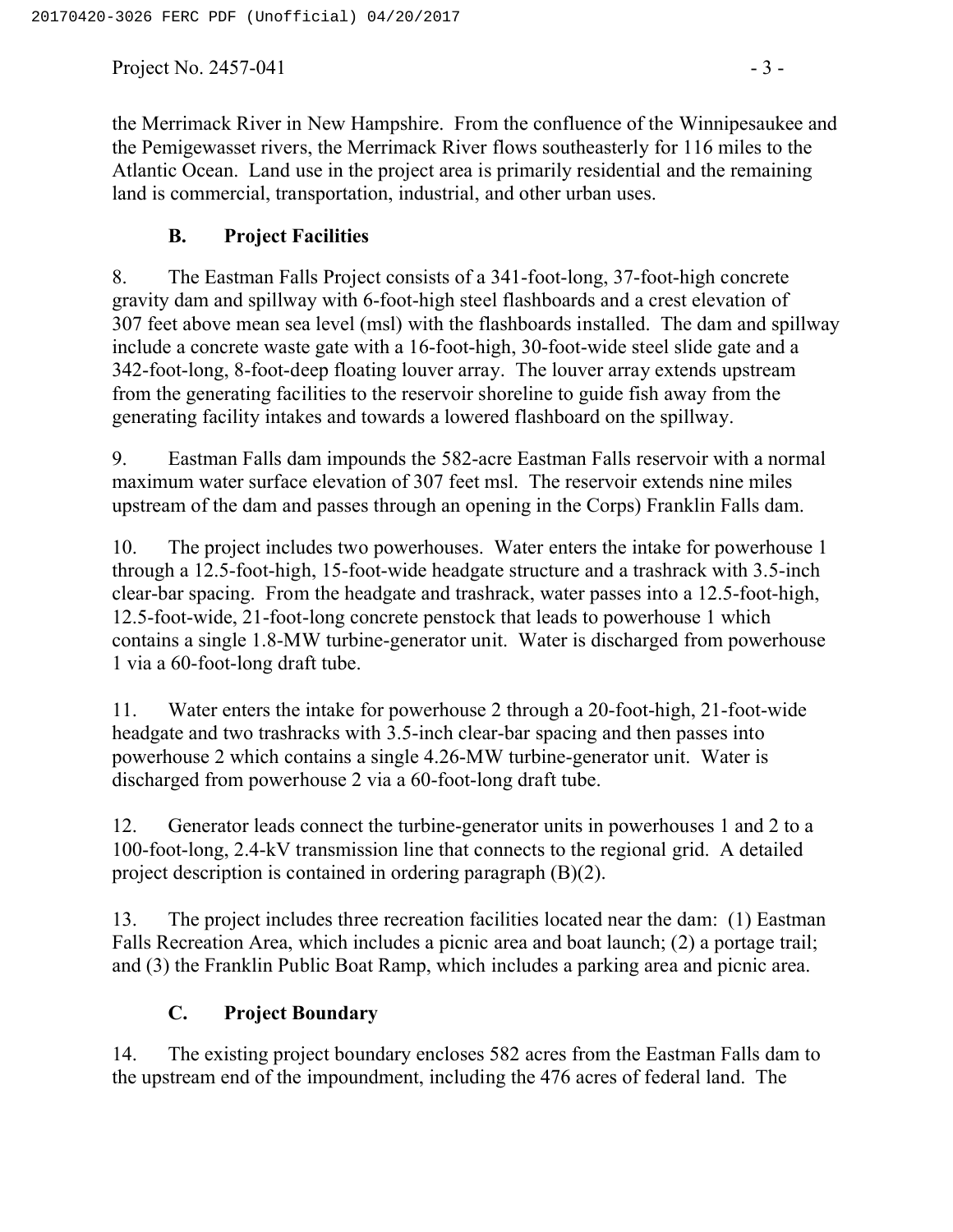Project No. 2457-041  $-4 -$ 

project boundary encloses the three recreation facilities and the project facilities listed above.

#### **D. Current Project Operation**

15. PSNH operates the project in a run-of-river mode, whereby outflow from the project equals inflow at all times and water levels in the impoundment are not manipulated for power generation. The normal elevation of the impoundment is 307 feet msl. PSNH releases a year-round minimum flow of 410 cubic feet per second (cfs) or inflow (whichever is less) through generating facility No. 1.

16. The project uses flows between 250 cfs (the minimum hydraulic capacity of powerhouse 1) and 2,780 cfs (the combined maximum hydraulic capacity of powerhouses 1 and 2) to generate electricity. At flows less than 250 cfs, the project does not operate and all flow is either released through the waste gate or spilled over the dam. At inflows between 250 and 700 cfs, powerhouse 1 operates and powerhouse 2 is idle. At inflows between 700 and 1,830 cfs, powerhouse 2 operates and powerhouse 1 is idle. At inflows between 1,830 cfs and 2,780 cfs, both powerhouses operate at varying capacities within their operating ranges. When inflow exceeds 2,780 cfs, both powerhouses operate at maximum capacity and excess flow is spilled over the flashboards or passed through the waste gate.

17. To provide flood protection, the Corps closes the opening in Franklin Falls dam to maintain the spillway crest elevation of 389 feet msl during periods of high inflows. During this time, flows used for generation at the Eastman Falls Project are limited to releases from the Franklin Falls spillway.

18. The project's average annual generation is approximately 27,871 megawatt-hours (MWh).

### **E. Proposed Operation and Environmental Measures**

19. PSNH proposes to: (1) continue to operate the project in a run-of-river mode such that impoundment fluctuations do not exceed  $+0.2$  foot from the normal impoundment elevation of 307 feet msl with flashboards installed;**<sup>9</sup>** (2) implement an operation compliance monitoring and maintenance plan to monitor impoundment levels, flow

**<sup>9</sup>** PSNH also proposes to discontinue maintaining the 410-cfs minimum flow downstream of the project because it would serve no purpose at a run-of-river project with no bypassed reach. The 410-cfs minimum flow is a requirement of the current license that allows PSNH to operate the project in storage-and-release mode.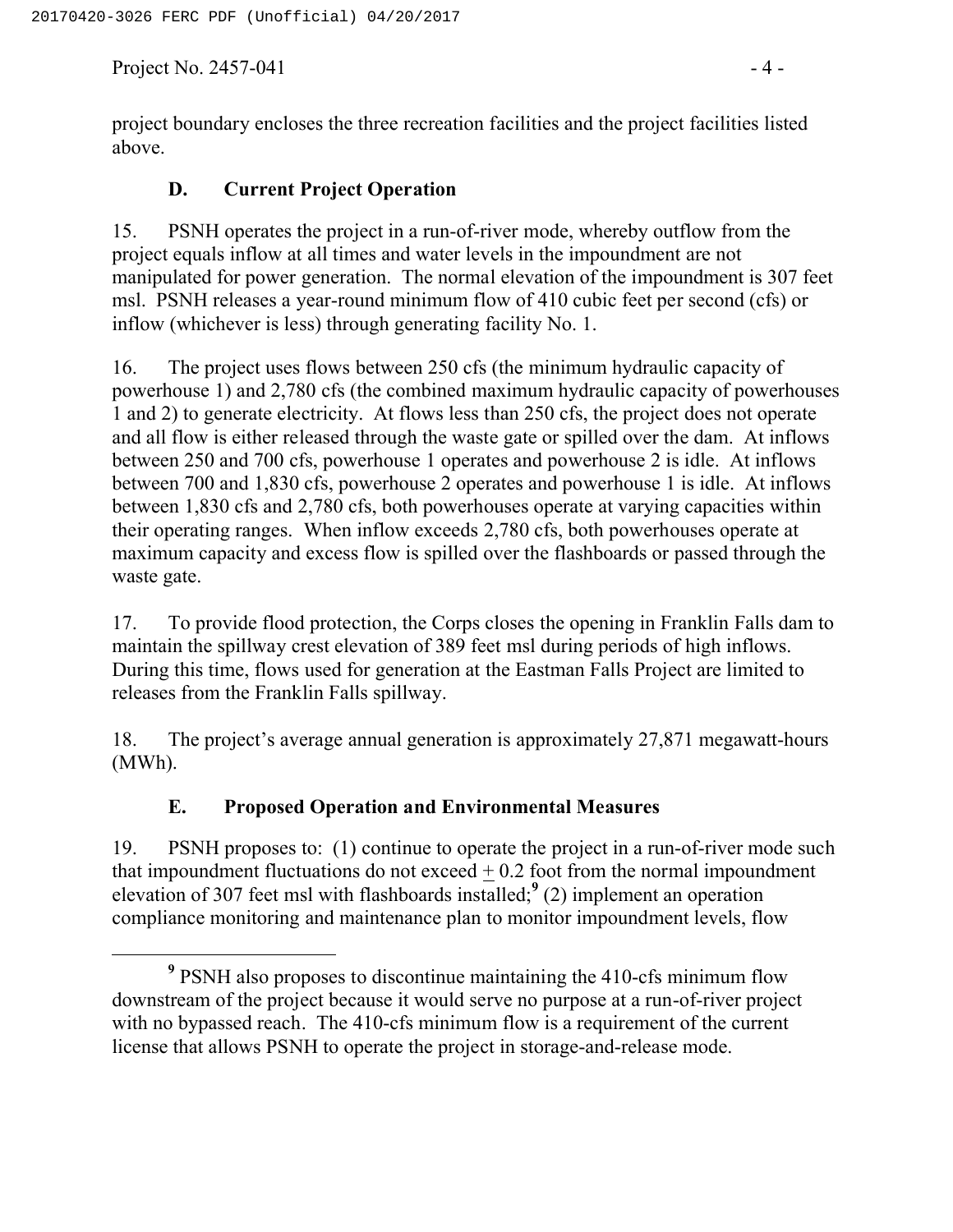Project No. 2457-041  $-5$  -

releases, and impoundment refill procedures; (3) maintain downstream flows of 502 cfs (equal to the aquatic base flow), or 90 percent of inflow to the impoundment (whichever is less) to protect downstream aquatic habitat when refilling the impoundment after drawdowns for maintenance or emergencies; (4) implement an invasive species management and monitoring plan to monitor the spread of invasive species within the project boundary and implement control measures, if necessary; and (5) continue to operate and maintain the Eastman Falls Recreation Area and the portage trail.

#### **SUMMARY OF LICENSE REQUIREMENTS**

20. As summarized below, this license, which authorizes 6.06 MW of renewable energy generation capacity, requires PSNH to implement most of the proposed measures noted above, with some modifications and additional staff-recommended measures described below. The license also includes the conditions required by the New Hampshire Department of Environmental Services (New Hampshire DES) water quality certification (certification) (Appendix A). Combined, these measures will protect water quality, fisheries resources, recreation, and cultural resources at the project.

21. To protect water quality and aquatic resources, the license requires PSNH to: (1) continue to operate the project in a run-of-river mode and ensure that impoundment water level fluctuations do not exceed  $\pm$  0.2 foot from the normal impoundment elevation of 307 feet msl with flashboards installed; (2) implement an impoundment refill procedure whereby 90 percent of project inflow is passed downstream and 10 percent is used to refill the impoundment; (3) implement an operation compliance monitoring and maintenance plan to monitor impoundment levels, flow releases, and impoundment refill procedures; (4) develop a plan to conduct water temperature and dissolved oxygen (DO) monitoring continuously upstream and downstream of Eastman Falls dam for up to 3 years during the period of June 1 to September 30; (5) develop a plan to install up to three upstream fishways for American eel that will be operated annually from May 1 to October 30; (6) develop a plan to annually implement downstream passage measures (interim measures will be implemented initially and eventually be replaced by permanent measures) for American eel from August 15 to November 15; (7) develop and implement a fishway operation and maintenance plan, including procedures for managing debris collected at or near fish passage facilities; and (8) develop and implement a fishway effectiveness monitoring plan.

22. To monitor and control the spread of invasive species within the project boundary, the license requires PSNH to develop and implement an invasive species management and monitoring plan.

23. To protect existing recreation opportunities at the project, the license requires PSNH to continue to operate and maintain project recreation facilities.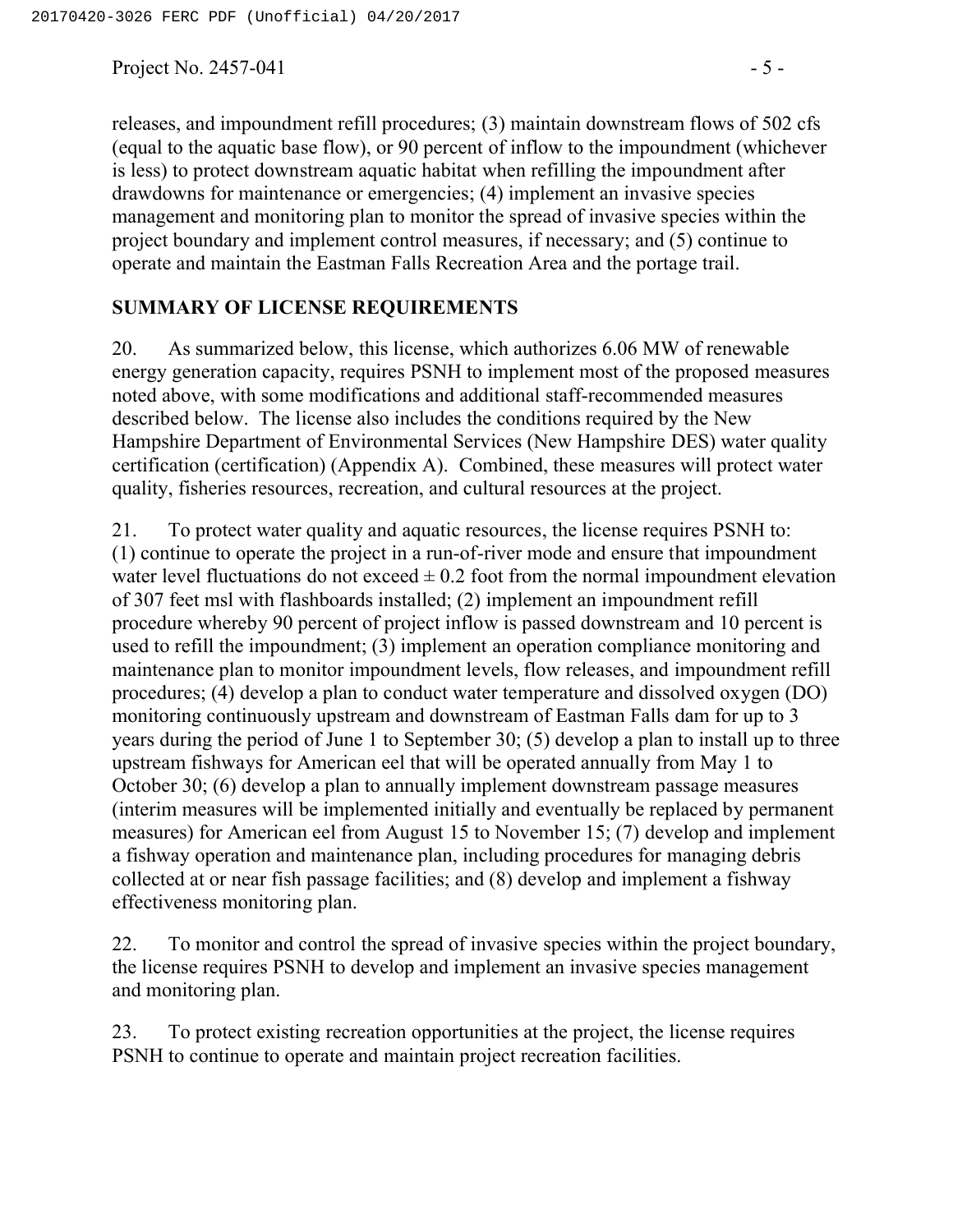Project No. 2457-041  $-6$  -

24. To protect cultural resources, the license requires PSNH to consult with the New Hampshire State Historic Preservation Commission prior to implementing any project

modifications not specifically authorized by this license, or if any unknown cultural resources are discovered during routine project operation.

### **WATER QUALITY CERTIFICATION**

25. Under section  $401(a)(1)$  of the Clean Water Act (CWA),<sup>10</sup> the Commission may not issue a license authorizing the construction or operation of a hydroelectric project unless the state water quality certifying agency either has issued water quality certification for the project or has waived certification by failing to act on a request for certification within a reasonable period of time, not to exceed one year. Section 401(d) of the CWA provides that the certification shall become a condition of any federal license that authorizes construction or operation of the project.**<sup>11</sup>**

26. On December 18, 2015, PSNH applied to the New Hampshire DES for water quality certification for the Eastman Falls Project. On December 15, 2016, the New Hampshire DES issued a certification for the project that includes 15 conditions (conditions E-1 through E-15), which are set forth in Appendix A of this order and incorporated into the license by ordering paragraph (D). Eight of the conditions (conditions E-1 through E-7 and E-15) are general or administrative and are not discussed further.

27. The remaining seven conditions require PSNH to: (1) operate the Eastman Falls Project in run-of-river mode at a water surface elevation of 307 feet msl (+0.2 foot msl) (Condition E-8a), maintain a maximum impoundment drawdown rate of six inches or less per day, to the extent possible (Condition E-8b), and implement an impoundment refill procedure after drawdowns for maintenance or emergencies where 90 percent of project inflow is passed downstream and 10 percent is used to refill the impoundment (Condition E-8b); (2) maintain electronic records of project operation and provide an annual report to New Hampshire DES demonstrating compliance with project operation requirements (Condition E-9); (3) notify the New Hampshire DES of deviations from run-of-river operation within 24 hours and file a report about the incident within 45 days (Condition E-10); (4) develop an operation compliance monitoring plan that describes how the

**<sup>10</sup>** 33 U.S.C. § 1341(a)(1) (2012).

**<sup>11</sup>** 33 U.S.C. § 1341(d) (2012).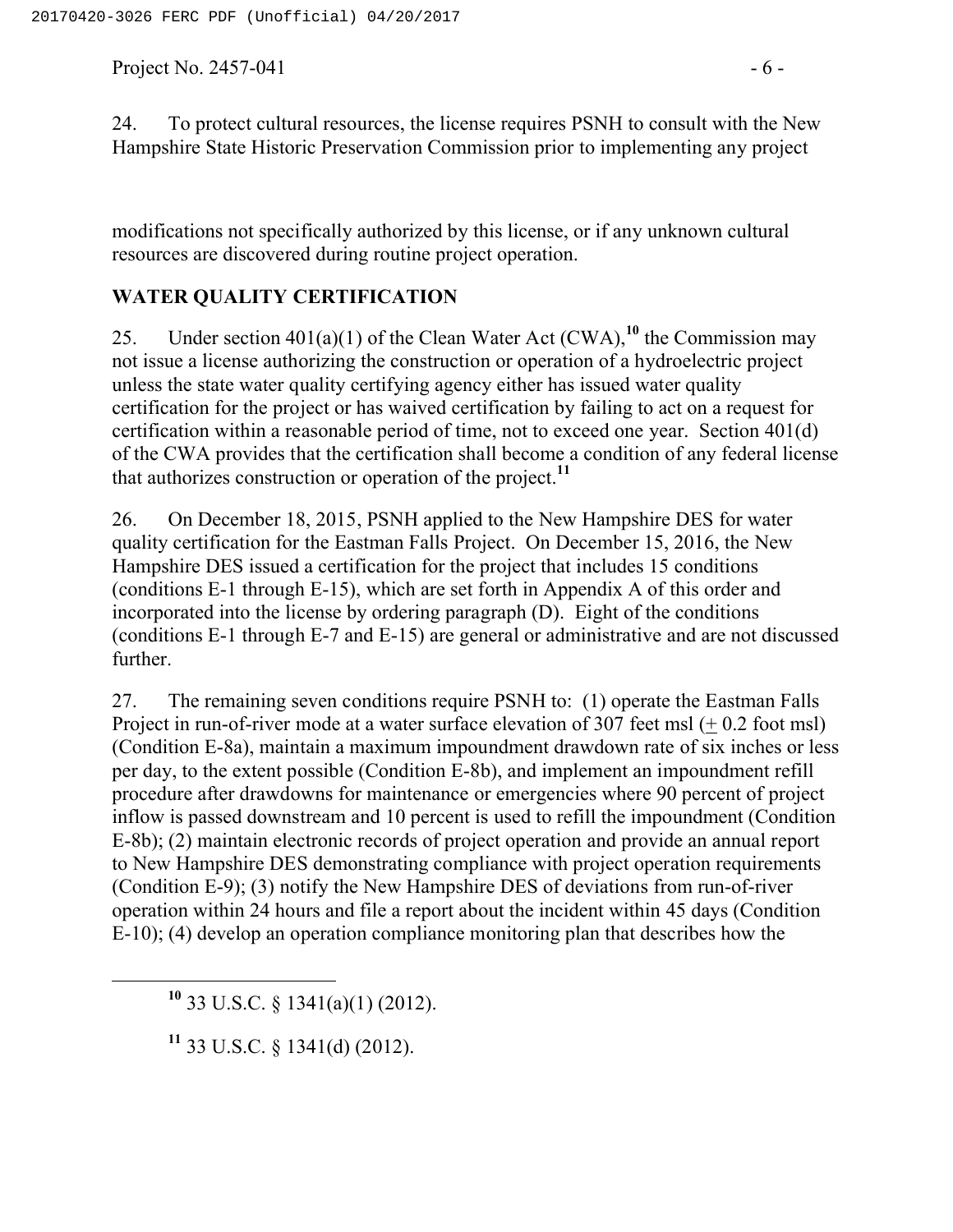Project No. 2457-041  $-7 -$ 

project will be operated under various scenarios (i.e., normal flows, low flows, high flows, maintenance periods, and emergencies; the plan must also describe procedures for measuring, monitoring, and reporting project operation) (Condition E-11); (5) develop a plan to monitor and manage invasive species in the project area (Condition E-12); (6) develop a plan to monitor water quality in the impoundment and downstream of the dam (Condition E-13, which specifies that the monitoring results will be used to determine if mitigation measures or additional monitoring is necessary); and (7) comply with Interior's section 18 prescriptions, including any future modifications to those prescriptions (Condition E-14).

28. Periodically, the project impoundment is drawn down when flashboards are lowered during high flows, for maintenance, or for emergencies and run-of-river operation may be temporarily suspended. Condition E-8b requires PSNH to implement an impoundment refill procedure after drawdowns for maintenance or emergencies where 90 percent of project inflow is passed downstream and 10 percent is used to refill the impoundment. In the EA,**<sup>12</sup>** staff recommended a different impoundment refill procedure that would allow PSNH to release the aquatic base flow (502 cfs) or 90 percent of inflow (whichever is less) when refilling the impoundment after drawdowns for maintenance and emergencies. Staff recommended this alternative because it would provide adequate protection of downstream aquatic habitat while allowing the project to generate more power than would occur during the procedure required by condition E-8. However, because the impoundment refill procedure specified by condition E-8 is mandatory, it is required by ordering paragraph (D) and attached to this order in Appendix A.

29. Condition E-13 requires PSNH to monitor water quality in the impoundment and downstream of the project dam. In its license application, PSNH presents the results of water quality monitoring that indicates that DO in the project area meets New Hampshire DES's standards during warm, low-flow periods. Based on this information and proposed run-of-river operation, staff concluded in the EA**<sup>13</sup>** that the project would not likely contribute to or exacerbate DO problems in the Pemigewasset River and staff did not recommend requiring additional water quality monitoring. However, because the water quality monitoring specified in condition E-13 of the certification is mandatory, it is required by ordering paragraph (D) and attached to this order in Appendix A.

30. The 15 conditions of the certification are set forth in Appendix A of this order and incorporated into the license by ordering paragraph (D). Article 401 requires the licensee to file, for Commission approval, plans and reports required by the certification

**<sup>12</sup>** EA at 49.

**<sup>13</sup>** EA at 22 and 49.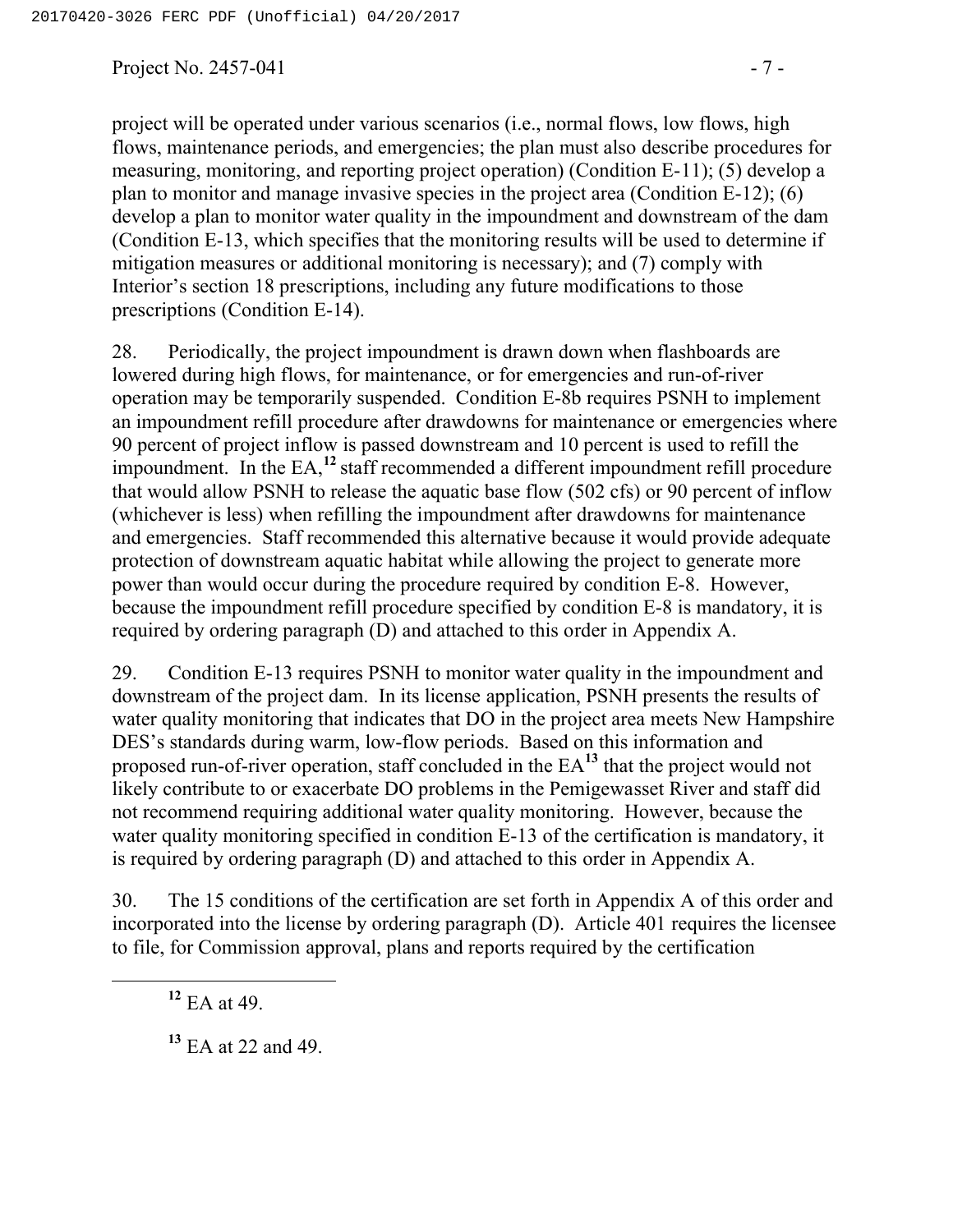Project No. 2457-041  $-8$  -

## **COASTAL ZONE MANAGEMENT ACT**

31. Under section 307(c)(3)(A) of the Coastal Zone Management Act (CZMA),**<sup>14</sup>** the Commission cannot issue a license for a project within or affecting a state's coastal zone unless the state CZMA agency concurs with the license applicant's certification of consistency with the state's CZMA program, or the agency's concurrence is conclusively presumed by its failure to act within six months of its receipt of the applicant's certification. By letter dated November 5, 2016, New Hampshire DES states that the project is not located within the state-designated coastal zone and the project will not affect New Hampshire's coastal resources. Therefore, a CZMA consistency certification is not required.

## **SECTION 18 FISHWAY PRESCRIPTION**

32. Section 18 of the FPA**<sup>15</sup>** provides that the Commission shall require the construction, maintenance, and operation by a licensee of such fishways as may be prescribed by the Secretary of the Interior or the Secretary of Commerce, as appropriate.

33. By letter filed January 23, 2017, Interior provided section 18 prescriptions that require PSNH to provide upstream and downstream passage for American eel at the Eastman Falls dam, prepare a fishway operation and maintenance plan, and prepare a fishway effectiveness monitoring plan. Interior's prescriptions are required by ordering paragraph (E) and attached to this order in Appendix B.

34. Interior also requested that the Commission reserve authority to prescribe fishways. Consistent with Commission policy, Article 402 of the license reserves the Commission's authority to require fishways that may be prescribed by Interior for the Eastman Falls Project.

### **THREATENED AND ENDANGERED SPECIES**

35. Section 7(a)(2) of the Endangered Species Act of 1973 (ESA)**<sup>16</sup>** requires federal agencies to ensure their actions are not likely to jeopardize the continued existence of

**<sup>14</sup>** 16 U.S.C. § 1456(c)(3)(A) (2012).

**<sup>15</sup>** 16 U.S.C. § 811 (2012).

**<sup>16</sup>** 16 U.S.C. § 1536(a) (2012).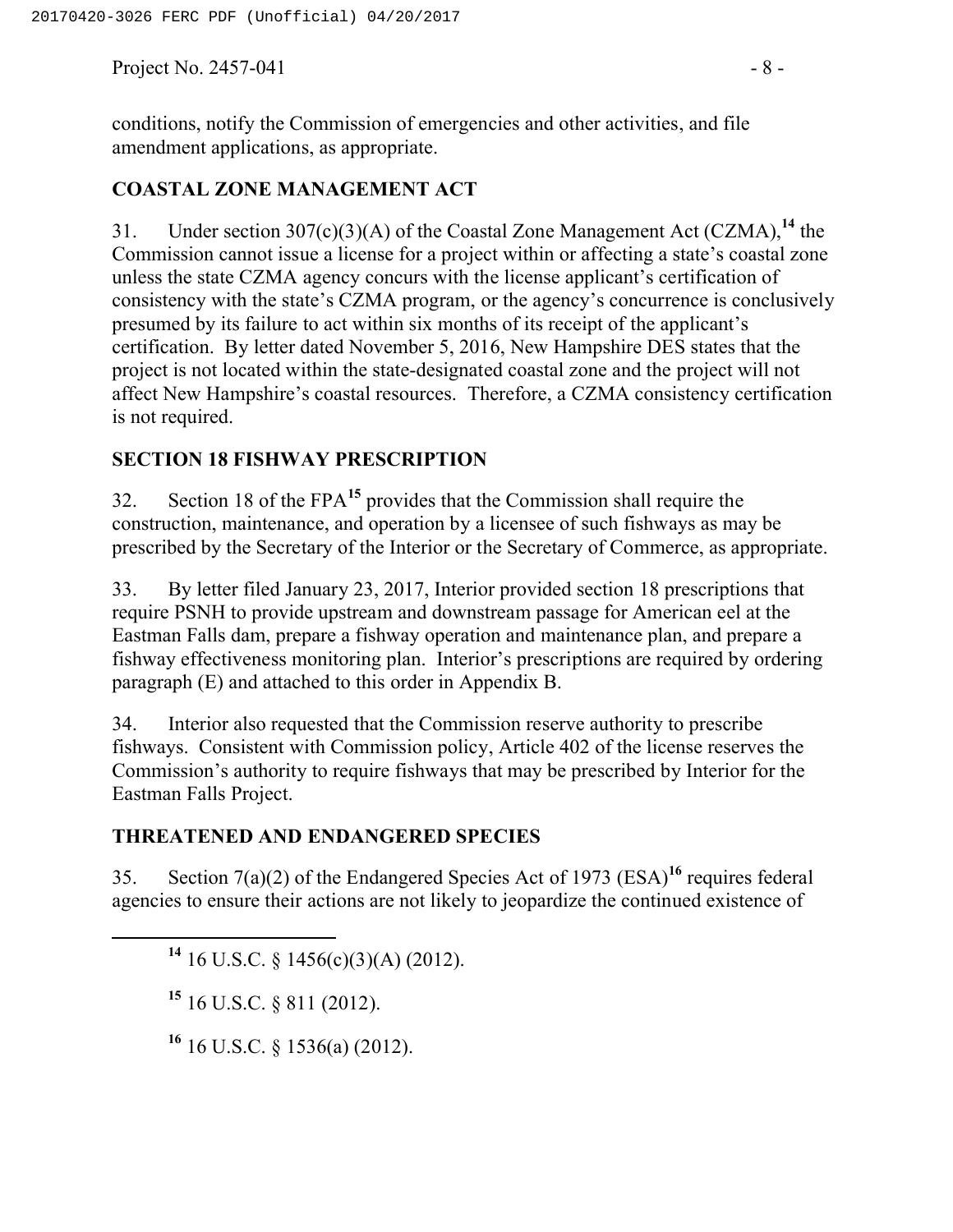Project No. 2457-041  $-9 -$ 

federally listed threatened and endangered species, or result in the destruction or adverse modification of their designated critical habitat.

36. In a letter dated June 22, 2016, Interior states that suitable habitat for the federally threatened northern long-eared bat exists within and adjacent to the project area. The EA found that, while there is northern long-eared bat habitat within and adjacent to the project area, northern long-eared bats are not known to inhabit the project area. In addition, there are no measures included in this license that would affect northern longeared bat habitat. Based on this information, licensing the project will have no effect on the threatened northern long-eared bat. Therefore, no further action under the ESA is required.

#### **NATIONAL HISTORIC PRESERVATION ACT**

37. Under section 106 of the National Historic Preservation Act (NHPA)**<sup>17</sup>** and its implementing regulations,**<sup>18</sup>** federal agencies must take into account the effect of any proposed undertaking on properties listed or eligible for listing in the National Register of Historic Places (National Register), defined as historic properties, and afford the Advisory Council on Historic Preservation a reasonable opportunity to comment on the undertaking. This generally requires the Commission to consult with the State Historic Preservation Officer (SHPO) to determine whether and how a proposed action may affect historic properties, and to seek ways to avoid or minimize any adverse effects.

38. The Eastman Falls dam was constructed as a power source in 1903 by the Pemigewasset Power Company. Powerhouse 1 was built in 1937, while powerhouse 2, originally built in 1910, was retrofitted in 1983. By letter dated May 8, 2012, the New Hampshire SHPO indicated that the Eastman Falls facilities may be eligible for listing on the National Register. However, the New Hampshire SHPO concluded that issuing a license for the project would have "no potential to cause effects" on historic, architectural, or archaeological resources based on the applicant's proposal.**<sup>19</sup>** The EA concludes that because there are no known cultural resources within the project's area of

<sup>&</sup>lt;sup>17</sup> Section 106 of the National Historic Preservation Act of 1966, as amended, 54 U.S.C. § 306108, Pub. L. No. 113-287, 128 Stat. 3188 (2014). (The National Historic Preservation Act was recodified in Title 54 in December 2014.)

**<sup>18</sup>** 36 C.F.R. Part 800 (2016).

**<sup>19</sup>** PSNH December 18, 2015 application, at Appendix A.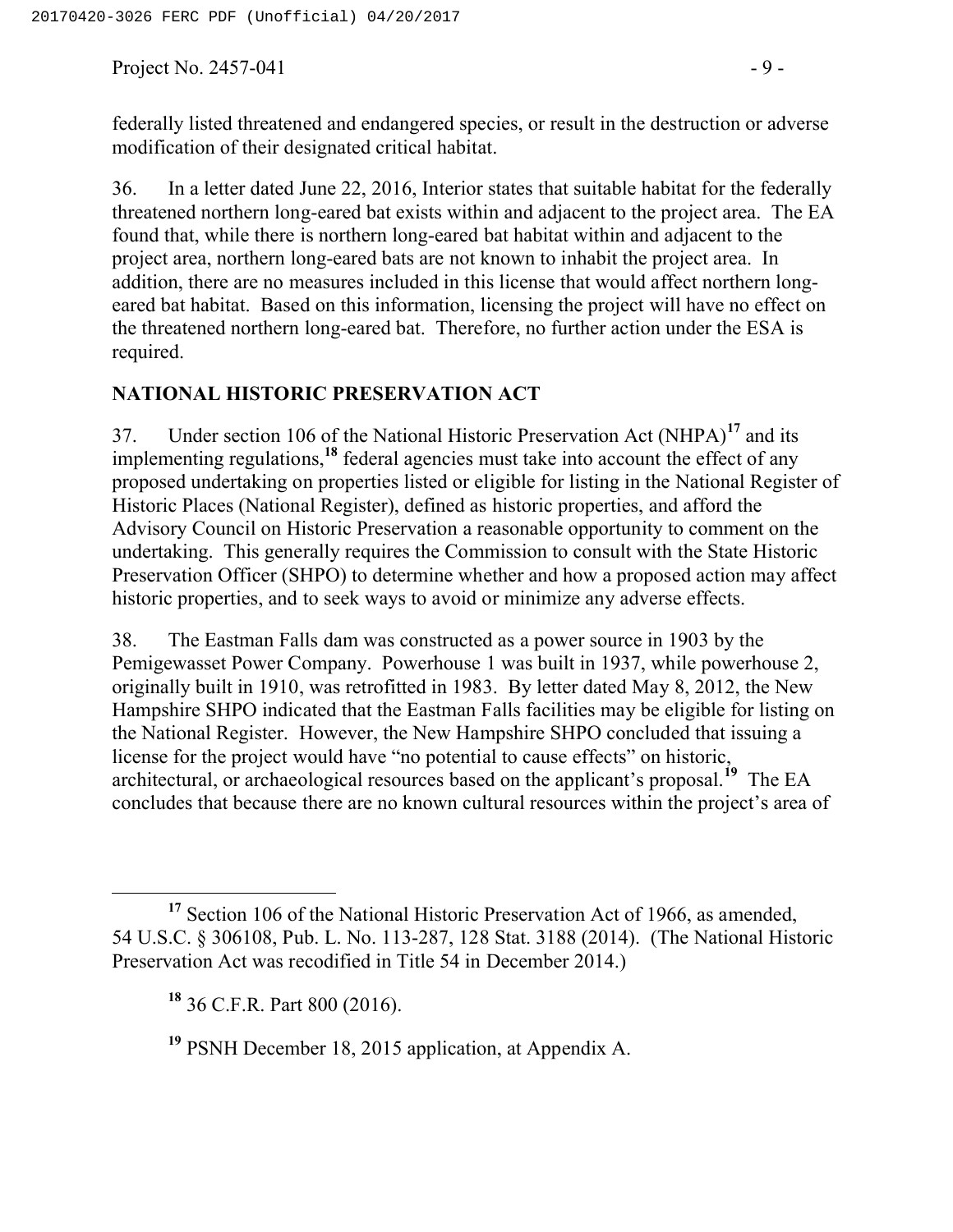Project No. 2457-041  $-10$  -

potential effect and no changes to the project's features or operation are proposed, issuing a license for the project would have no adverse effect on historic properties.**<sup>20</sup>**

39. While the project will have no adverse effect on known historic properties, cultural resources could be discovered during the course of operating or maintaining the project. If cultural resources are inadvertently discovered during construction or operation of the project, PSNH must stop all land-disturbing activities and consult with the New Hampshire SHPO to determine the need for any cultural resource studies or measures. If no measures are needed, PSNH must file documentation of its consultation. If a discovered cultural resource is determined to be eligible for the National Register, the licensee must file for Commission approval a historic properties management plan. As required by Article 405, PSNH must not resume land-clearing or land-disturbing activities until informed by the Commission that the requirements of the article are met.

40. Additionally, project maintenance activities that may be needed during the term of this license, but do not require Commission approval, could adversely affect cultural resources.**<sup>21</sup>** Therefore, Article 406 requires the licensee to consult with the New Hampshire SHPO prior to conducting any project modifications to determine the effects of the activities and the need for protection measures.

## **RECOMMENDATIONS OF FEDERAL AND STATE FISH AND WILDLIFE AGENCIES PURSUANT TO SECTION 10(j) OF THE FPA**

41. Section  $10(i)(1)$  of the FPA<sup>22</sup> requires the Commission, when issuing a license, to include conditions based on recommendations submitted by federal and state fish and wildlife agencies pursuant to the Fish and Wildlife Coordination Act<sup>23</sup> to "adequately and equitably protect, mitigate damages to, and enhance fish and wildlife (including related spawning grounds and habitat)" affected by the project.

42. In response to the April 26, 2016 public notice that the project was ready for environmental analysis, Interior filed seven recommendations under section 10(j).<sup>24</sup> Two

**<sup>20</sup>** EA at 37.

**<sup>21</sup>** Activities could include modifications to the powerhouses, such as painting, roof repairs, or general landscaping. *Id.* 

**<sup>22</sup>** 16 U.S.C. § 803(j)(1) (2012).

**<sup>23</sup>** 16 U.S.C. §§ 661 *et seq.* (2012).

**<sup>24</sup>** Interior filed the recommendations on June 22, 2016.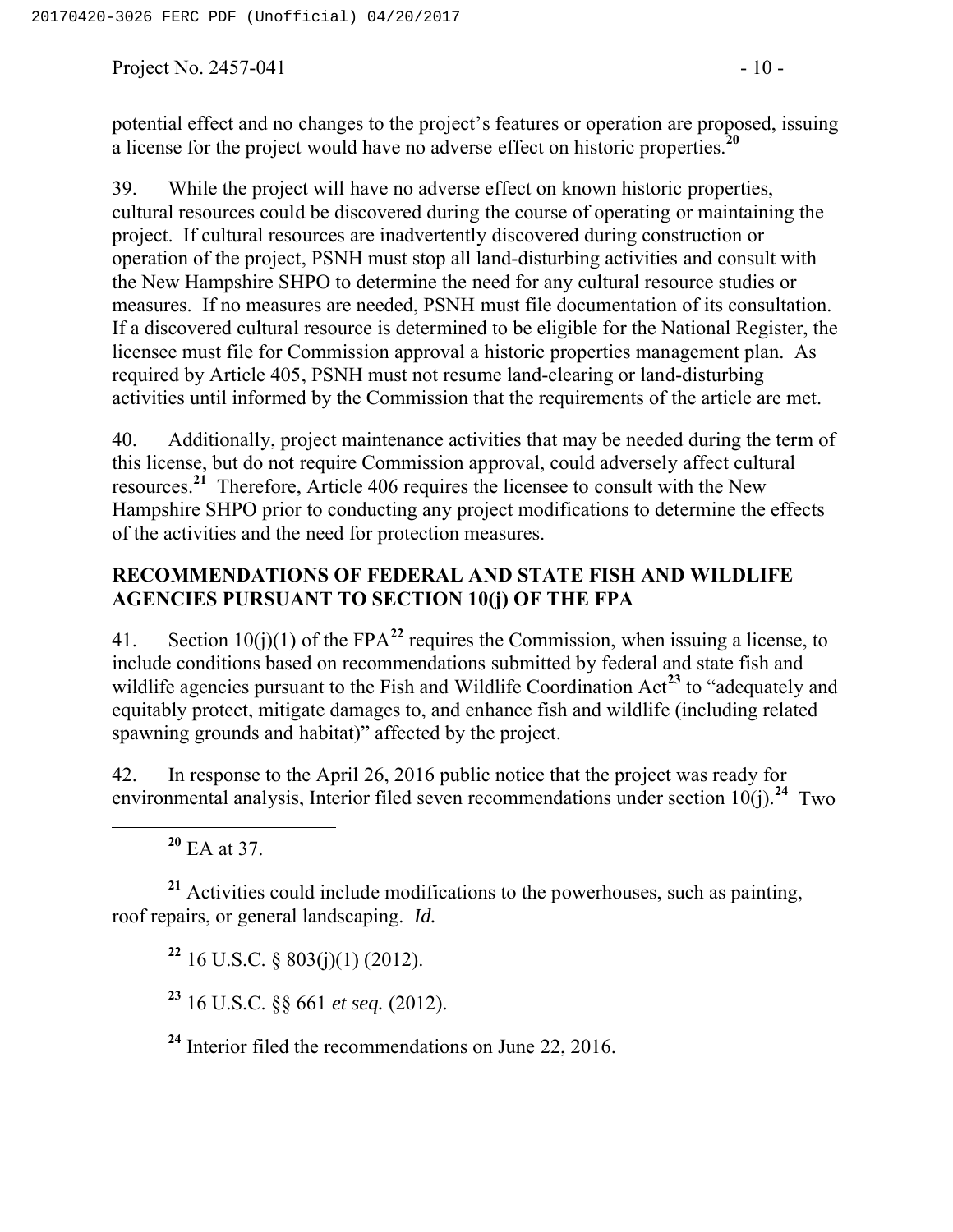Project No. 2457-041 - 11 -

of the recommendations are outside the scope of section  $10(i)$  and are discussed in the next section. Three of the recommendations that are within the scope of section 10(j) and are included in this license require PSNH to: (1) operate the project in an instantaneous run-of-river mode (required by certification condition E-8a), (2) develop and implement an operation and flow monitoring plan (required by certification condition E-11), and (3) maintain the impoundment elevation at 307 feet msl  $+$  0.2 foot (required by certification condition E-8b). The remaining two recommendations that are within the scope of section 10(j) are also included in this license, and are discussed below.

43. In the EA, Commission staff made an initial determination that Interior's recommendation to develop and implement a post-license water quality monitoring plan may be inconsistent with the comprehensive planning standard of section  $10(a)(1)$  of the FPA. Staff did not recommend water quality monitoring because existing water quality meets New Hampshire state standards and the project would continue to operate in runof-river mode.**<sup>25</sup>** However, because the water quality monitoring plan is included in the certification (see condition E-13), which is mandatory,**<sup>26</sup>** the water quality plan is required by the license.

44. In the EA, Commission staff made an initial determination that Interior's recommendation to implement an impoundment refill protocol that passes 90 percent of inflow downstream and uses 10 percent of inflow to refill the impoundment may be inconsistent with the comprehensive planning standard of section 10(a)(1) of the FPA. Staff did not recommend Interior's refill protocol because PSNH's proposed refill protocol (i.e., releasing the aquatic base flow (502 cfs) or 90 percent of inflow (whichever is less) when refilling the impoundment) would protect aquatic habitat while allowing PSNH to generate more power than Interior's refill protocol.**<sup>27</sup>** However, because the refill protocol is included in the certification (condition E-8c), which is mandatory, the impoundment refill protocol to pass 90 percent of inflow downstream and use 10 percent of inflow to refill the impoundment is required by the license.

#### **SECTION 10(a)(1) OF THE FPA**

45. Section 10(a)(1) of the FPA**<sup>28</sup>** requires that any project for which the Commission issues a license be best adapted to a comprehensive plan for improving or developing a

**<sup>25</sup>** EA at 49.

**<sup>26</sup>** *See American Rivers v. FERC*, 129 F.3d 99 (2nd Cir. 1997).

**<sup>27</sup>** EA at 49-50.

**<sup>28</sup>** 16 U.S.C. § 803(a)(1) (2012).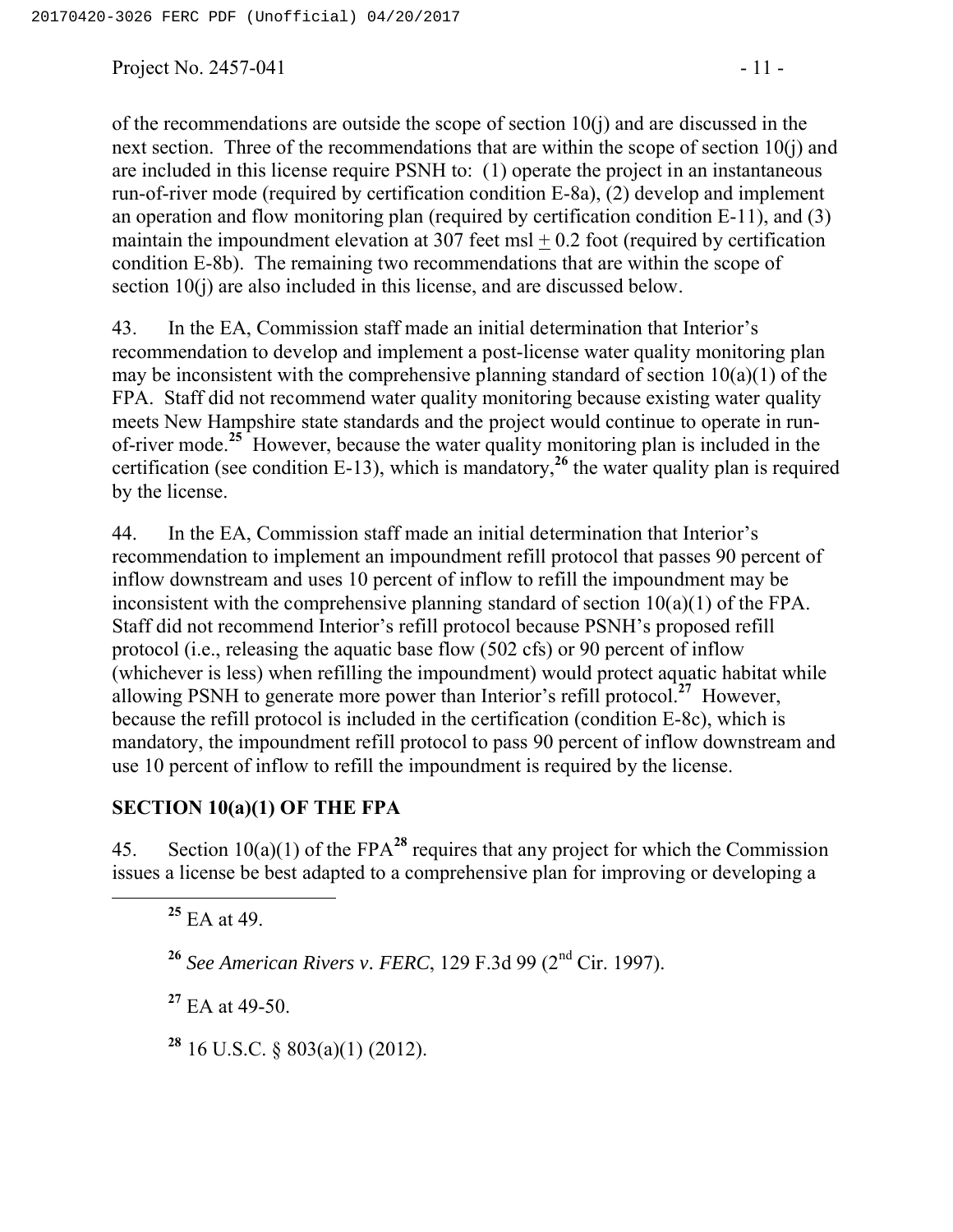Project No. 2457-041  $-12$  -

waterway or waterways for the use or benefit of interstate or foreign commerce; for the improvement and utilization of waterpower development; for the adequate protection, mitigation, and enhancement of fish and wildlife; and for other beneficial public uses, including irrigation, flood control, water supply, recreation, and other purposes.

## **A. Interior's Recommendation**

46. Interior made one recommendation under section  $10(a)(1)$ . In addition, as noted above, Interior made two recommendations under section 10(j) that are not specific measures to protect, mitigate damages to, or enhance fish and wildlife. These recommendations are considered below under the broad public-interest standard of section  $10(a)(1)$ .

47. Interior recommends that the licensee be required to notify Interior if an amendment or appeal of any fish and wildlife-related license conditions, or extension of time is filed with the Commission (10(a) recommendation 1).

48. For significant amendments related to fish and wildlife resources, the Commission's regulations require licensees to consult with Interior while preparing an amendment application.**<sup>29</sup>** For other amendments, appeals, and requests for extensions of time, Interior can receive notification of any filings and issuances through the Commission's eSubscription service.**<sup>30</sup>** Therefore, there is no need to include Interior's recommendation as a requirement of this license.

49. Interior recommends that the licensee develop and implement an invasive species management and monitoring plan  $(10(i))$  recommendation 5). This plan is required in the license by certification condition E-12.

50. Interior recommends that the Commission consult under section 7 of the Endangered Species Act if northern long-eared bat habitat will be affected by project activities (10(j) recommendation 6).

**<sup>29</sup>** If a licensee files a request to amend its license or to amend any fish and wildlife-related license condition, the licensee may need to consult with Interior pursuant to sections  $4.38(a)(6)$  and  $4.201(c)$  of the Commission's regulations. 18 CF.R.  $\S$ 4.38(a)(6) and 4.201(c) (2016).

**<sup>30</sup>** The Commission's eSubscription service can be accessed at http://www.ferc.gov/docs-filing/esubscription.asp.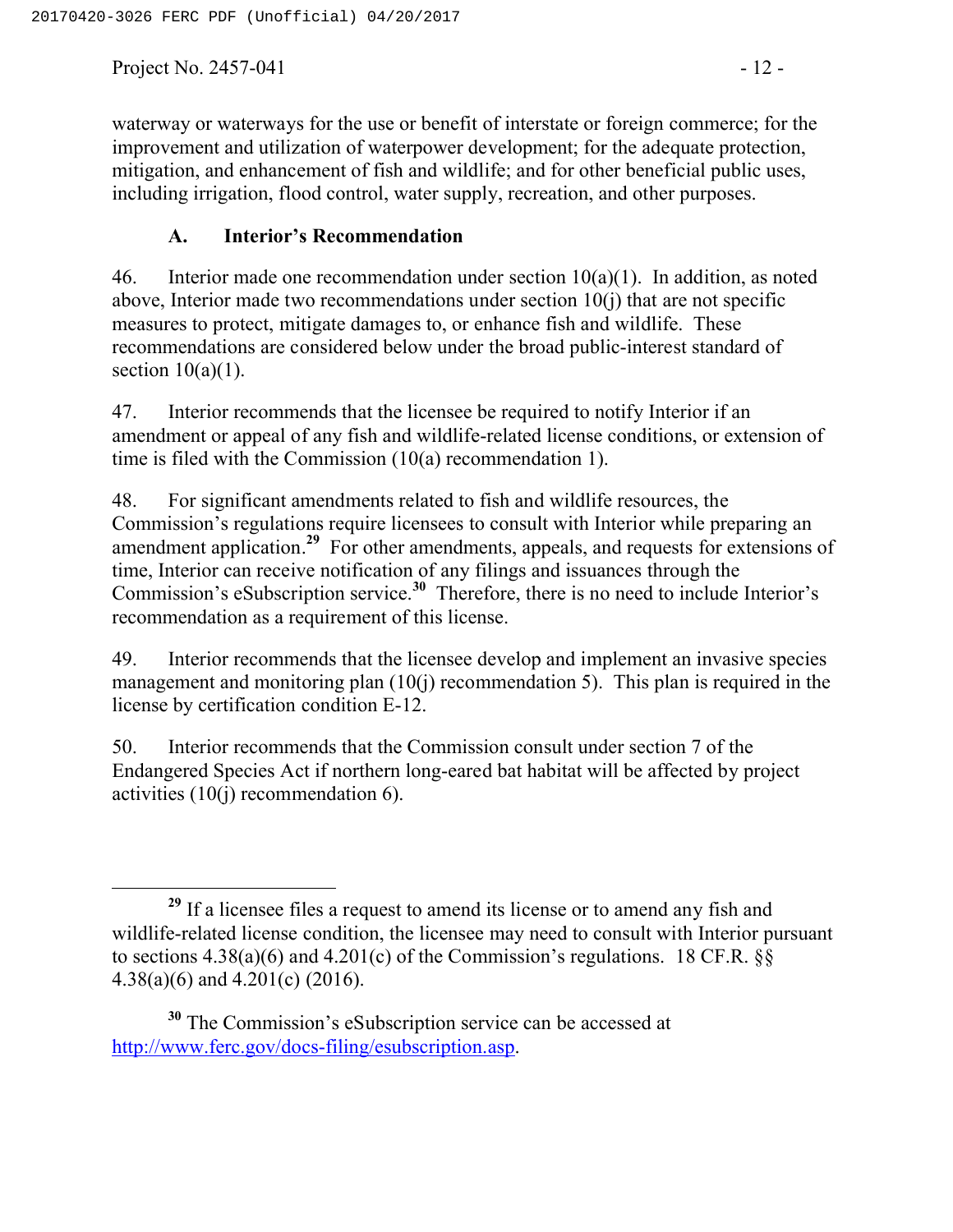Project No. 2457-041  $-13$  -

51. As discussed above and in the EA,**<sup>31</sup>** operation of the project, as licensed herein, will have no effect on the threatened northern long-eared bat or its habitat. Therefore, there is no need for consultation or to include any measures addressing northern longeared bats in this license.

#### **B. Comments on the EA**

52. Interior, PSNH, and the Merrimack Advisory Committee filed comments during the EA comment period. Interior's letter reiterates its recommendations for water quality monitoring, impoundment refill, and consultation on northern long-eared bat, but did not provide any specific comments on the EA. The Merrimack Advisory Committee's letter indicates its support for Interior's and New Hampshire DES's recommendations, conditions, and prescriptions and also did not provide any specific comments on the EA.

53. In its comments on the EA, PSNH states that the use of traps to collect juvenile American eel and the target number of eels collected in the traps could be determined as part of an upstream eel passage plan. In response to staff's statement in the EA**<sup>32</sup>** that the only existing routes for downstream movement of American eel at the dam are over the spillway or through the turbines, PSNH states that the project also has a bottom-opening waste gate that could be used for passing out-migrating American eel. PSNH also states that biological triggers, based on upstream eel passage rates and eel life cycle, should be considered as part of any downstream eel passage measures, whether interim or permanent. While the EA did not address the potential development of an upstream passage plan, the use of the bottom-opening waste gate for downstream passage, or the use of biological triggers, we expect that each of these activities can be addressed during the consultation on upstream and downstream eel passage measures with Interior (and the New Hampshire Fish and Game Department) that is required by prescriptions 13.1 and 13.2.

### **C. Other Issues**

### *Debris Management*

54. Interior's prescription 12.4 requires PSNH to develop a fishway operation and maintenance plan that includes debris removal from any guidance channels and fishway entrances and exits. Removing debris from fish passage facilities will ensure the effectiveness of any passage facilities; however, prescription 12.4 does not address the

**<sup>31</sup>** EA at 34.

**<sup>32</sup>** EA at 25.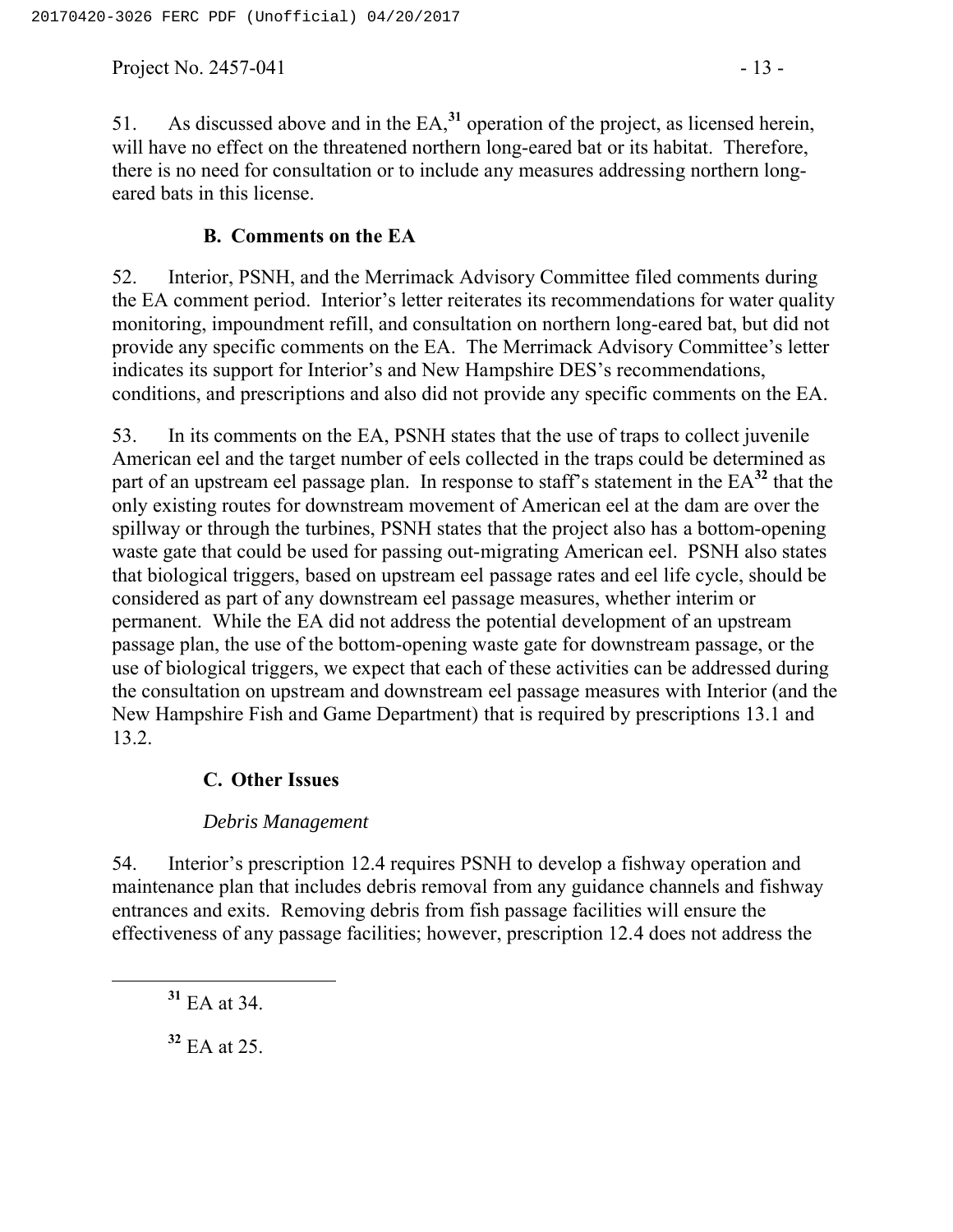Project No.  $2457-041$  - 14 -

handling and disposal of removed debris. To ensure that inorganic trash is properly disposed of (i.e., recycled or sent to a landfill) and organic debris, that may provide valuable habitat for fish and macroinvertebrates, is reintroduced to the river, staff recommended in the EA that the plan be modified to include procedures for sorting, passing, or disposing of debris, as appropriate.**<sup>33</sup>** Therefore, Article 403 requires PSNH to describe procedures for handling and disposal of debris as part of the fishway operation and maintenance plan.

#### *Recreation Facilities*

55. As discussed above, the Eastman Falls Project includes three recreation facilities owned by PSNH: Eastman Falls Recreation area, portage trail, and the Franklin Public Boat Ramp. PSNH operates and maintains the Eastman Falls Recreation area and the portage trail, and the City of Franklin operates and maintains the Franklin Public Boat Ramp. While PSNH may enter into an agreement with the City to operate and maintain the Franklin Public Boat Ramp, PSNH, as the licensee is ultimately responsible for ensuring adequate operation and maintenance of the project's recreational facilities. Article 404 requires PSNH to continue to provide public access to and ensure adequate operation and maintenance of the three project recreation facilities.

## **ADMINISTRATIVE PROVISIONS**

#### **A. Annual Charges**

56. The Commission collects annual charges from licensees for administration of the FPA. Article 201 provides for the collection of funds for administration of the FPA.

57. Section 10(e) of the FPA directs the Commission to assess licensees an annual charge to recompense the United States "for the use, occupancy, and enjoyment" of its lands.**<sup>34</sup>** As noted, the Eastman Falls Project boundary includes approximately 476 acres of federal land managed by the Corps, as part of the Franklin Falls Flood Control Dam.

58. PSNH filed documentation indicating that it has maintained prescriptive rights and deeded flowage rights entitling it to flow water over land managed by the Corps since before the federal government acquired the land for construction of the Franklin Falls Flood Control Dam.**<sup>35</sup>**

**<sup>33</sup>** EA at 47-48.

**<sup>34</sup>** 16 U.S.C. § 803(e) (2012).

**<sup>35</sup>** PSNH April 3, 2013, Response to Request for Additional Information, *(continued ...)*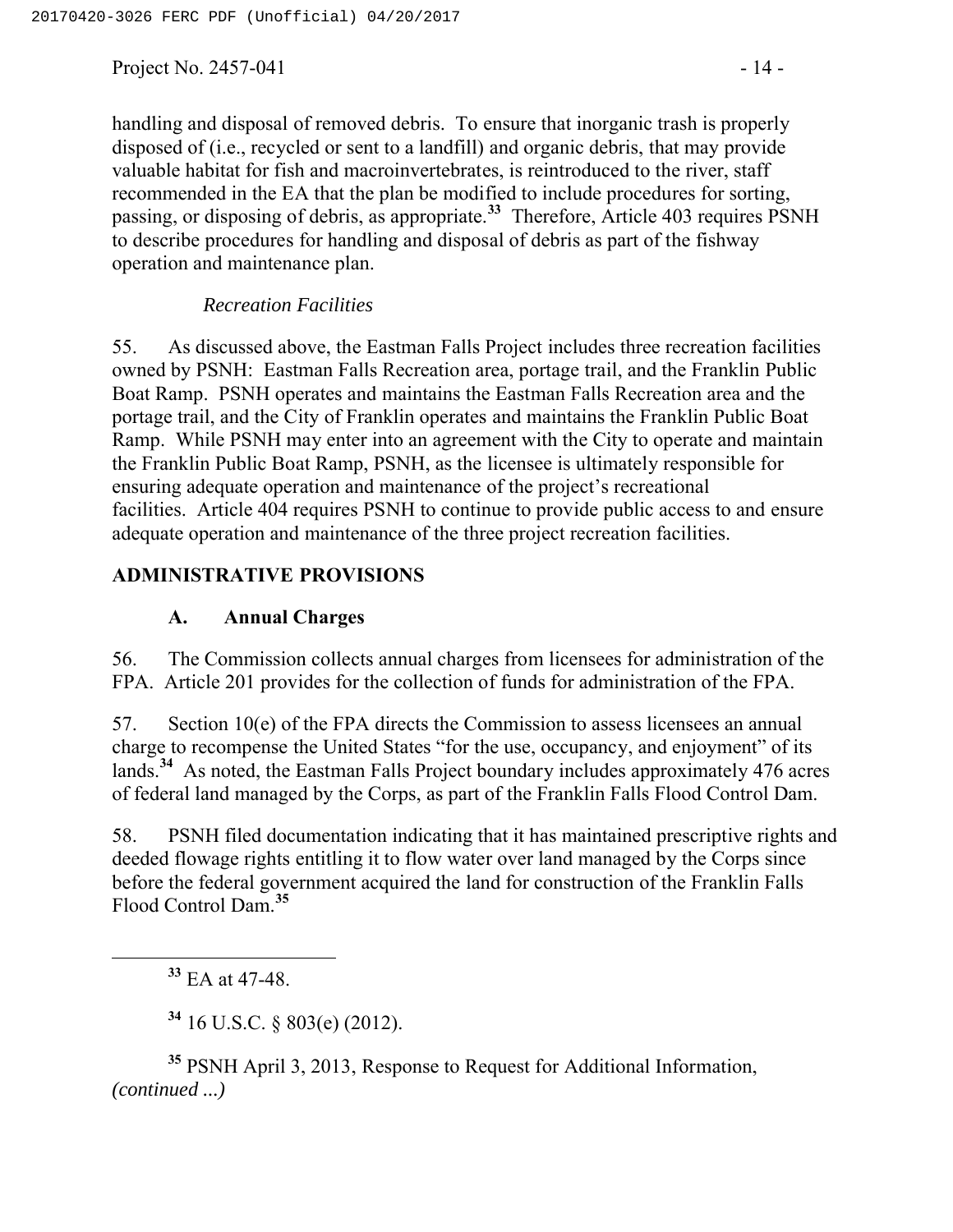Project No. 2457-041  $-15$  -

59. The information provided by PSNH demonstrates that it has acquired and retained sufficient rights to carry out project purposes over land managed by the Corps as a part of the Franklin Falls Control Dam. Accordingly, the Commission will not assess an annual charge for the project's occupancy of government lands.**<sup>36</sup>**

## **B. Exhibit F and G Drawings**

60. The Exhibit F drawings filed on December 18, 2015, and the Exhibit G drawings filed on March 30, 2016, are approved and made part of the license (ordering paragraph (C)). The Commission requires licensees to file sets of approved project drawings in electronic file format. Article 202 requires the filing of these drawings.

## **C. Amortization Reserve**

61. The Commission requires that for new major licenses, non-municipal licensees set up and maintain an amortization reserve account upon license issuance. Article 203 requires the establishment of the account.

## **D. Headwater Benefits**

62. Some projects directly benefit from headwater improvements that were constructed by other licensees, the United States, or permittees. Article 204 requires the licensee to reimburse such entities for these benefits if they were not previously assessed and reimbursed.

## **E. Use and Occupancy of Project Lands and Waters**

63. Requiring a licensee to obtain prior Commission approval for every use or occupancy of project land would be unduly burdensome. Therefore, Article 407 allows the licensee to grant permission, without prior Commission approval, for the use and occupancy of project lands for such minor activities as landscape planting. Such uses must be consistent with the purposes of protecting and enhancing the scenic, recreational, and environmental values of the project.

# **F. As-Built Exhibits**

 $\overline{a}$ supplemented on May 1, 2013.

**<sup>36</sup>** *See Consumers Power Company*, 73 FERC ¶ 61,093, at 61,300 (1995) (citing *Pacific Gas and Electric Company*, 56 F.P.C. 964 (1976); *Pacific Gas and Electric Company*, 2 FERC ¶ 61,105 (1978)).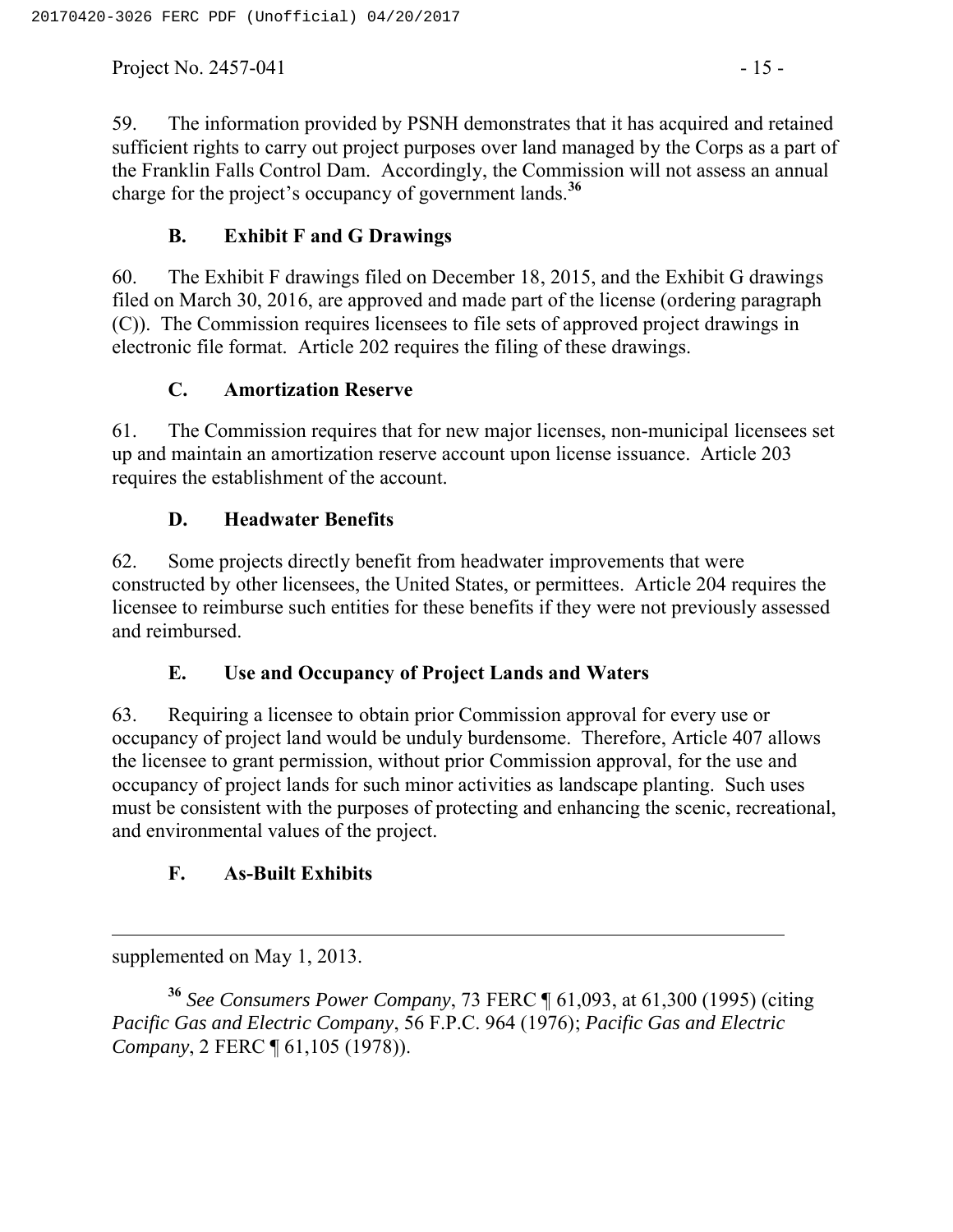Project No. 2457-041  $-16$  -

64. Where new construction or modifications to the project are involved (i.e., new fish passage facilities), the Commission requires licensees to file revised exhibits of project features as-built. Article 205 provides for the filing of these exhibits.

## **G. Review of Final Plans and Specifications**

65. Article 301 requires the licensee to provide the Commission's Division of Dam Safety and Inspection New York Regional Office (D2SI-NYRO) with final contract drawings and specifications— together with a supporting design document consistent with the Commission's engineering guidelines. The submittal must include a quality control and inspection program, a temporary construction emergency action plan, and a soil erosion and sediment control plan.

66. Article 302 requires the licensee to provide the Commission's D2SI-NYRO with cofferdam construction drawings if cofferdams will be used for the construction activities authorized or required by this license.

67. Article 303 requires the licensee to provide the Commission's D2SI-NYRO with proposed project modifications resulting from environmental requirements.

## **H. Commission Approval of Resource Plans, Notification, and Filing of Reports and Amendments**

68. In Appendices A and B, there are certain certification conditions and fishway prescriptions that either do not require the licensee to file plans with the Commission or do not provide for consultation with the appropriate agencies during plan development. Therefore, Article 401 requires the licensee to consult with the other agencies during plan development and to file the plans with the Commission for approval, notify the Commission of planned and unplanned deviations from license requirements, and file amendment applications, as appropriate.

# **STATE AND FEDERAL COMPREHENSIVE PLANS**

69. Section  $10(a)(2)(A)$  of the FPA,<sup>37</sup> requires the Commission to consider the extent to which a project is consistent with federal or state comprehensive plans for improving, developing, or conserving a waterway or waterways affected by the project.**<sup>38</sup>** Under section  $10(a)(2)(A)$ , federal and state agencies filed 32 comprehensive plans that address

**<sup>37</sup>** 16 U.S.C. § 803(a)(2)(A) (2012).

**<sup>38</sup>** Comprehensive plans for this purpose are defined at 18 C.F.R. § 2.19 (2016).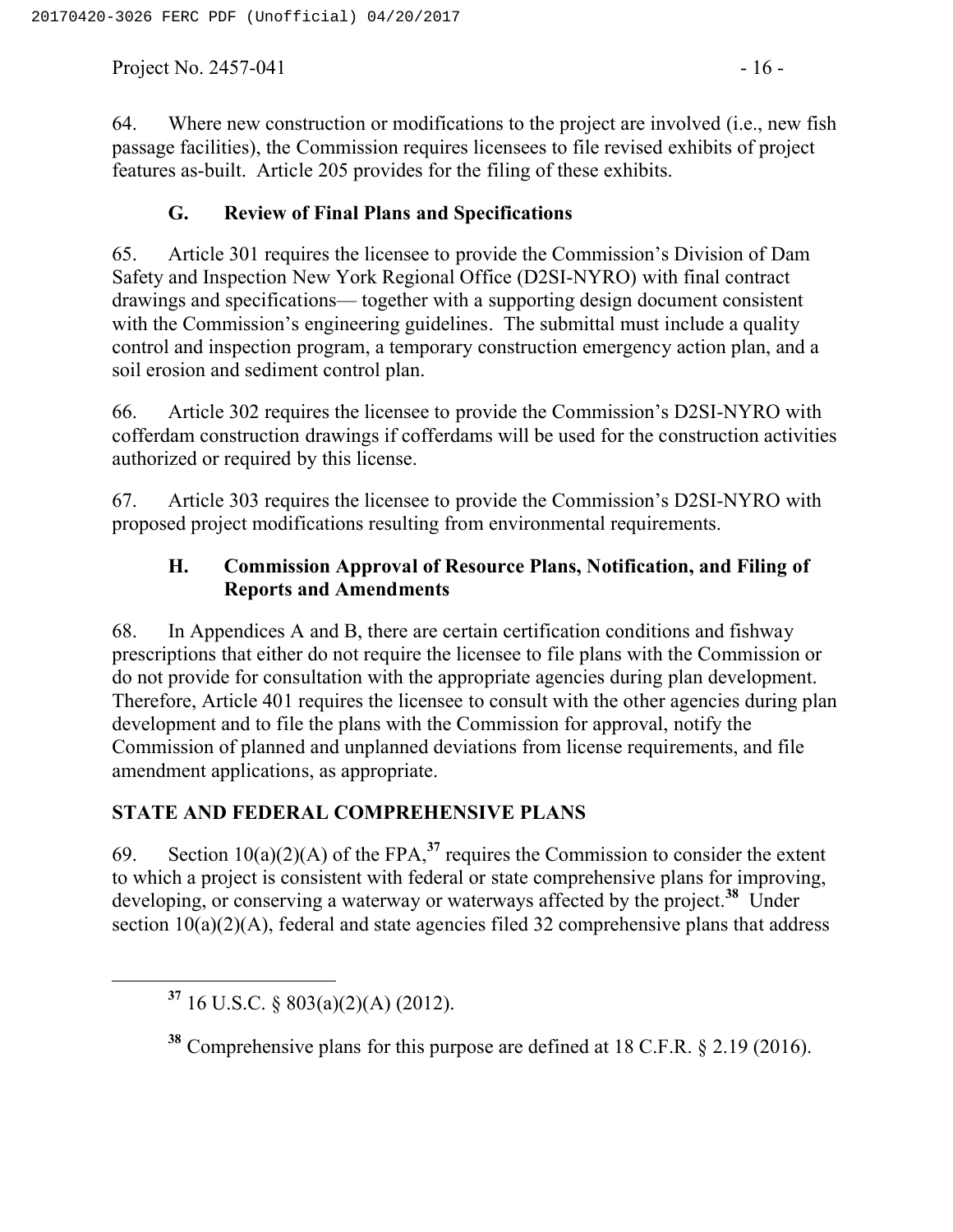Project No. 2457-041  $-17$  -

various resources in New Hampshire. Of these, the staff identified and reviewed six comprehensive plans relevant to this project.**<sup>39</sup>** No conflicts were found.

## **APPLICANT'S PLANS AND CAPABILITIES**

70. In accordance with sections 10(a)(2)(C) and 15(a) of the FPA,**<sup>40</sup>** Commission staff evaluated PSNH's record as a licensee for these areas: (A) conservation efforts; (B) compliance history and ability to comply with the new license; (C) safe management, operation, and maintenance of the project; (D) ability to provide efficient and reliable electric service; (E) need for power; (F) transmission services; (G) cost effectiveness of plans; and (H) actions affecting the public. This order adopts staff's findings in each of the following areas.

### **A. Conservation Efforts**

71. Section  $10(a)(2)(C)$  of the FPA requires the Commission to consider an applicant's electricity consumption improvement programs in the case of license applicants primarily engaged in the generation or sale of electric power, like PSNH. PSNH implements programs to improve efficiency and promotes energy conservation, including an energy savings plan and smart energy use solutions. These programs show that PSNH is making an effort to conserve electricity and made a satisfactory good faith effort to comply with section  $10(a)(2)(C)$  of the FPA.

### **B. Compliance History and Ability to Comply with the New License**

72. Based on a review of PSNH's compliance with the terms and conditions of the existing license, PSNH's overall record of making timely filings and complying with its license is satisfactory. Therefore, PSNH can satisfy the conditions of a new license.

## **C. Safe Management, Operation, and Maintenance of the Project**

73. PSNH's record of management, operation, and maintenance of the Eastman Falls Project pursuant to the requirements of 18 C.F.R. Part 12 and the Commission's Engineering Guidelines and periodic Independent Consultant's Safety Inspection Reports demonstrate that the project works are safe, and that there is no reason to believe that PSNH cannot continue to safely manage, operate, and maintain these facilities under a new license.

**<sup>40</sup>** 16 U.S.C. §§ 803(a)(2)(C) and 808(a) (2012).

**<sup>39</sup>** The list of applicable plans can be found in section 5.4 of the EA and has not changed since issuance of the EA.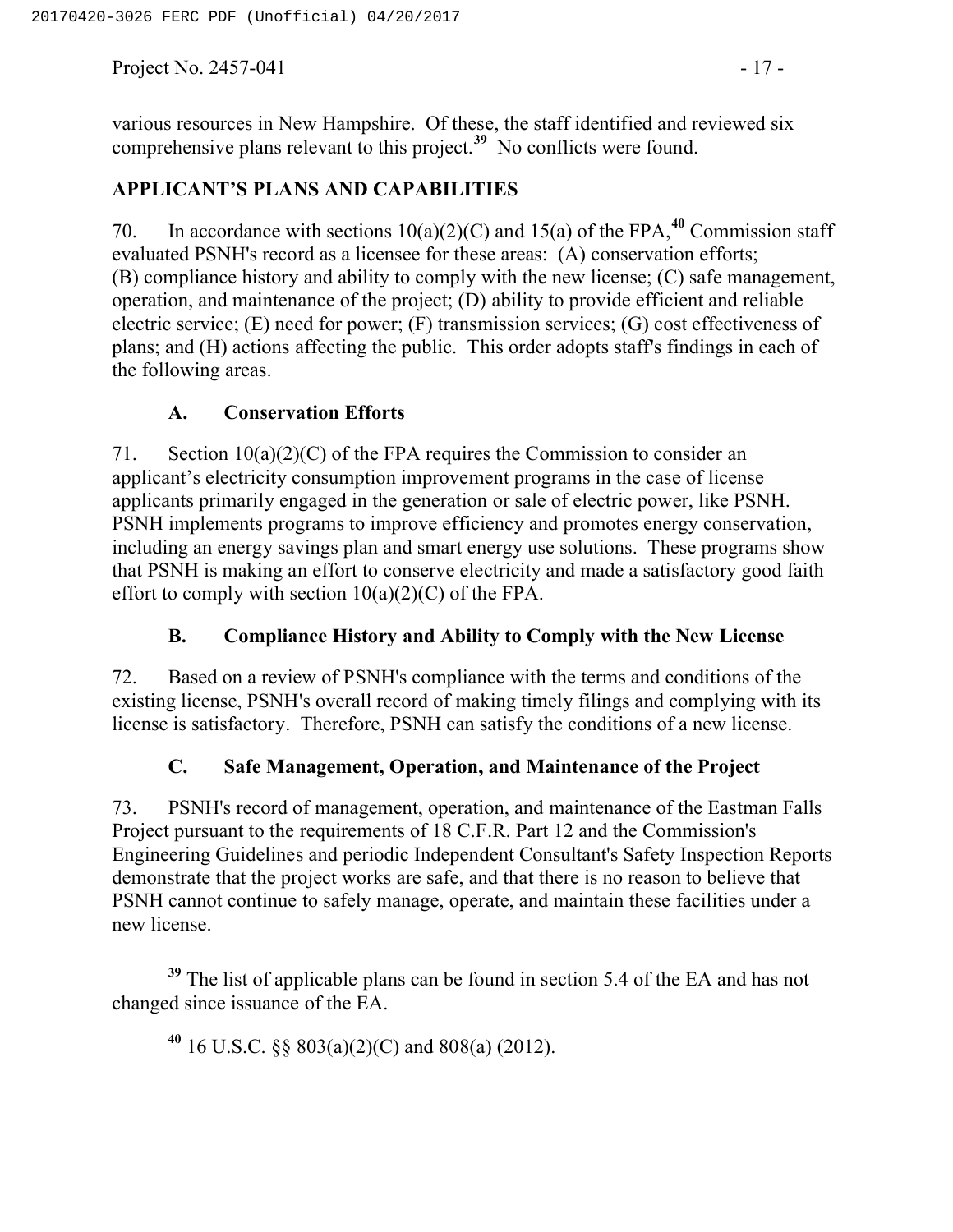Project No.  $2457-041$  - 18 -

## **D. Ability to Provide Efficient and Reliable Electric Service**

74. Staff has reviewed PSNH's plans and its ability to operate and maintain the project in a manner most likely to provide efficient and reliable electric service. Staff's review indicates that PSNH regularly inspects the project turbine-generator units to ensure they continue to perform in an optimal manner, schedules maintenance to minimize effects on energy production, and since the project has been in operation, has undertaken several initiatives to ensure the project is able to operate reliably into the future. Therefore, PSNH is capable of operating the project to provide efficient and reliable electric service in the future.

## **E. Need for Power**

75. The project is located in the Northeast Power Coordinating Council (NPCC) New England region of the North American Electric Reliability Corporation (NERC) and generates an average of 27,871 MWh annually. To assess the need for power, staff looked at PSNH's present and anticipated future use of project power, together with the need for power in the operating region in which the project is located.

76. NERC annually forecasts electrical supply and demand in the nation and the region for a 10-year period. NERC's most recent report indicates summer peak demand in the NPCC New England region is projected to grow at an annual rate of 0.48 percent from 2016 through 2025. Therefore, the project's power will help meet the regional need for power.

## **F. Transmission Services**

77. The project includes a 100-foot-long transmission line that connects the generator bus in generating facility No. 2 to the regional grid. PSNH is proposing no changes that would affect its own or other transmission services in the region. The project and its transmission line provide power and voltage control in New Hampshire and the region.

## **G. Cost Effectiveness of Plans**

78. PSNH does not propose to change project operation or add new project facilities, but it does propose to develop and implement a number of plans to enhance environmental resources affected by the project. Based on PSNH's record as an existing licensee, these plans are likely to be carried out in a cost-effective manner.

## **H. Actions Affecting the Public**

79. PSNH provided opportunities for public involvement in the development of its application for a new license for the Eastman Falls Project. In addition, during the previous license period, PSNH operated the project in a manner that supported recreation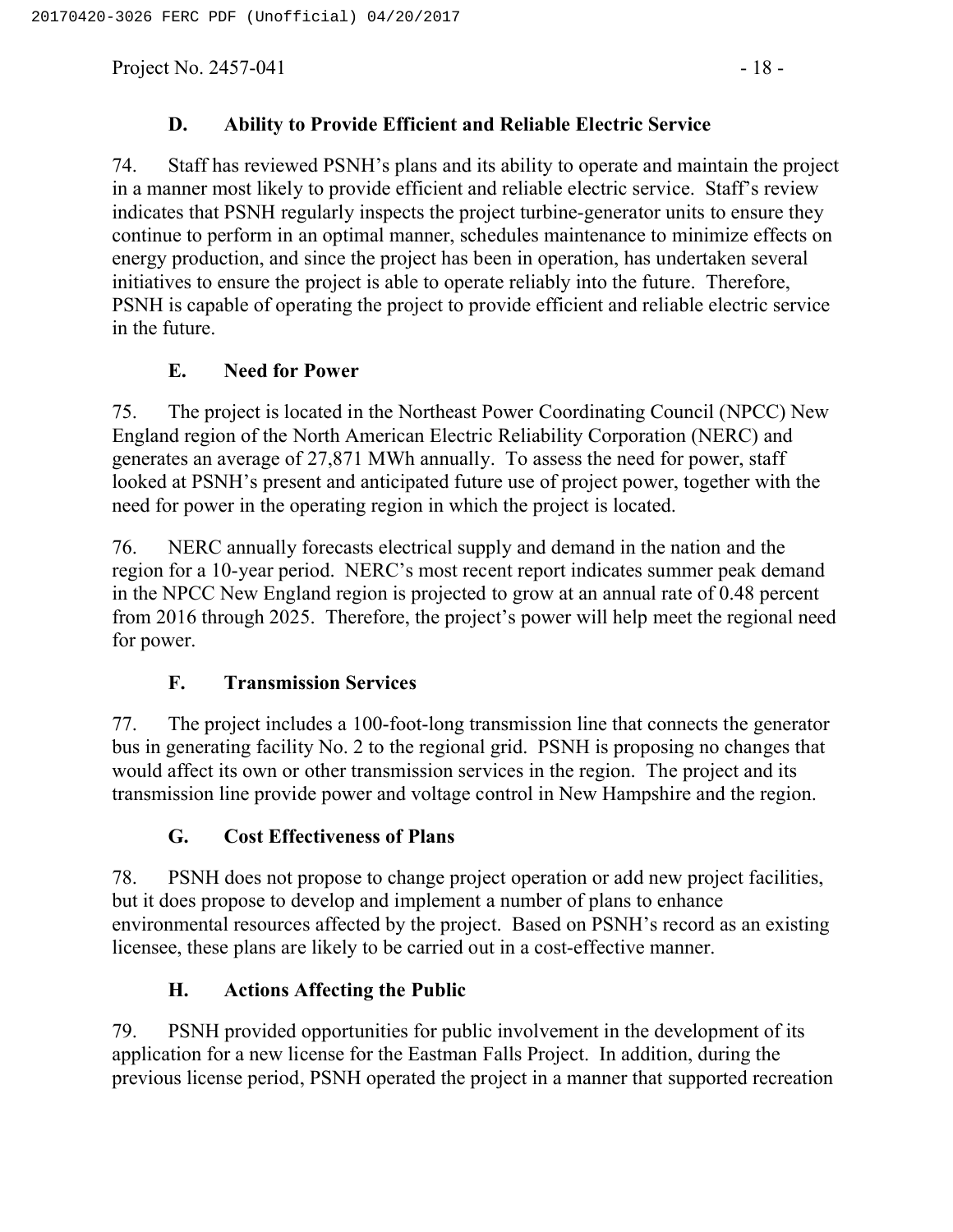Project No. 2457-041  $-19$  -

activities, including boating, fishing, and picnicking in the Pemigewasset River upstream and downstream of the project.

#### **PROJECT ECONOMICS**

80. In determining whether to issue a new license for an existing hydroelectric project, the Commission considers a number of public interest factors, including the economic benefits of project power. Under the Commission's approach to evaluating the economics of hydropower projects, as articulated in *Mead Corp.*, **<sup>41</sup>** the Commission uses current costs to compare the costs of the project and likely alternative power with no forecasts concerning potential future inflation, escalation, or deflation beyond the license issuance date. The basic purpose of the Commission's economic analysis is to provide a general estimate of the potential power benefits and the costs of a project, and of reasonable alternatives to project power. The estimate helps to support an informed decision concerning what is in the public interest with respect to a proposed license.

81. In applying this analysis to the Eastman Falls Project, staff considered three options: no-action alternative, PSNH's proposal, and the project as licensed herein. Under the no-action alternative, the project would continue to operate as it does now. The project has an installed capacity of 6.06 MW, and generates an average of 27,871 MWh of electricity annually. The average annual project cost is about \$ \$867,346, or \$31.12/MWh. When an estimate of average generation is multiplied by the alternative power cost of \$40.71/MWh,**<sup>42</sup>** the total value of the project's power is \$1,134,628 in 2016 dollars. To determine whether the proposed project is currently economically beneficial, the project's cost is subtracted from the value of the project's power. Therefore, the project costs \$ \$267,282, or \$9.59/MWh, less to produce power than the likely alternative cost of power.

82. As proposed by PSNH, the levelized annual cost of operating the Eastman Falls Project is \$869,575, or \$31.20/MWh. The proposed project would generate an average of 27,871 MWh of energy annually. The estimate of average generation is multiplied by the alternative power cost of \$40.71/MWh, a total value of the project's power is \$1,134,628, in 2016 dollars. Therefore, in the first year of operation, the project would cost \$265,053, or \$9.51/MWh, less than the likely alternative cost of power.

**<sup>41</sup>** 72 FERC ¶ 61,027 (1995).

**<sup>42</sup>** The alternative power cost of \$40.71 per MWh is based on the New England Independent Operating System real time cost for New Hampshire.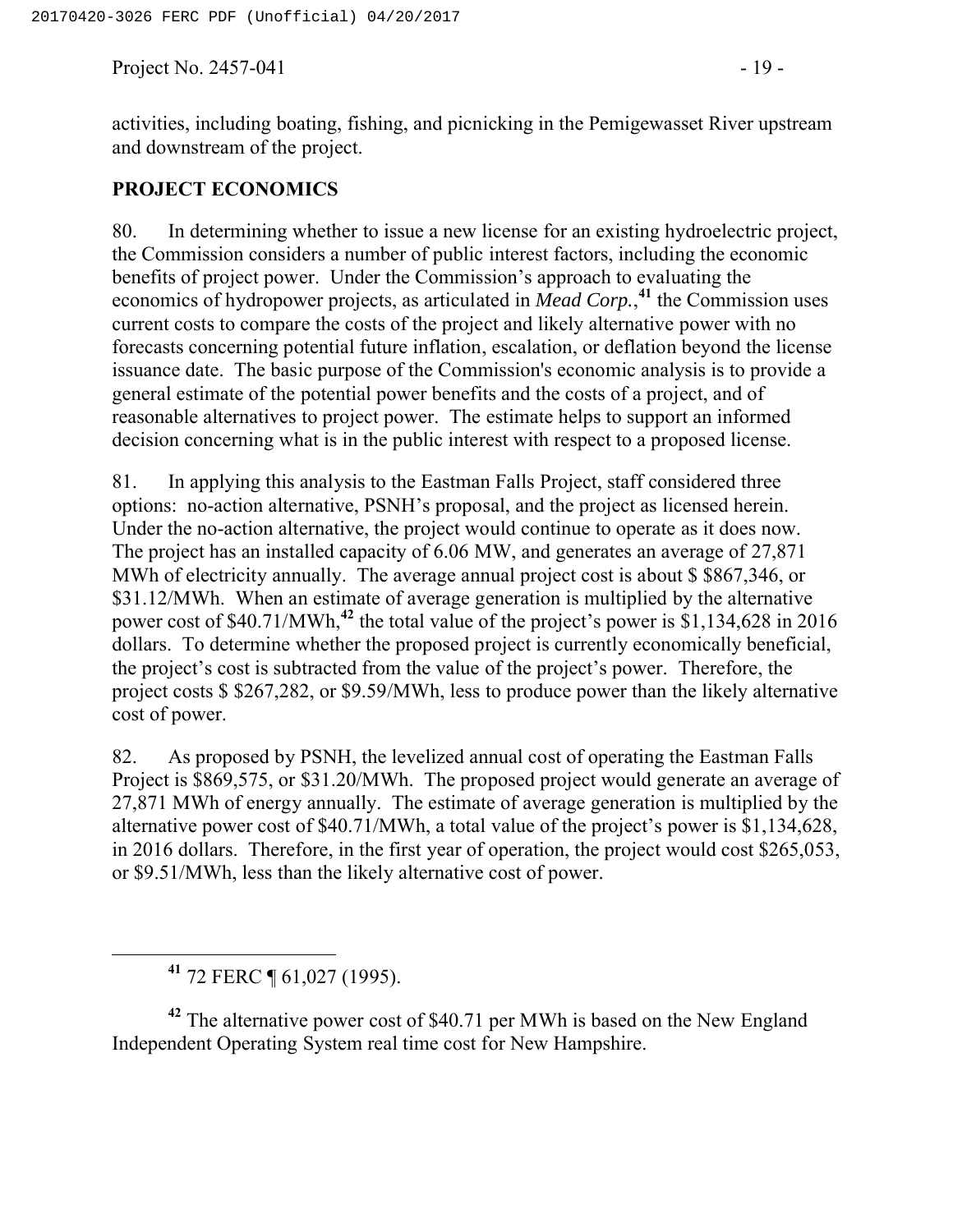Project No.  $2457-041$  - 20 -

83. As licensed herein with mandatory conditions and staff measures, the levelized annual cost of operating the Eastman Falls Project is \$879,051, or \$31.54/MWh. The proposed project would generate an average of 27,871 MWh of energy annually. The estimate of average generation is multiplied by the alternative power cost of \$40.71/MWh, a total value of the project's power is \$1,134,628, in 2016 dollars. Therefore, in the first year of operation, the project would cost \$255,577, or \$9.17/MWh, less than the likely alternative cost of power.

84. In considering public interest factors, the Commission takes into account that hydroelectric projects offer unique operational benefits to the electric utility system (ancillary service benefits). These benefits include the ability to help maintain the stability of a power system, such as by quickly adjusting power output to respond to rapid changes in system load; and to respond rapidly to a major utility system or regional blackout by providing a source of power to help restart fossil-fuel based generating stations and put them back on line.

## **COMPREHENSIVE DEVELOPMENT**

85. Sections 4(e) and 10(a)(1) of the FPA**<sup>43</sup>** require the Commission to give equal consideration to the power development purposes and to the purposes of energy conservation; the protection, mitigation of damage to, and enhancement of fish and wildlife; the protection of recreational opportunities; and the preservation of other aspects of environmental quality. Any license issued shall be such as in the Commission's judgment will be best adapted to a comprehensive plan for improving or developing a waterway or waterways for all beneficial public uses. The decision to license this project, and the terms and conditions included herein, reflect such consideration.

86. The EA for the project contains background information, analysis of effects, and support for related license articles. Based on the record of this proceeding, including the EA and the comments thereon, licensing the Eastman Falls Project as described in this order would not constitute a major federal action significantly affecting the quality of the human environment. The project will be safe if operated and maintained in accordance with the requirements of this license.

87. Based on an independent review and evaluation of the Eastman Falls Project, recommendations from the resource agencies and other stakeholders, and the no-action alternative, as documented in the EA, the proposed Eastman Falls Project, with the staffrecommended measures, is best adapted to a comprehensive plan for improving or developing the Pemigewasset River.

**<sup>43</sup>** 16 U.S.C. §§ 797(e) and 803(a)(1) (2012).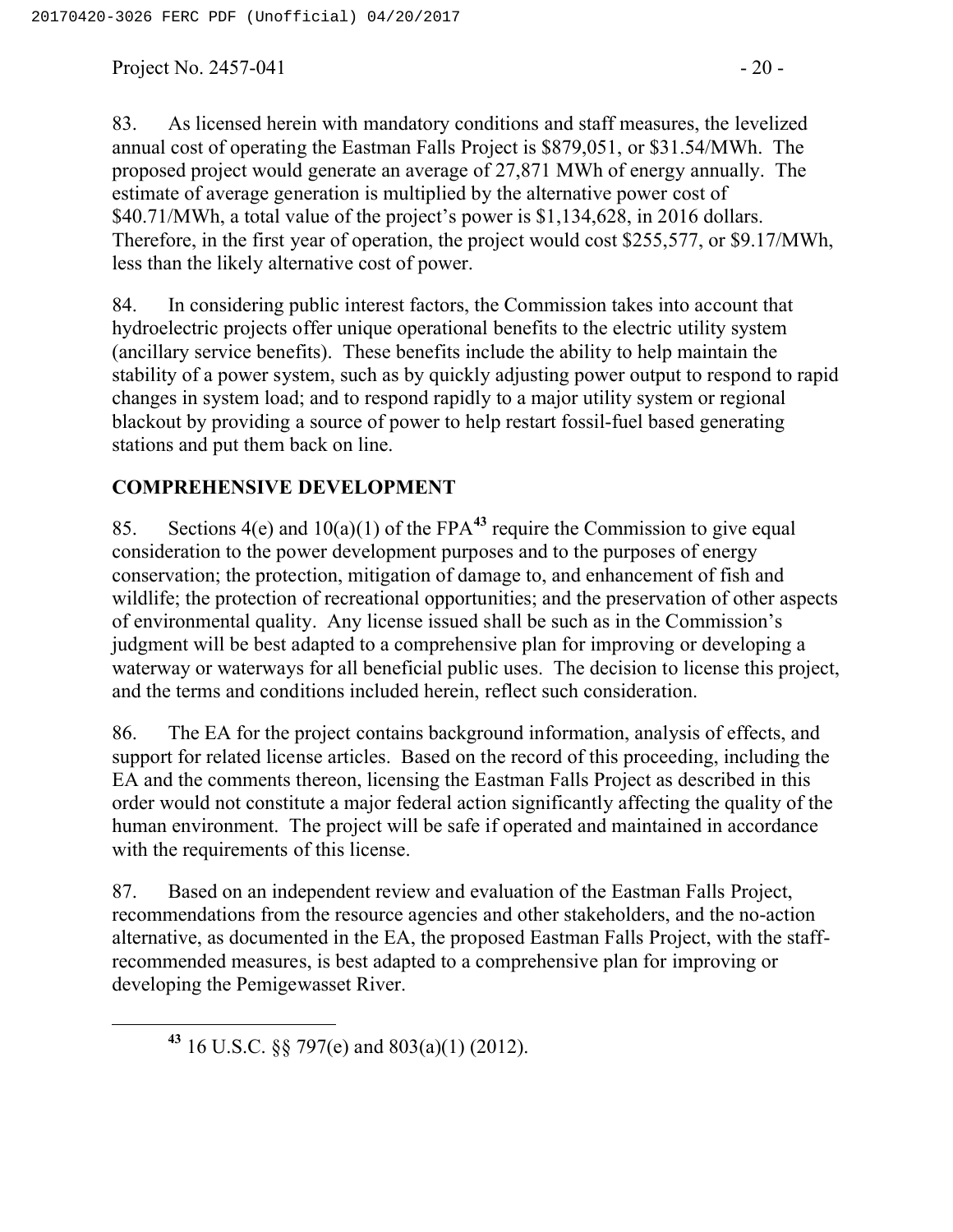Project No.  $2457-041$  - 21 -

88. This alternative was selected because: (1) issuance of a new license will serve to maintain a beneficial, dependable, and inexpensive source of electric energy; (2) the required environmental measures will protect and enhance fish and wildlife resources, water quality, recreation, and cultural resources; and (3) the 6.06 MW of electric capacity comes from a renewable resource that does not contribute to atmospheric pollution.

#### **LICENSE TERM**

89. Section 15(e) of the FPA**<sup>44</sup>** provides that any new license issued shall be for a term that the Commission determines to be in the public interest, but not less than 30 years or more than 50 years. The Commission's general policy is to establish 30-year terms for projects with little or no redevelopment, new construction, new capacity, or environmental mitigation and enhancement measures; 40-year terms for projects with a moderate amount of such activities; and 50-year terms for projects with extensive measures.**<sup>45</sup>** This license authorizes no new capacity, and requires a minor amount of new environmental mitigation measures. Consequently, a 30-year license term for the Eastman Falls Project is appropriate.

#### The Director Orders:

(A) This license is issued to Public Service Company of New Hampshire (licensee), for a period of 30 years, effective January 1, 2018, to operate and maintain the Eastman Falls Hydroelectric Project. This license is subject to the terms and conditions of the Federal Power Act (FPA), which is incorporated by reference as part of this license, and subject to the regulations the Commission issues under the provisions of the FPA.

(B) The project consists of:

(1) All lands, to the extent of the licensee's interests in those lands, enclosed by the project boundary shown by Exhibits G-1, G-2, and G-3 filed on March 30, 2016:

| Exhibit G Drawing | <b>FERC P-2457-</b> | Description          |
|-------------------|---------------------|----------------------|
|                   |                     | Project Boundary Map |
| $(1 - 7)$         |                     | Project Boundary Map |

**<sup>44</sup>** 16 U.S.C. § 808(e) (2012).

**<sup>45</sup>** *See Consumers Power Co.*, 68 FERC ¶ 61,077, at 61,383-84 (1994).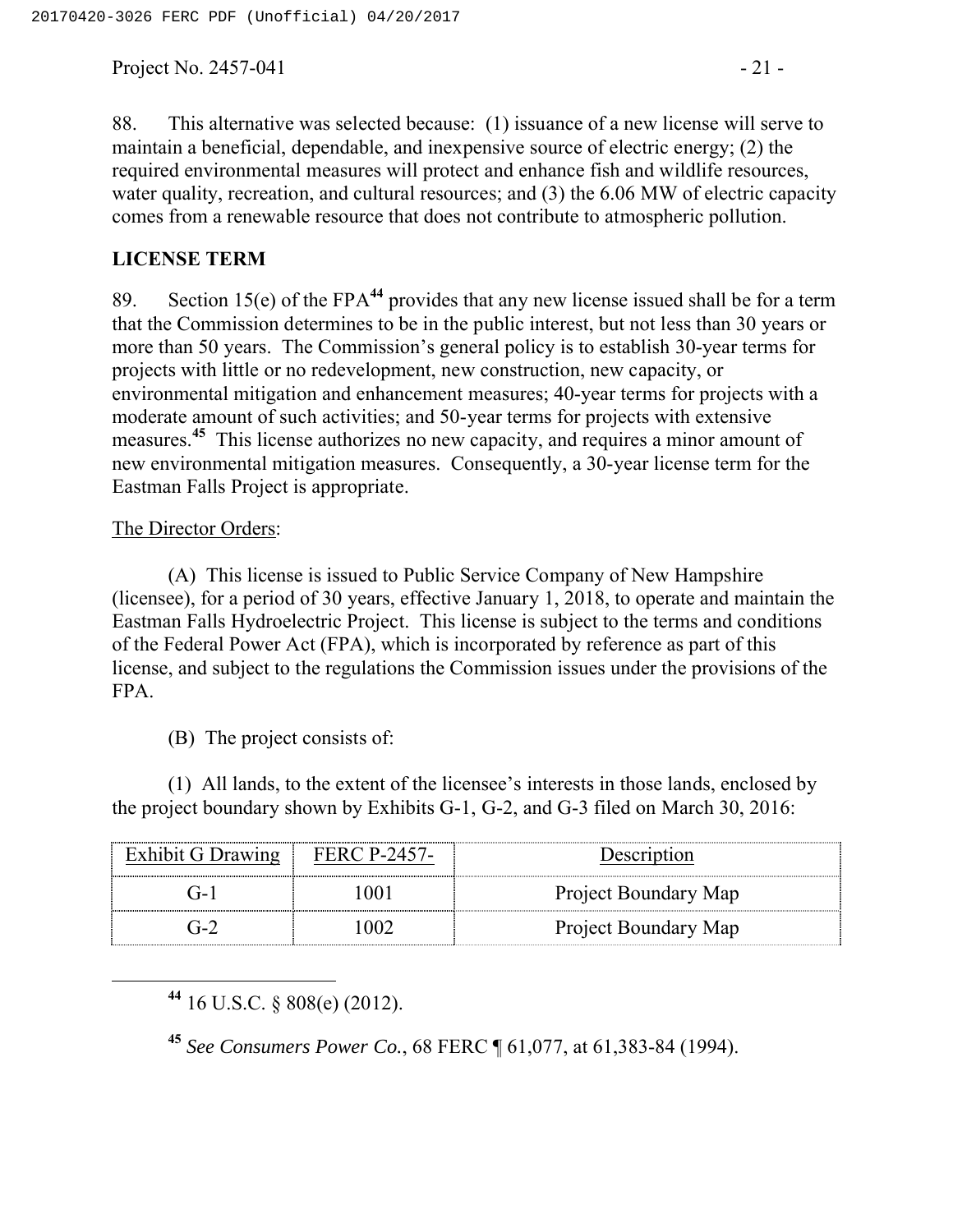Project No.  $2457-041$  -  $22-$ 

| ╺               | <br>-------------------- |                                       |
|-----------------|--------------------------|---------------------------------------|
| ∽<br>$T -$<br>~ |                          | Project Boundary<br>Map<br><b>. .</b> |

(2) Project works consisting of: (a) a 341-foot-long, 37-foot-high concrete gravity dam with a crest elevation of 301 feet above mean sea level (msl) and 6-foot-high steel flashboards; (b) a concrete waste gate with a 16-foot-high, 30-foot-wide steel slide gate; (c) a 582-acre impoundment with a normal maximum water surface elevation of 307 feet msl; (d) a 342-foot-long, 8-foot-deep floating louver array extending from the spillway to the reservoir shoreline; (e) a 29-foot-long, 29-foot-wide, 34-foot-high concrete and masonry powerhouse (powerhouse 1); and (f) an 88-foot-long, 78-footwide, 56-foot-high concrete and masonry powerhouse (powerhouse 2).

Powerhouse 1 and its associated facilities include: (a) a 12.5-foot-high, 15-footwide headgate structure with a 23.75-foot-high, 17-foot-wide trashrack with 3.5-inch clear-bar spacing; (b) a 12.5-foot-high, 12.5-foot-wide, 21-foot-long concrete penstock; (c) a 40-foot-high, 20-foot-wide stop log slot; (d) a single 1.8-megawatt (MW) turbinegenerator unit; and (e) a 23-foot-wide, 14.5-foot-high, 60-foot-long draft tube.

Powerhouse 2 and its associated facilities include: (a) a 20-foot-high, 21-footwide headgate with two 12.3-foot-wide, 9.3-foot-high trashracks with 3.5-inch clear-bar spacing; (b) a 20.8-foot-high, 22.4-foot-wide stop log slot; (c) a single 4.26-MW turbinegenerator unit; and (d) a 23-foot-wide, 14.5-foot-high, 60-foot-long draft tube.

Other project facilities include: (a) two 245-foot-long, 2.4-kilovolt (kV) generator leads that connect the turbine-generator in powerhouse 1 to a generator bus in powerhouse 2; (b) four 110-foot-long, 2.4-kV generator leads that connect the turbinegenerator in powerhouse 2 to a generator bus in powerhouse 2; (c) a 100-foot-long, 2.4 kV transmission line that connects the generator bus in powerhouse 2 to the regional grid; and (d) appurtenant facilities.

The project works generally described above are more specifically shown and described by those portions of Exhibits A, F, and G shown below:

Exhibit A: Pages 1 through 8 (entitled "Project Description") of the Exhibit A filed on December 18, 2015, and pages 2 and 3 of Public Service of New Hampshire's March 30, 2016, filing.

Exhibit F: The following Exhibit F drawing numbers 1004 through 1014 filed on December 18, 2015:

|  |  | .<br>,我们就会不能让我们的事情。""我们,我们就会不能让我们的事情。""我们,我们就会不能让我们的事情。""我们,我们就会不能让我们的事情。""我们,我们就会不能让 |  |
|--|--|---------------------------------------------------------------------------------------|--|
|--|--|---------------------------------------------------------------------------------------|--|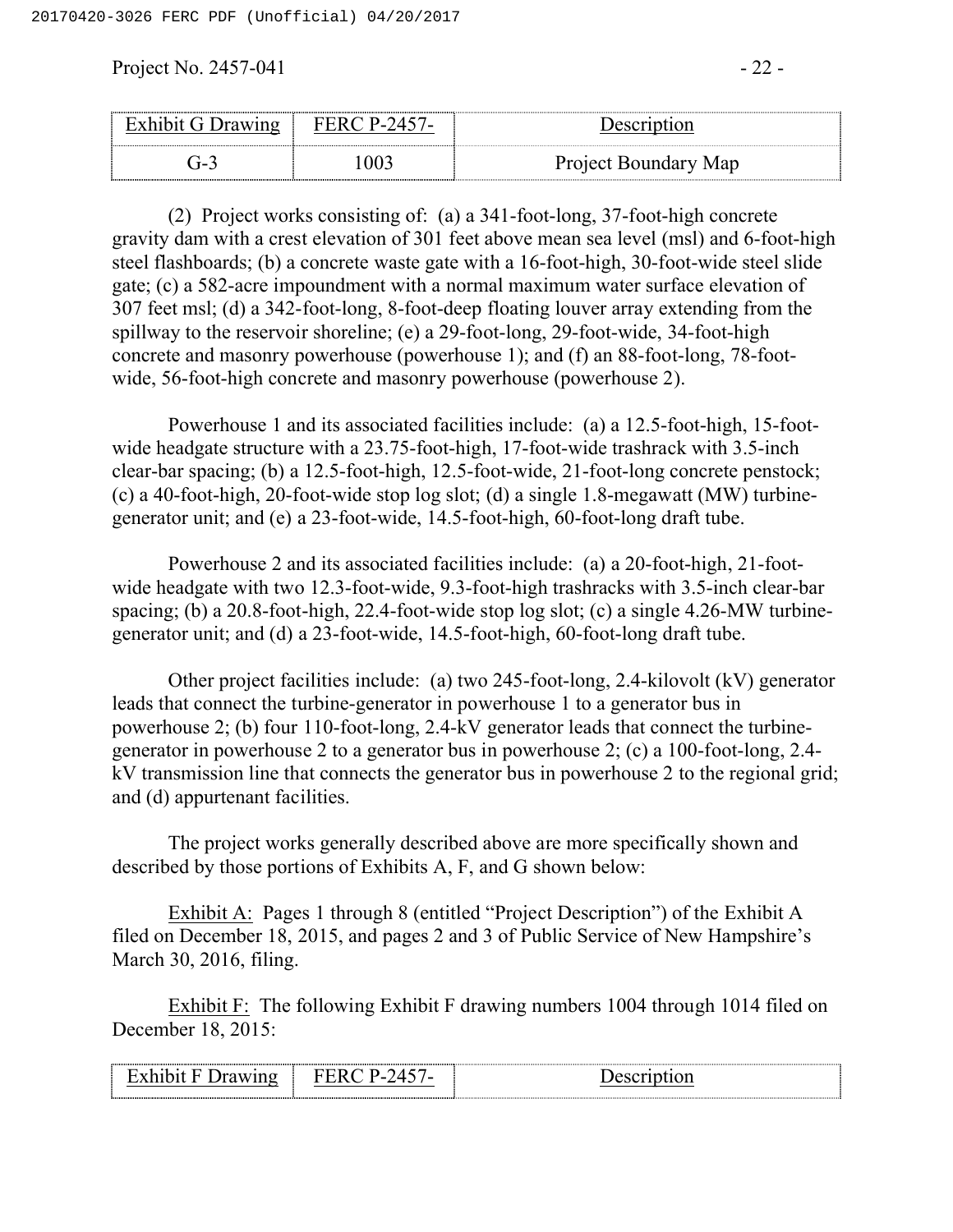Project No.  $2457-041$  -  $23 -$ 

| Exhibit F Drawing | <b>FERC P-2457-</b> | Description                                       |  |
|-------------------|---------------------|---------------------------------------------------|--|
| $F-1$             | 1004                | Plan and Elevation                                |  |
| $F-2$             | 1005                | Dam Sections                                      |  |
| $F-3$             | 1006                | Floor Plan – Unit No. 2 Powerhouse                |  |
| $F-4$             | 1007                | Longitudinal Section $-$ Unit No. 2<br>Powerhouse |  |
| $F-5$             | 1008                | Sections – Unit No. 2 Powerhouse                  |  |
| $F-6$             | 1009                | Floor Plan – Unit No. 1 Powerhouse                |  |
| $F-7$             | 1010                | Longitudinal Section – Unit No. 1<br>Powerhouse   |  |
| $F-8$             | 1011                | Sections – Unit No. 1 Powerhouse                  |  |
| $F-9$             | 1012                | Louver Structure Plan                             |  |
| $F-10$            | 1013                | Louver Frame Plan and Sections                    |  |
| $F-11$            | 1014                | Louver Panel Plan and Sections                    |  |

(3) All of the structures, fixtures, equipment or facilities used to operate or maintain the project, all portable property that may be employed in connection with the project, and all riparian or other rights that are necessary or appropriate in the operation or maintenance of the project.

(C) The Exhibits A, F and G described above are approved and made part of the license.

(D) This license is subject to the conditions submitted by the New Hampshire Department of Environmental Services under section 401(a)(1) of the Clean Water Act, 33 U.S.C. § 1341(a)(1) (2012), as those conditions are set forth in Appendix A to this order.

(E) This license is subject to the conditions submitted by the Secretary of the U.S. Department of the Interior under section 18 of the Federal Power Act, as those conditions are set forth in Appendix B to this order.

(F) This license is also subject to the articles set forth in Form L-5, (October 1975), entitled "Terms and Conditions of License for Constructed Major Project Affecting Navigable Waters and Lands of the United States" (*see* 54 F.P.C. 1792 *et seq*.), as reproduced at the end of this order, and the following additional articles: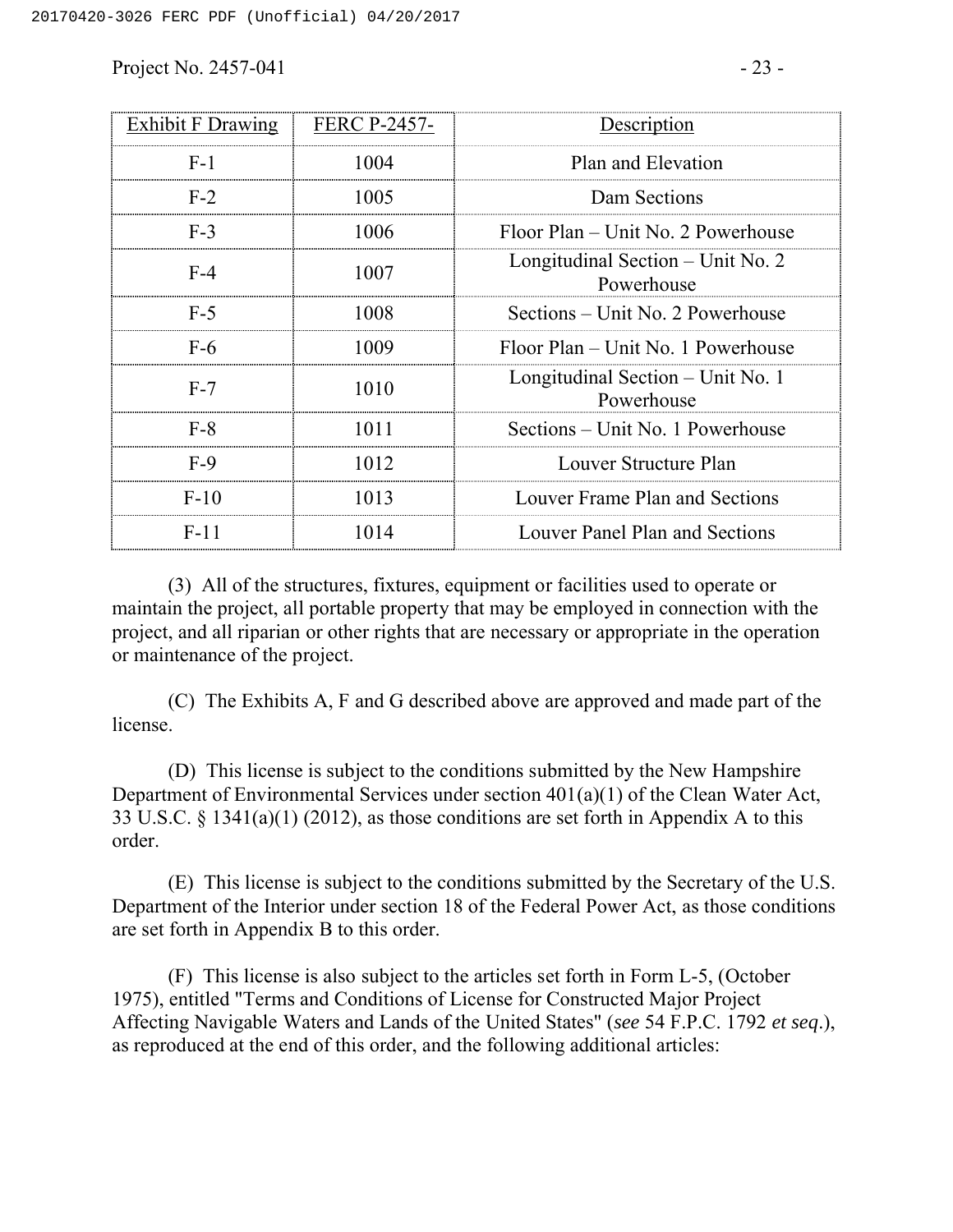Project No.  $2457-041$  -  $24 -$ 

Article 201. *Administrative Annual Charges*. The licensee must pay the United States annual charges, effective the first day of the month in which this license is issued, and as determined in accordance with provisions of the Commission's regulations in effect from time to time, for the purpose(s) of reimbursing the United States for the cost of administration of Part I of the Federal Power Act. The authorized installed capacity for that purpose is 6.06 megawatts.

Article 202. *Exhibit Drawings.* Within 45 days of the effective date of the license, as directed below, the licensee must file two sets of the approved exhibit drawings, form FERC-587, and Geographic Information System (GIS) data in electronic file format on compact disks with the Secretary of the Commission, ATTN: OEP/DHAC.

(1) Digital images of the approved exhibit drawings must be prepared in electronic format. Prior to preparing each digital image, the FERC Project-Drawing Number (i.e., P-2457-1001 through P-2457-1014) must be shown in the margin below the title block of the approved drawing. Exhibit F drawings must be segregated from other project exhibits, and identified as Critical Energy Infrastructure Information (CEII) material under 18 C.F.R. § 388.113(c). Each drawing must be a separate electronic file, and the file name must include: FERC Project-Drawing Number, FERC Exhibit, Drawing Title, date of this license, and a file extension in the following format [P-2457-1001, F-1, Plan and Elevation, MM-DD-YYYY.TIF].

Each Exhibit G drawing that includes the project boundary must contain a minimum of three known reference points (i.e., latitude and longitude coordinates, or state plane coordinates). The points must be arranged in a triangular format for GIS georeferencing the project boundary drawing to the polygon data, and must be based on a standard map coordinate system. The spatial reference for the drawing (i.e., map projection, map datum, and units of measurement) must be identified on the drawing and each reference point must be labeled. In addition, each project boundary drawing must be stamped by a registered land surveyor. All digital images of the exhibit drawings must meet the following format specification:

IMAGERY – black and white raster file FILE TYPE – Tagged Image File Format (TIFF), CCITT Group 4 (also known as T.6 coding scheme) RESOLUTION – 300 dots per inch (dpi) desired, (200 dpi minimum) DRAWING SIZE FORMAT – 22" X 34" (minimum), 24" X 36" (maximum) FILE SIZE – less than 1 megabyte desired

A third set (Exhibit G only) and a copy of Form FERC-587 must be filed with the Bureau of Land Management office at the following address:

Bureau of Land Management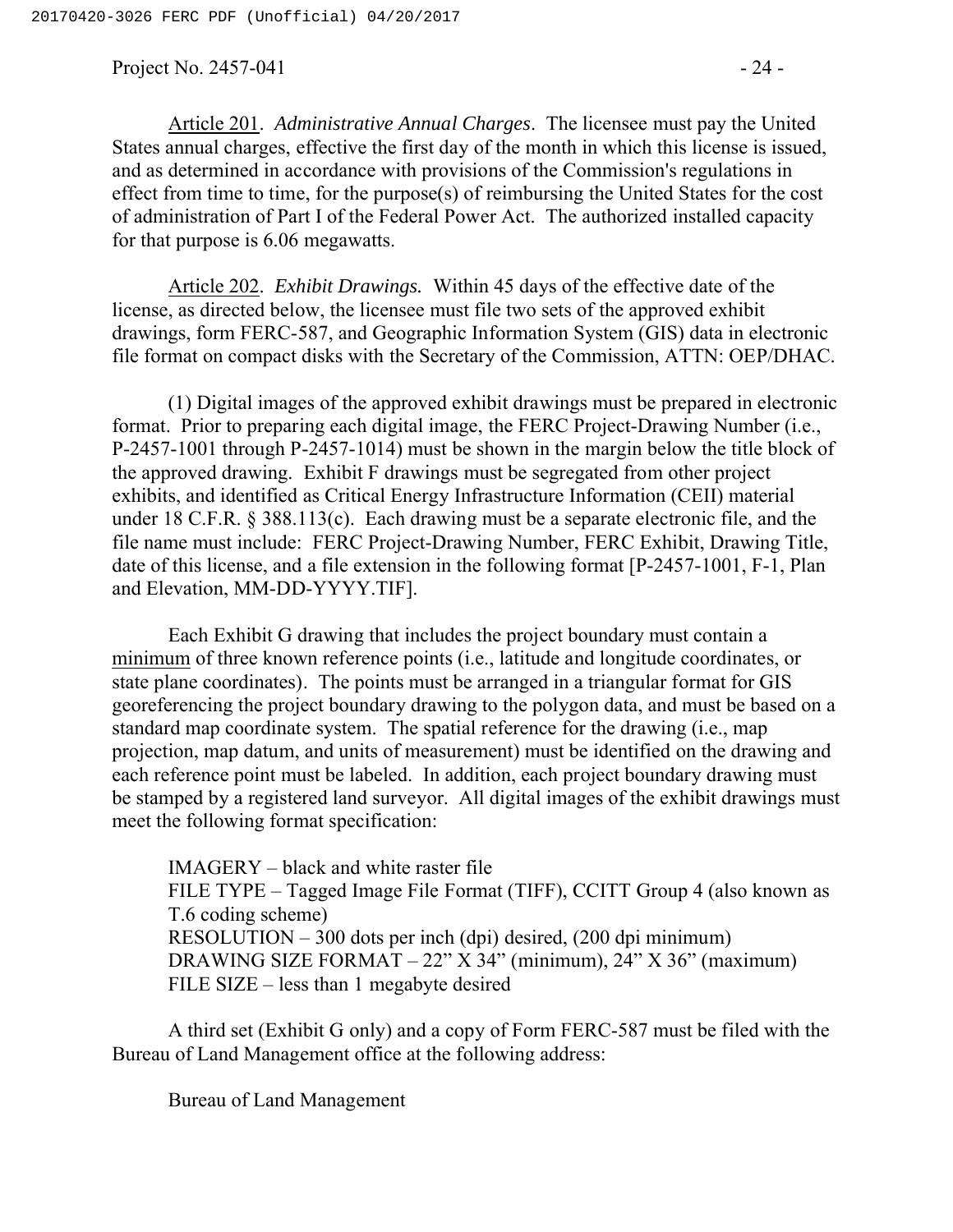Project No. 2457-041  $-25$  -

Branch of Lands (ES-930) 20 M Street S.E. Washington, D.C. 20003

Form FERC-587 is available through the Commission's website at the following URL: http://www.ferc.gov/docs-filing/forms/form-587/form-587.pdf. Although instruction no. 3 requires microfilm copies of the project boundary maps in aperture card format, electronic copies that meet the digital specifications in this ordering paragraph should be substituted. If the FERC-587 cannot be downloaded from the Internet, a hard copy may be obtained by mailing a request to the Secretary of the Commission.

(2) Project boundary GIS data must be in a georeferenced electronic file format (such as ArcView shape files, GeoMedia files, MapInfo files, or a similar GIS format). The filing must include both polygon data and all reference points shown on the individual project boundary drawings. An electronic boundary polygon data file(s) is required for each project development. Depending on the electronic file format, the polygon and point data can be included in single files with multiple layers. The georeferenced electronic boundary data file must be positionally accurate to  $\pm 40$  feet in order to comply with National Map Accuracy Standards for maps at a 1:24,000 scale. The file name(s) must include: FERC Project Number, data description, date of this license, and file extension in the following format [P-2457, boundary polygon/or point data, MM-DD-YYYY.SHP]. The filing must be accompanied by a separate text file describing the spatial reference for the georeferenced data: map projection used (i.e., UTM, State Plane, Decimal Degrees, etc.), the map datum (i.e., North American 27, North American 83, etc.), and the units of measurement (i.e., feet, meters, miles, etc.). The text file name must include: FERC Project Number, data description, date of this license, and file extension in the following format [P-2457, project boundary metadata, MM-DD-YYYY.TXT].

In addition, for those projects that occupy federal lands, a separate georeferenced polygon file(s) is required that identifies transmission line acreage and non-transmission line acreage affecting federal lands for the purpose of meeting the requirements of 18 C.F.R. §11.2. The file(s) must also identify each federal owner (e.g., Bureau of Land Management, Forest Service, U.S. Army Corps of Engineers, etc.), land identification (e.g., forest name, Section 24 lands, national park name, etc.), and federal acreage affected by the project boundary. Depending on the georeferenced electronic file format, the polygon, point, and federal lands data can be included in a single file with multiple layers.

Article 203. *Amortization Reserve*. Pursuant to section 10(d) of the Federal Power Act, a specified reasonable rate of return upon the net investment in the project must be used for determining surplus earnings of the project for the establishment and maintenance of amortization reserves. The licensee must set aside in a project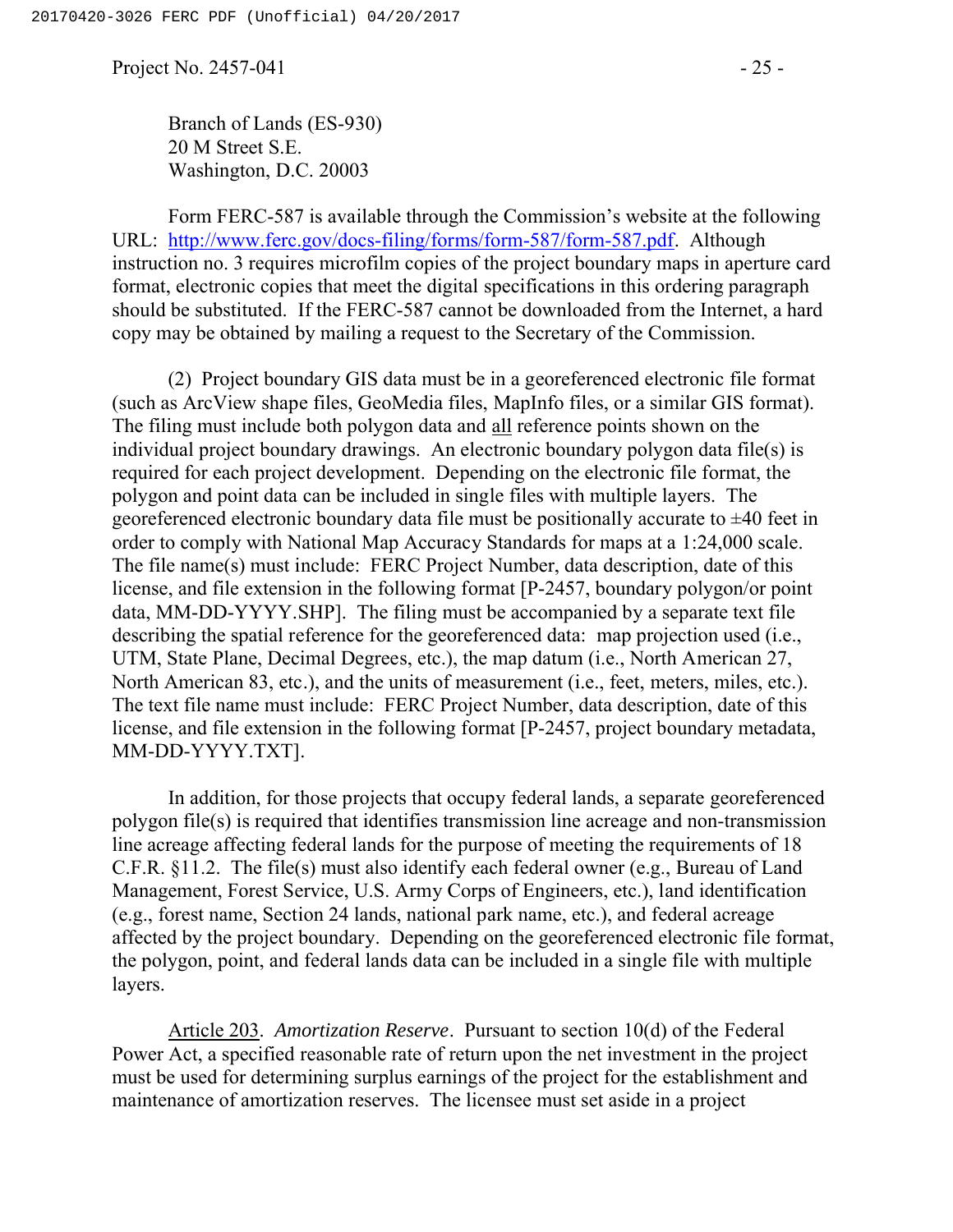Project No. 2457-041  $-26$  -

absorbed. The licensee must set aside one-half of the remaining surplus earnings, if any, cumulatively computed, in the project amortization reserve account. The licensee must maintain the amounts established in the project amortization reserve account until further order of the Commission.

The specified reasonable rate of return used in computing amortization reserves must be calculated annually based on current capital ratios developed from an average of 13 monthly balances of amounts properly included in the licensee's long-term debt and proprietary capital accounts as listed in the Commission's Uniform System of Accounts. The cost rate for such ratios must be the weighted average cost of long-term debt and preferred stock for the year, and the cost of common equity must be the interest rate on 10-year government bonds (reported as the Treasury Department's 10-year constant maturity series) computed on the monthly average for the year in question plus four percentage points (400 basis points).

Article 204. *Headwater Benefits.* If the licensee's project was directly benefited by the construction work of another licensee, a permittee, or the United States on a storage reservoir or other headwater improvement during the term of the prior license (including extensions of that term by annual licenses), and if those headwater benefits were not previously assessed and reimbursed to the owner of the headwater improvement, the licensee must reimburse the owner of the headwater improvement for those benefits, at such time as they are assessed, in the same manner as for benefits received during the term of this new license. The benefits will be assessed in accordance with Part 11, Subpart B, of the Commission's regulations.

Article 205. *As-built Exhibits*. Within 90 days of completion of construction of the facilities authorized by this license, including any new upstream and downstream eel passage facilities, the licensee must file for Commission approval, revised Exhibits A, F, and G, as applicable, to describe and show those project facilities as built.

Article 301. *Contract Plans and Specifications*. At least 60 days prior to the start of any construction, the licensee must submit one copy of its plans and specifications and supporting design document to the Commission's Division of Dam Safety and Inspections (D2SI) – New York Regional Engineer, and two copies to the Commission (one of these must be a courtesy copy to the Director, D2SI). The submittal to the D2SI – New York Regional Engineer must also include as part of preconstruction requirements: a Quality Control and Inspection Program, Temporary Construction Emergency Action Plan, and Soil Erosion and Sediment Control Plan. The licensee may not begin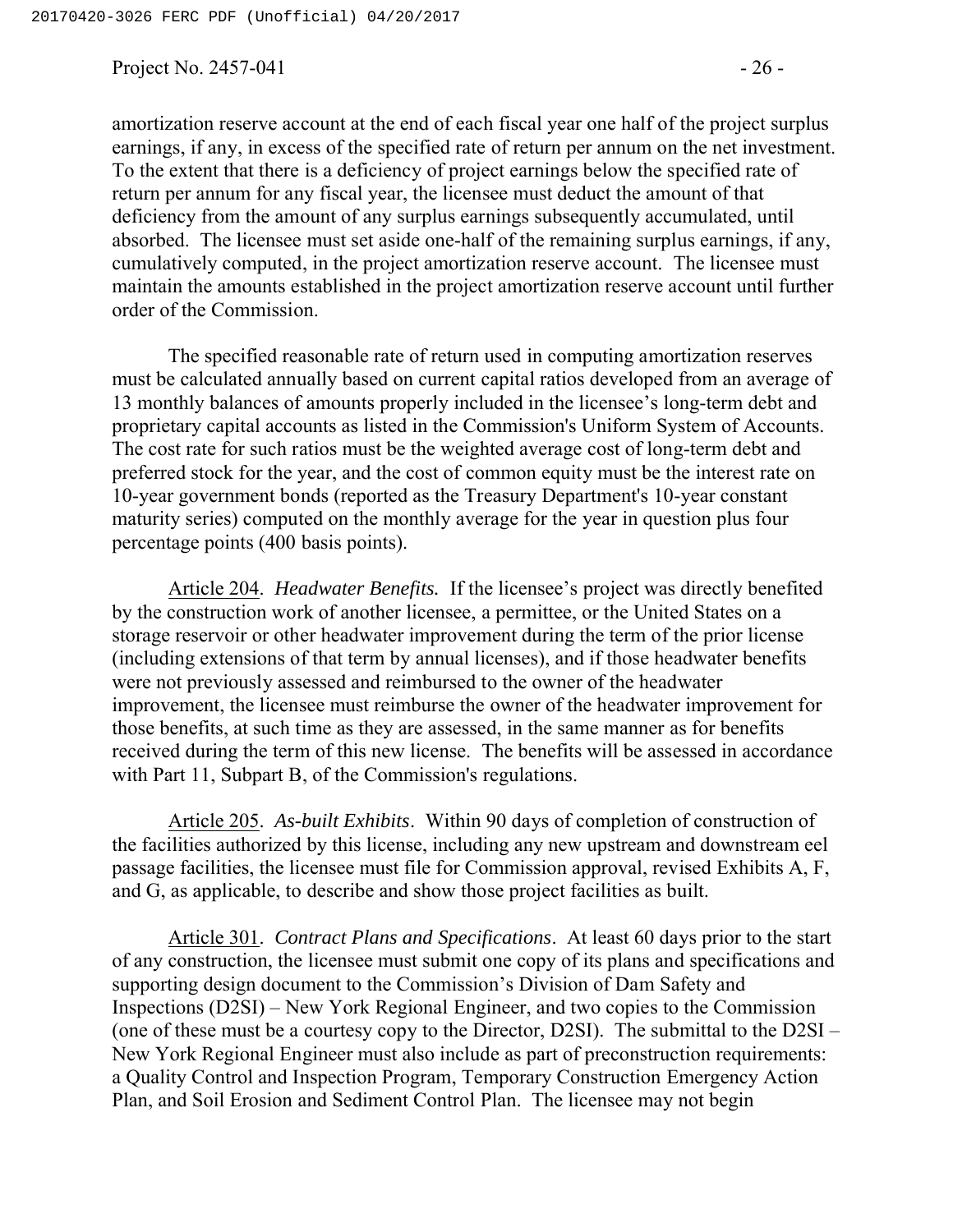Project No. 2457-041  $-27 -$ 

construction until the D2SI – New York Regional Engineer has reviewed and commented on the plans and specifications, determined that all preconstruction requirements have been satisfied, and authorized start of construction.

Article 302. *Cofferdam and Deep Excavation Construction Drawings*. Should construction require cofferdams or deep excavation, the licensee must review and approve the design of contractor-designed cofferdams and deep excavations and must: (1) have a Professional Engineer who is independent from the construction contractor review and approve the design of contractor-designed cofferdams and deep excavations prior to the start of construction; and (2) ensure that construction of cofferdams and deep excavations is consistent with the approved design. At least 30 days before starting construction of any cofferdams or deep excavations, the licensee must submit one copy to the Commission's Division of Dam Safety and Inspections (D2SI) – New York Regional Engineer and two copies to the Commission (one of these copies must be a courtesy copy to the Commission's Director, D2SI), of the approved cofferdam and deep excavation construction drawings and specifications, and the letters of approval.

Article 303. *Project Modification Resulting From Environmental Requirements*. If environmental requirements under this license require modification that may affect the project works or operations, the licensee must be consult with the Commission's Division Dam Safety and Inspections – New York Regional Engineer. Consultation must allow sufficient review time for the Commission to ensure that the proposed work does not adversely affect the project works, dam safety, or project operation.

Article 401. *Commission Approval, Reporting, Notification, and Filing of Amendments*.

(a) Requirement to File Plans for Commission Approval.

Certain conditions found in the New Hampshire Department of Environmental Service's (New Hampshire DES) water quality certification (certification) conditions (Appendix A) and the U.S. Department of the Interior's (Interior) fishway prescriptions issued pursuant to section 18 of the Federal Power Act (FPA; Appendix B) require the licensee to prepare plans in consultation with other entities and for approval by the New Hampshire DES and Interior, respectively, and implement specific measures without prior Commission approval. Each such plan is listed below and must be filed with the Commission.

| New           | Interior     |           |          |
|---------------|--------------|-----------|----------|
| Hampshire     | Section 18   |           |          |
| <b>DES</b>    | Prescription | Plan Name | Date Due |
| Certification | No.          |           |          |
| Condition No. |              |           |          |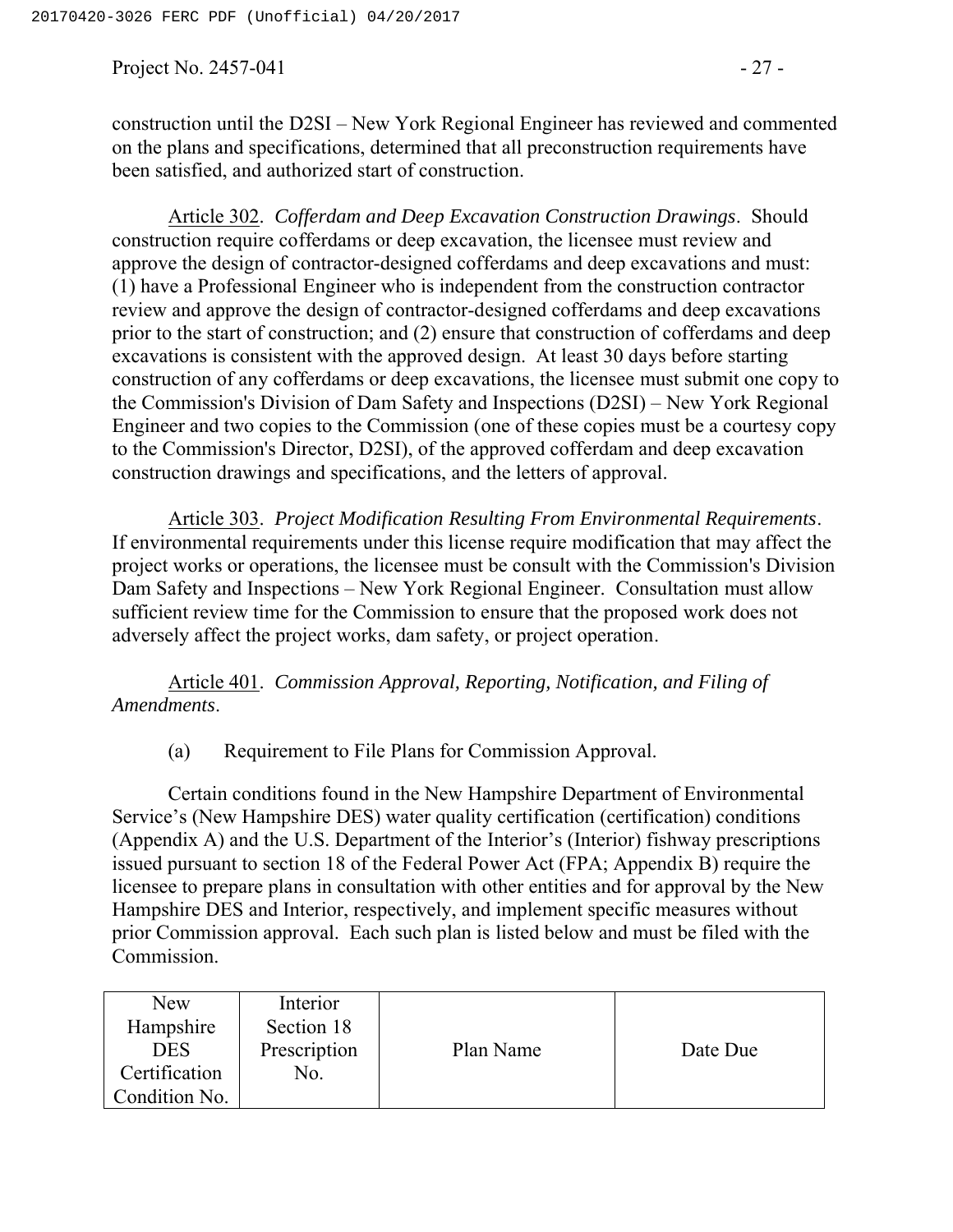Project No.  $2457-041$  -  $28-$ 

| <b>New</b><br>Hampshire<br><b>DES</b><br>Certification<br>Condition No. | Interior<br>Section 18<br>Prescription<br>No. | Plan Name                                                       | Date Due                                                    |
|-------------------------------------------------------------------------|-----------------------------------------------|-----------------------------------------------------------------|-------------------------------------------------------------|
| $E-11(a)$                                                               |                                               | <b>Operation Compliance</b><br>Monitoring Plan                  | Within 6 months of the<br>effective date of the<br>license  |
| $E-12(a)$                                                               |                                               | <b>Invasive Species</b><br>Management and<br>Monitoring Plan    | Within 6 months of the<br>effective date of the<br>license  |
| $E-13(a)$                                                               |                                               | <b>Water Quality Monitoring</b><br>Plan                         | Within 6 months of the<br>effective date of the<br>license  |
|                                                                         | 12.4                                          | Fishway Operation and<br>Maintenance Plan                       | Within 12 months of<br>the effective date of the<br>license |
|                                                                         | 12.6.1                                        | <b>Implementation Schedule</b>                                  | Within 3 months of the<br>effective date of the<br>license  |
|                                                                         | 13.1                                          | <b>Upstream Passage Plan for</b><br>American Eel                | Within 6 months of the<br>effective date of the<br>license  |
|                                                                         | 13.2.1                                        | <b>Interim Downstream</b><br>Passage Plan for American<br>Eel   | Within 9 months of the<br>effective date of the<br>license  |
|                                                                         | 13.2.2                                        | <b>Permanent Downstream</b><br>Passage Plan for American<br>Eel | Within 9 years of the<br>effective date of the<br>license   |
|                                                                         | 13.3.1                                        | <b>Fishway Effectiveness</b><br>Monitoring Plan                 | Within 6 months of the<br>effective date of the<br>license  |

The licensee must file each plan with the Commission for approval. Each filing must include documentation that the licensee developed the plan in consultation with and has received approval from the New Hampshire DES and Interior, as appropriate. The Commission reserves the right to make changes to any plan filed. The licensee must not implement the plan prior to Commission approval. Upon Commission approval, the plan becomes a requirement of the license, and the licensee must implement the plan or changes in project operations or facilities, including any changes required by the Commission.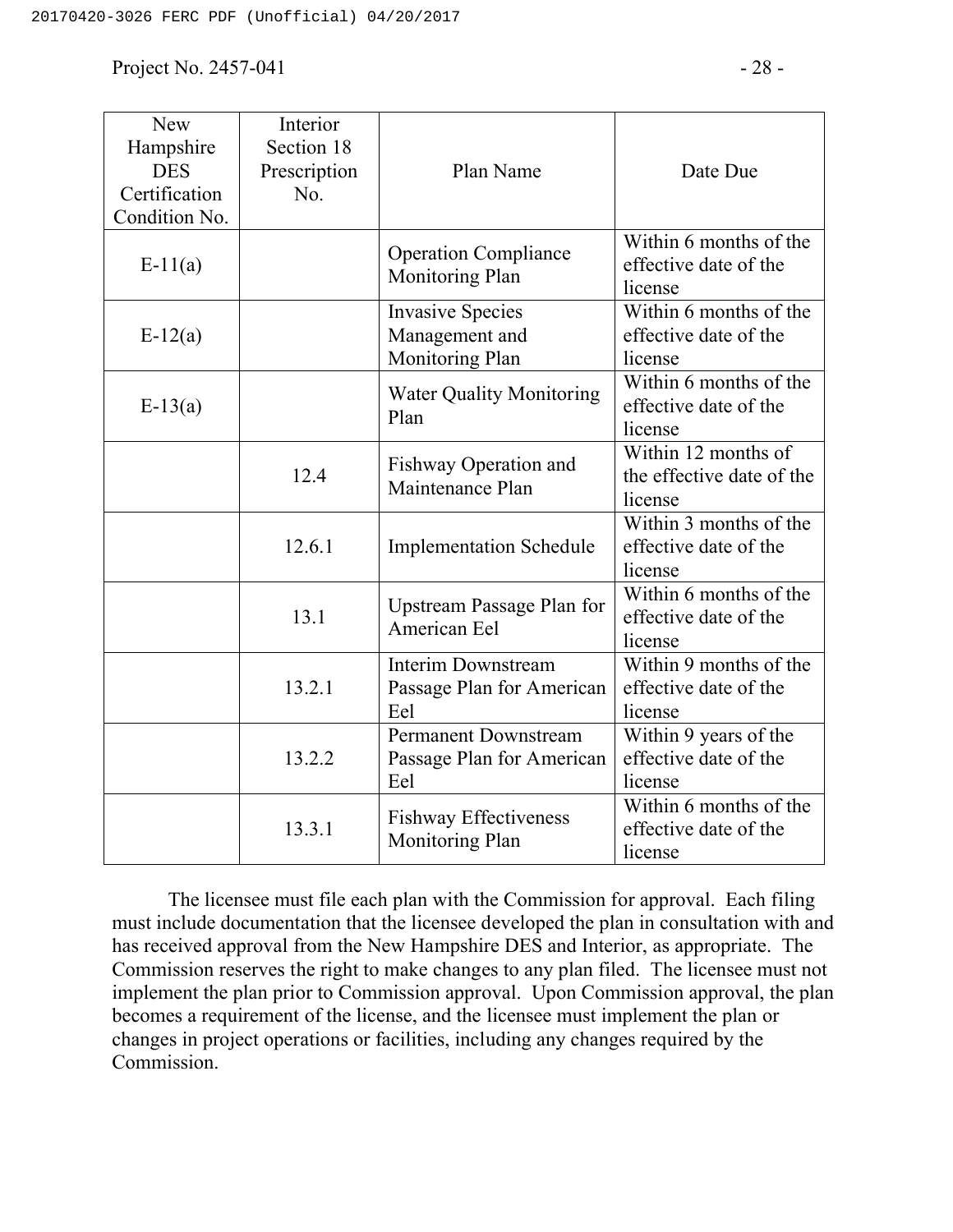Project No.  $2457-041$  -  $29-$ 

#### (b) Requirement to File Reports.

Certain conditions of the New Hampshire DES's certification conditions and Interior's prescriptions require the licensee to file reports with other entities. These reports document compliance with requirements of this license and may have a bearing on future actions. Each such report is listed below and must be filed with the Commission.

| <b>New</b><br>Hampshire<br><b>DES</b><br>Certification<br>Condition No. | <b>Interior Section</b><br>18 Prescription<br>No. | Description                                                            | Date Due                                                                  |
|-------------------------------------------------------------------------|---------------------------------------------------|------------------------------------------------------------------------|---------------------------------------------------------------------------|
| $E-9(b)$                                                                |                                                   | <b>Annual Operation</b><br>Report                                      | By April 1 of each year<br>after the effective date of<br>the license     |
| $E-13(b)$                                                               |                                                   | <b>Water Quality</b><br>Monitoring Report                              | By January 31 of the<br>second year of the<br>license                     |
|                                                                         | 12.4                                              | Annual Fishway<br>Operation and<br>Maintenance Report                  | By December 31 of each<br>year after the effective<br>date of the license |
|                                                                         | 13.1                                              | <b>Annual Upstream</b><br>American Eel Passage<br><b>Survey Report</b> | By December 31 of the<br>first and second year of<br>the license          |
|                                                                         | 13.3.1                                            | Final Fishway<br>Effectiveness<br><b>Monitoring Report</b>             | Within 12 years of the<br>effective date of the<br>license                |

The licensee must file with the Commission documentation of any consultation with New Hampshire DES and Interior regarding the reports, and copies of any comments and recommendations made by the agencies. The Commission reserves the right to require changes to project operations or facilities based on the information contained in the reports and any other available information.

(c) Requirement to Notify the Commission of Planned and Unplanned Deviations from License Requirements

New Hampshire DES's certification conditions E-8(a) and E-10(a) would allow the licensee to temporarily modify run-of-river operation under certain conditions. The Commission must be notified prior to implementing such modifications, if possible, or in the event of an emergency, as soon as possible, but no later than 10 days after each such incident. In addition, the licensee must file the incident report required by certification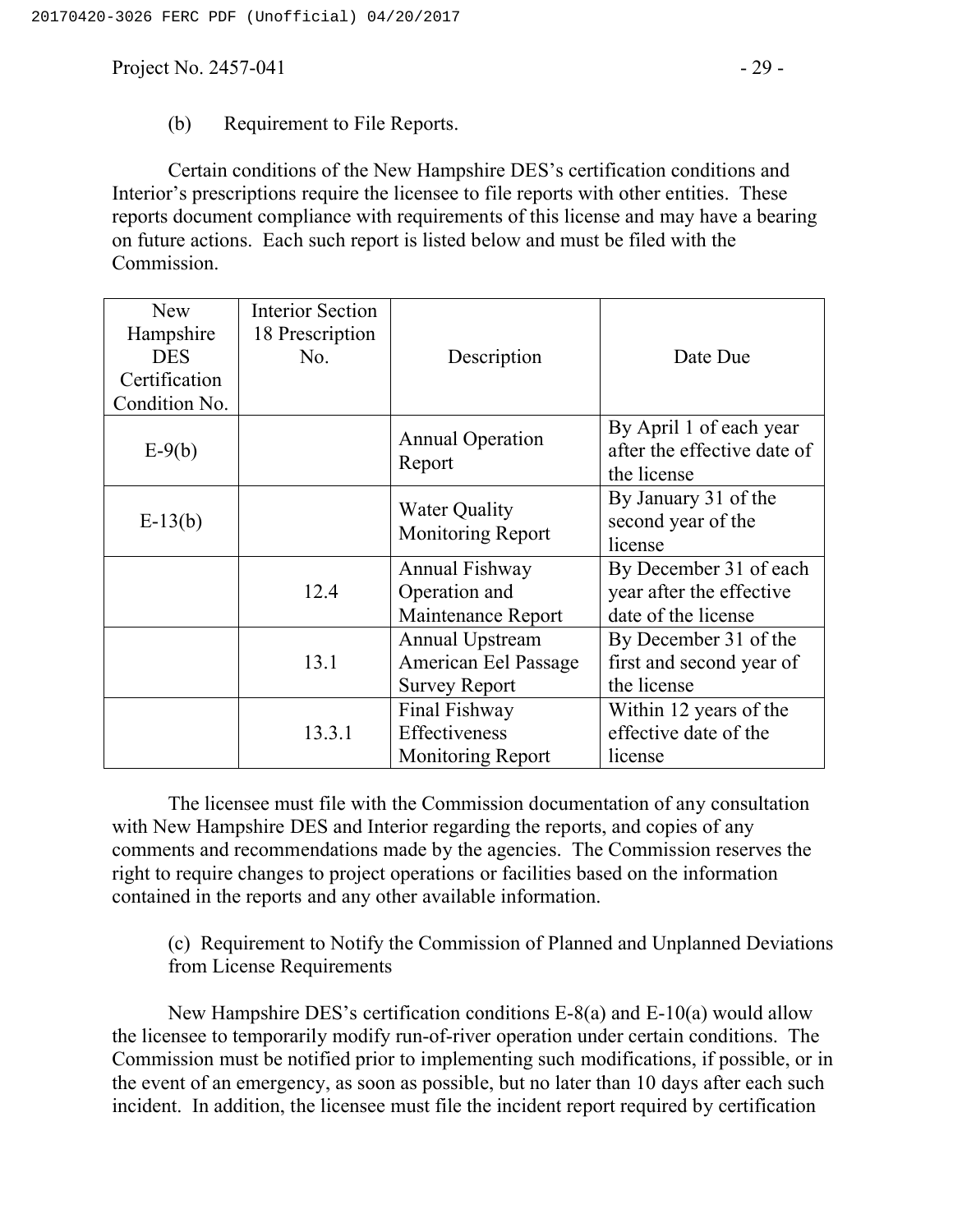Project No.  $2457-041$  - 30 -

(d) Requirement to File Amendment Applications.

Some of the conditions in Appendix A and Appendix B contemplate the New Hampshire DES and Interior requiring unspecified, long-term changes to project operation or facilities based on new information or results of monitoring or studies required by the certification, but do not appear to require Commission approval for such changes (e.g., modification of project operation to address water quality; or modification of fishways to improve effectiveness). Such changes may not be implemented without prior Commission authorization granted after the filing of an application to amend the license.

Article 402. *Reservation of Authority to Prescribe Fishways*. Authority is reserved to the Commission to require the licensee to construct, operate, and maintain, or to provide for the construction, operation, and maintenance of such fishways as may be prescribed by the Secretary of the Interior pursuant to section 18 of the Federal Power Act.

Article 403. *Debris Management*. The Fishway Operation and Management Plan required by Interior's section 18 prescription 12.4 (see Appendix B) must include procedures for sorting and properly disposing (i.e., recycling, downstream reintroduction, or landfill or other disposal) of debris that is removed from the project's fish passage facilities.

Article 404. *Recreational Facilities.* For the term of the license, the licensee must provide public access to and ensure adequate operation and maintenance of the following recreation facilities: (1) the Eastman Falls Recreation Area, which includes a picnic area and boat launch; (2) the portage trail; and (3) the Franklin Public Boat Ramp, which includes parking and picnic areas.

Article 405. *Protection of Undiscovered Cultural Resources.* If the licensee discovers previously unidentified cultural resources during the course of constructing, maintaining, or developing project works or other facilities at the project, the licensee must stop all land-clearing and land-disturbing activities in the vicinity of the resource and consult with the New Hampshire State Historic Preservation Office (New Hampshire SHPO) to determine the need for any cultural resource studies or measures. If no studies or measures are needed, the licensee must file with the Commission documentation of its consultation with the New Hampshire SHPO immediately.

If a discovered cultural resource is determined to be eligible for the National Register of Historic Places (National Register), the licensee must file for Commission approval a historic properties management plan (HPMP) prepared by a qualified cultural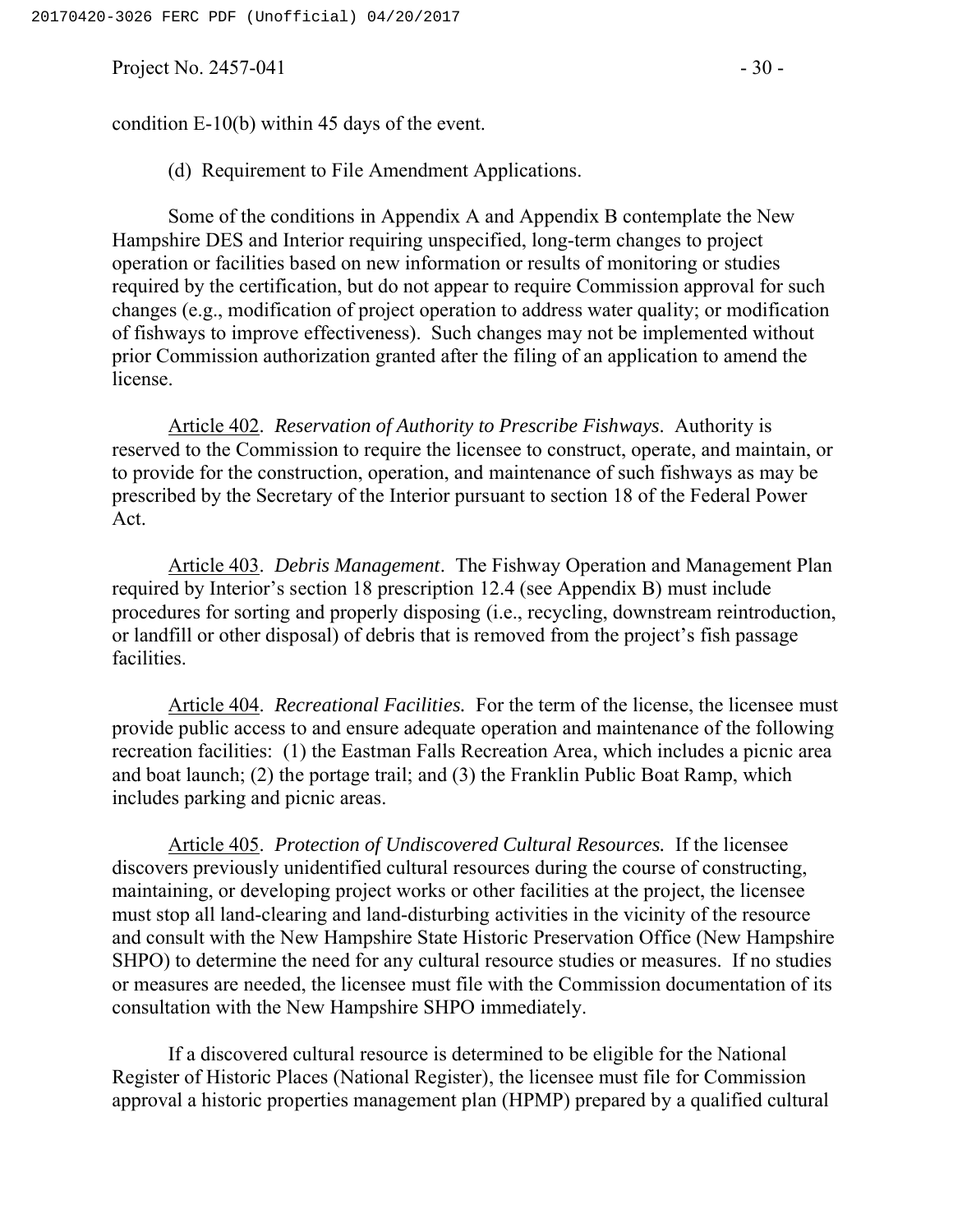Project No.  $2457-041$  - 31 -

resource specialist after consultation with the New Hampshire SHPO. In developing the HPMP, the licensee must use the Advisory Council on Historic Preservation and the Federal Energy Regulatory Commission's Guidelines for the Development of Historic Properties Management Plans for FERC Hydroelectric Projects, dated May 20, 2002. The HPMP must include the following items: (1) a description of each discovered property, indicating whether it is listed in or eligible to be listed in the National Register; (2) a description of the potential effect on each discovered property; (3) proposed measures for avoiding or mitigating adverse effects; (4) documentation of consultation; and (5) a schedule for implementing mitigation and conducting additional studies. The Commission reserves the right to require changes to the HPMP.

The licensee must not resume land-clearing or land-disturbing activities in the vicinity of a cultural resource discovered during construction, until informed by the Commission that the requirements of this article have been fulfilled.

Article 406. *Protection of Cultural Resources*. Prior to implementing any project modifications not specifically authorized by this license, including but not limited to maintenance activities, land-clearing or land-disturbing activities, or changes to project operation or facilities, the licensee must consult with the New Hampshire State Historic Preservation Officer (New Hampshire SHPO) to determine the effects of the activities and the need for any cultural resource studies or measures. If no studies or measures are needed, the licensee must file with the Commission documentation of its consultation with the entities above.

If a project modification is determined to affect an historic property, the licensee must file for Commission approval a Historic Properties Management Plan (HPMP). The HPMP must be prepared by a qualified cultural resource specialist after consultation with the New Hampshire SHPO. In developing the HPMP, the licensee must use the Advisory Council on Historic Preservation and the Federal Energy Regulatory Commission *Guidelines for the Development of Historic Properties Management Plans for FERC Hydroelectric Projects*, dated May 20, 2002. The HPMP must include the following items: (1) a description of each historic property; (2) a description of the potential effect on each historic property; (3) proposed measures for avoiding or mitigating adverse effects; (4) documentation of the nature and extent of consultation; and (5) a schedule for implementing mitigation and conducting additional studies.

The Commission reserves the right to require changes to the HPMP. The licensee must not implement any project modifications, other than those specifically authorized in this license, until informed by the Commission that the requirements of this article have been fulfilled.

Article 407. *Use and Occupancy.* (a) In accordance with the provisions of this article, the licensee must have the authority to grant permission for certain types of use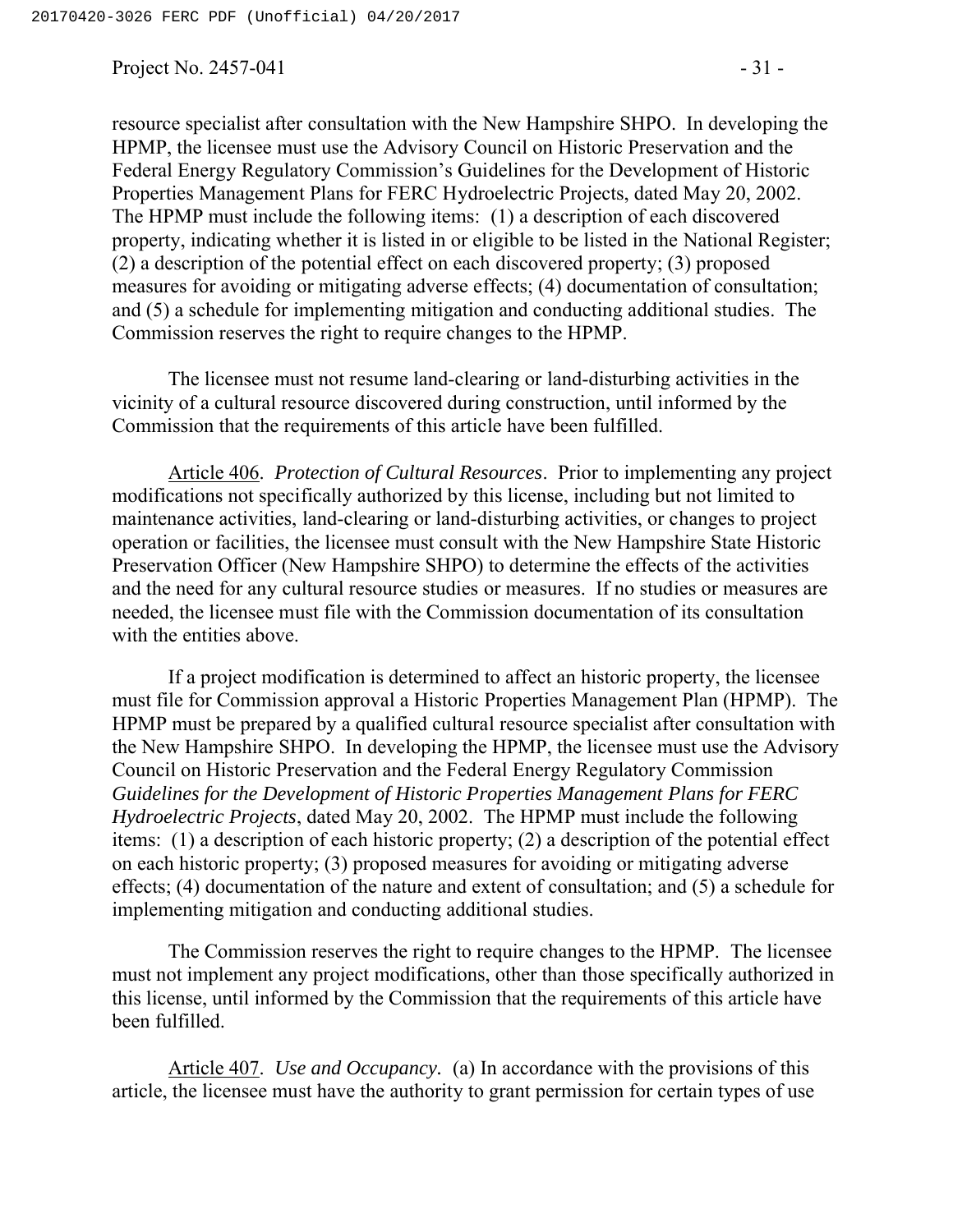Project No.  $2457-041$  - 32 -

and occupancy of project lands and waters and to convey certain interests in project lands and waters for certain types of use and occupancy, without prior Commission approval. The licensee may exercise the authority only if the proposed use and occupancy is consistent with the purposes of protecting and enhancing the scenic, recreational, and other environmental values of the project. For those purposes, the licensee must also have continuing responsibility to supervise and control the use and occupancies for which it grants permission, and to monitor the use of, and ensure compliance with the covenants of the instrument of conveyance for, any interests that it has conveyed, under this article. If a permitted use and occupancy violates any condition of this article or any other condition imposed by the licensee for protection and enhancement of the project's scenic, recreational, or other environmental values, or if a covenant of a conveyance made under the authority of this article is violated, the licensee must take any lawful action necessary to correct the violation. For a permitted use or occupancy, that action includes, if necessary, canceling the permission to use and occupy the project lands and waters and requiring the removal of any non-complying structures and facilities.

(b) The type of use and occupancy of project lands and waters for which the licensee may grant permission without prior Commission approval are: (1) landscape plantings; (2) non-commercial piers, landings, boat docks, or similar structures and facilities that can accommodate no more than 10 water craft at a time and where said facility is intended to serve single-family type dwellings; (3) embankments, bulkheads, retaining walls, or similar structures for erosion control to protect the existing shoreline; and (4) food plots and other wildlife enhancement. To the extent feasible and desirable to protect and enhance the project's scenic, recreational, and other environmental values, the licensee must require multiple use and occupancy of facilities for access to project lands or waters. The licensee must also ensure, to the satisfaction of the Commission's authorized representative, that the use and occupancies for which it grants permission are maintained in good repair and comply with applicable state and local health and safety requirements. Before granting permission for construction of bulkheads or retaining walls, the licensee must: (1) inspect the site of the proposed construction, (2) consider whether the planting of vegetation or the use of riprap would be adequate to control erosion at the site, and (3) determine that the proposed construction is needed and would not change the basic contour of the impoundment shoreline. To implement this paragraph (b), the licensee may, among other things, establish a program for issuing permits for the specified types of use and occupancy of project lands and waters, which may be subject to the payment of a reasonable fee to cover the licensee's costs of administering the permit program. The Commission reserves the right to require the licensee to file a description of its standards, guidelines, and procedures for implementing this paragraph (b) and to require modification of those standards, guidelines, or procedures.

(c) The licensee may convey easements or rights-of-way across, or leases of project lands for: (1) replacement, expansion, realignment, or maintenance of bridges or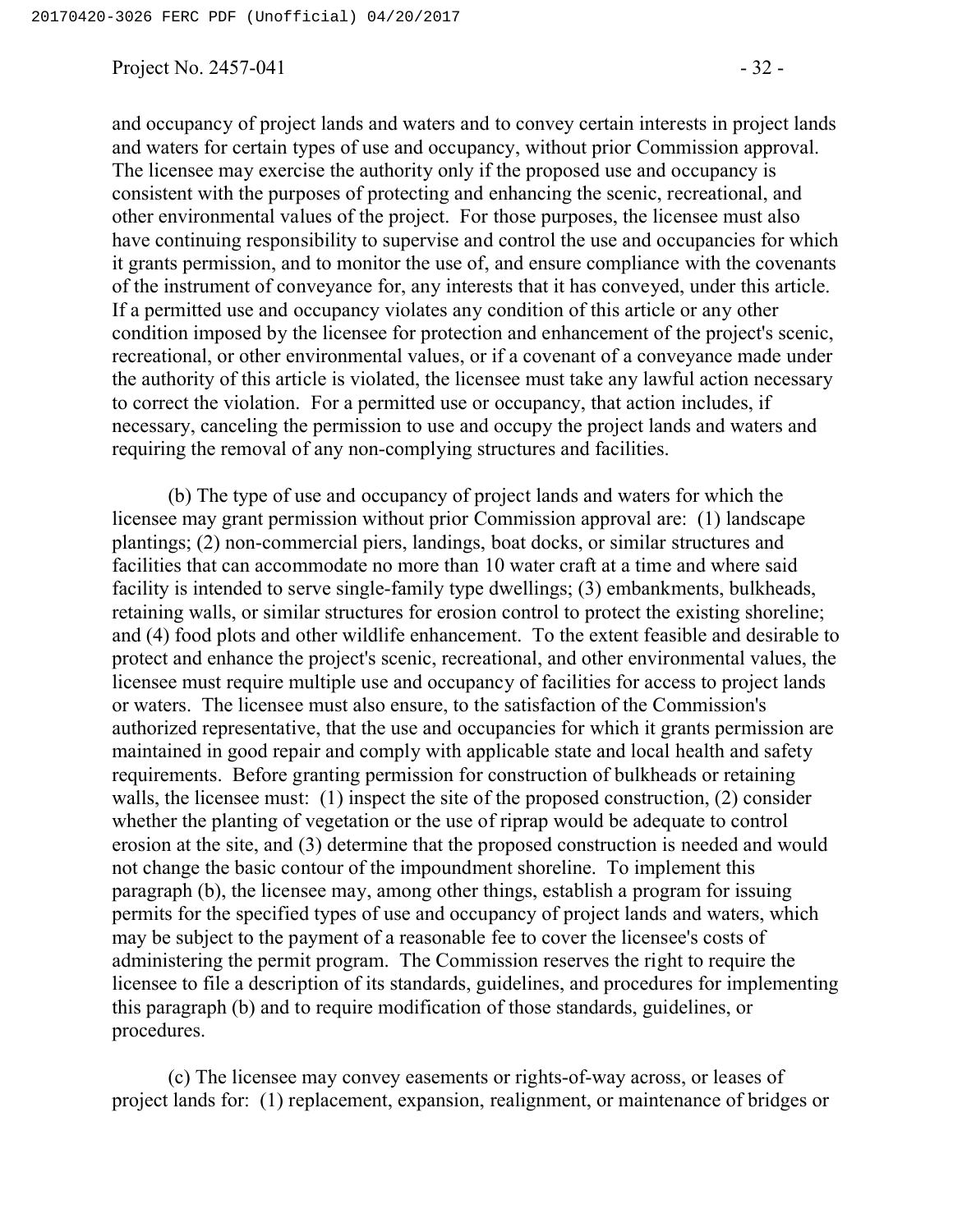Project No.  $2457-041$  - 33 -

roads where all necessary state and federal approvals have been obtained; (2) storm drains and water mains; (3) sewers that do not discharge into project waters; (4) minor access roads; (5) telephone, gas, and electric utility distribution lines; (6) non-project overhead electric transmission lines that do not require erection of support structures within the project boundary; (7) submarine, overhead, or underground major telephone distribution cables or major electric distribution lines (69-kV or less); and (8) water intake or pumping facilities that do not extract more than one million gallons per day from a project impoundment. No later than January 31 of each year, the licensee must file a report briefly describing for each conveyance made under this paragraph (c) during the prior calendar year, the type of interest conveyed, the location of the lands subject to the conveyance, and the nature of the use for which the interest was conveyed. No report filing is required if no conveyances were made under paragraph (c) during the previous calendar year.

(d) The licensee may convey fee title to, easements or rights-of-way across, or leases of project lands for: (1) construction of new bridges or roads for which all necessary state and federal approvals have been obtained; (2) sewer or effluent lines that discharge into project waters, for which all necessary federal and state water quality certification or permits have been obtained; (3) other pipelines that cross project lands or waters but do not discharge into project waters; (4) non-project overhead electric transmission lines that require erection of support structures within the project boundary, for which all necessary federal and state approvals have been obtained; (5) private or public marinas that can accommodate no more than 10 water craft at a time and are located at least one-half mile (measured over project waters) from any other private or public marina; (6) recreational development consistent with an approved report on recreational resources of an Exhibit E; and (7) other uses, if: (i) the amount of land conveyed for a particular use is five acres or less; (ii) all of the land conveyed is located at least 75 feet, measured horizontally, from project waters at normal surface elevation; and (iii) no more than 50 total acres of project lands for each project development are conveyed under this clause (d)(7) in any calendar year. At least 60 days before conveying any interest in project lands under this paragraph (d), the licensee must file a letter with the Commission, stating its intent to convey the interest and briefly describing the type of interest and location of the lands to be conveyed (a marked Exhibit G map may be used), the nature of the proposed use, the identity of any federal or state agency official consulted, and any federal or state approvals required for the proposed use. Unless the Commission's authorized representative, within 45 days from the filing date, requires the licensee to file an application for prior approval, the licensee may convey the intended interest at the end of that period.

(e) The following additional conditions apply to any intended conveyance under paragraph (c) or (d) of this article: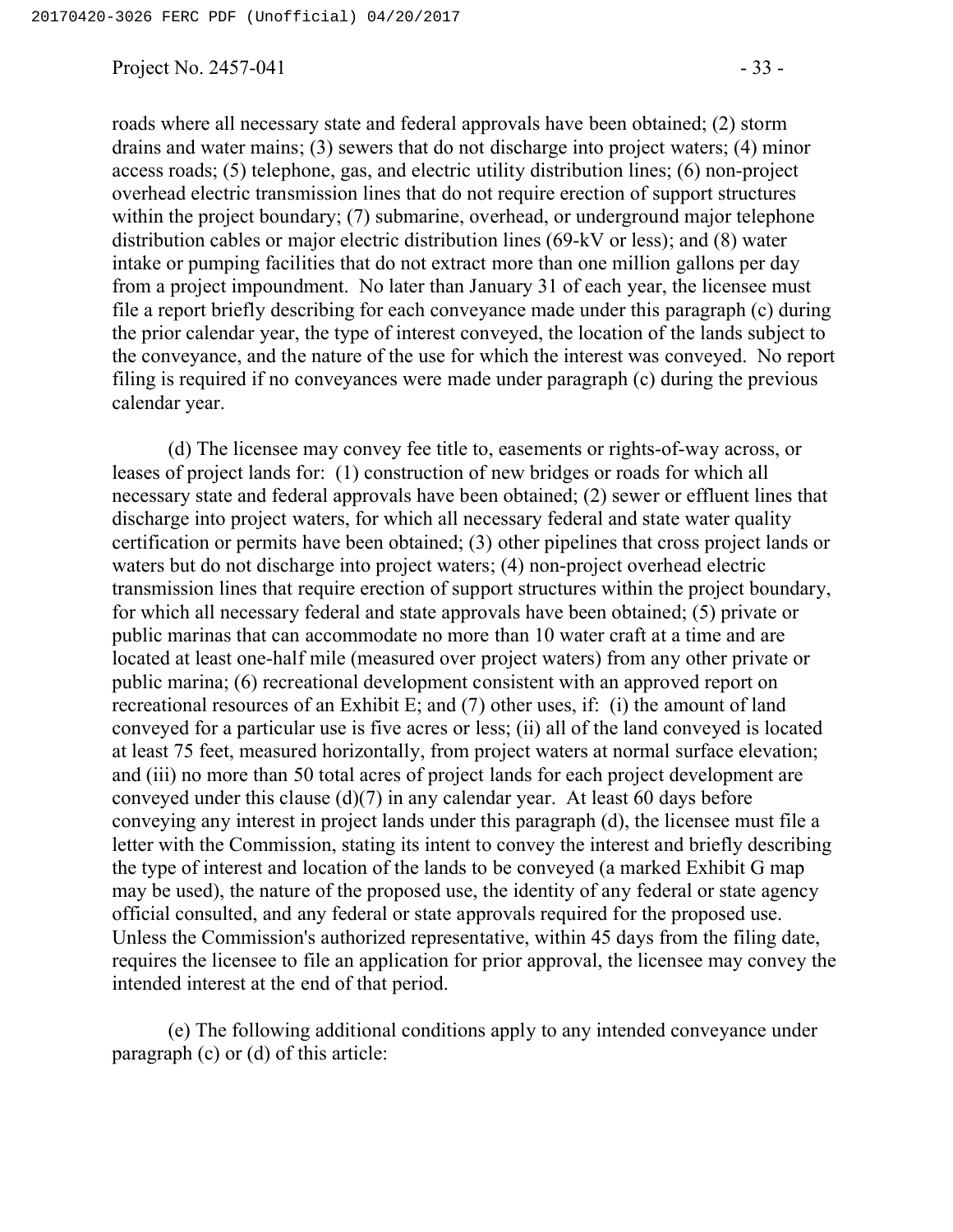Project No.  $2457-041$  - 34 -

(1) Before conveying the interest, the licensee must consult with federal and state fish and wildlife or recreation agencies, as appropriate, and the State Historic Preservation Officer.

(2) Before conveying the interest, the licensee must determine that the proposed use of the lands to be conveyed is not inconsistent with any approved report on recreational resources of an Exhibit E; or, if the project does not have an approved report on recreational resources, that the lands to be conveyed do not have recreational value.

(3) The instrument of conveyance must include the following covenants running with the land: (i) the use of the lands conveyed must not endanger health, create a nuisance, or otherwise be incompatible with overall project recreational use; (ii) the grantee must take all reasonable precautions to ensure that the construction, operation, and maintenance of structures or facilities on the conveyed lands will occur in a manner that will protect the scenic, recreational, and environmental values of the project; and (iii) the grantee must not unduly restrict public access to project lands or waters.

(4) The Commission reserves the right to require the licensee to take reasonable remedial action to correct any violation of the terms and conditions of this article, for the protection and enhancement of the project's scenic, recreational, and other environmental values.

(f) The conveyance of an interest in project lands under this article does not in itself change the project boundaries. The project boundaries may be changed to exclude land conveyed under this article only upon approval of revised Exhibit G drawings (project boundary maps) reflecting exclusion of that land. Lands conveyed under this article will be excluded from the project only upon a determination that the lands are not necessary for project purposes, such as operation and maintenance, flowage, recreation, public access, protection of environmental resources, and shoreline control, including shoreline aesthetic values. Absent extraordinary circumstances, proposals to exclude lands conveyed under this article from the project must be consolidated for consideration when revised Exhibit G drawings would be filed for approval for other purposes.

(g) The authority granted to the licensee under this article must not apply to any part of the public lands and reservations of the United States included within the project boundary.

(G) The licensee must serve copies of any Commission filing required by this order on any entity specified in this order to be consulted on matters related to that filing. Proof of service on these entities must accompany the filing with the Commission.

(H) This order constitutes final agency action. Any party may file a request for rehearing of this order within 30 days from the date of its issuance, as provided in section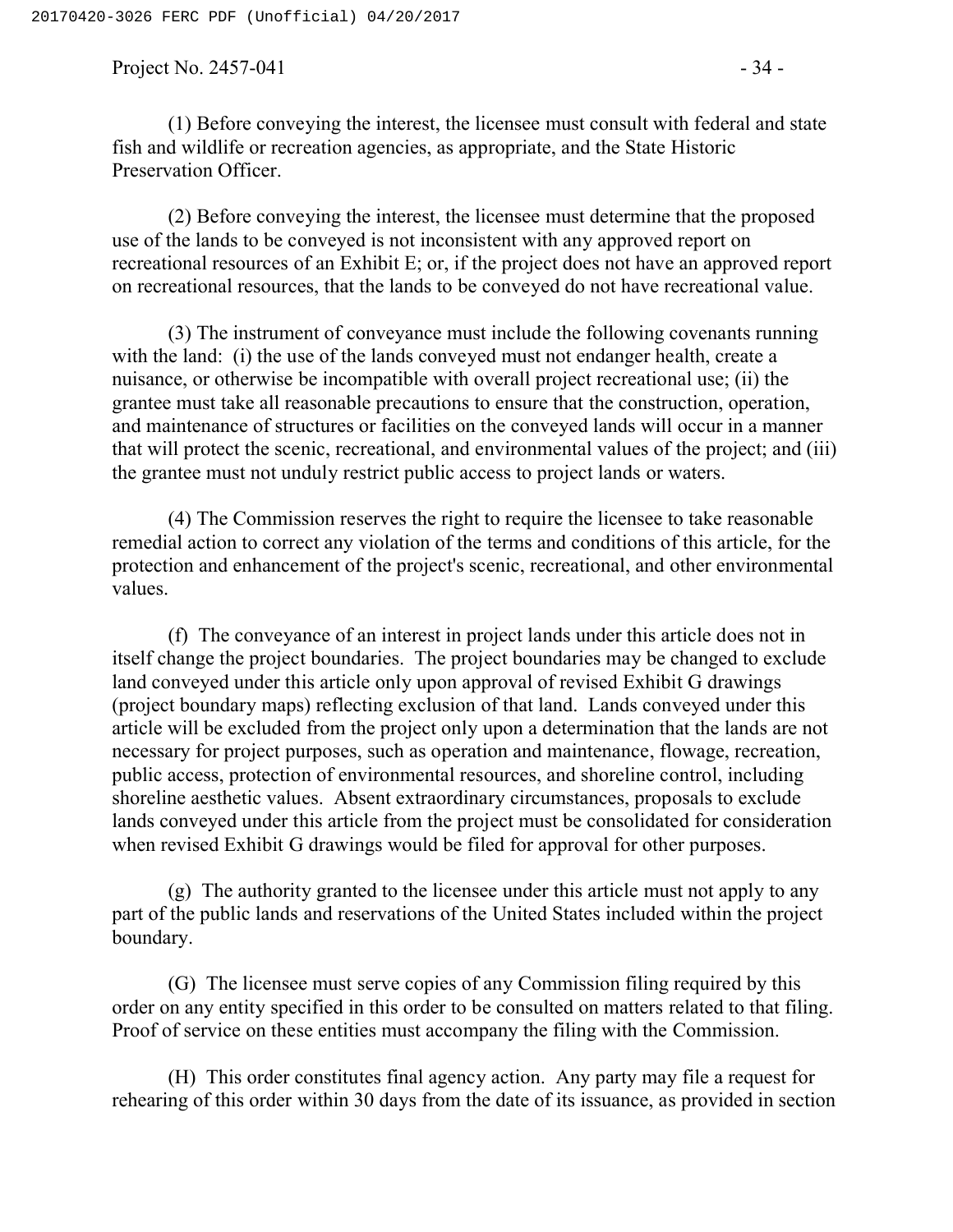Project No. 2457-041  $-35$  -

313(a) of the Federal Power Act, 16 U.S.C. § 825*l* (2012), and section 385.713 of the Commission's regulations, 18 C.F.R. § 385.713 (2016). The filing of a request for rehearing does not operate as a stay of the effective date of this license or of any other date specified in this order. The licensee's failure to file a request for rehearing must constitute acceptance of this order.

> Terry L. Turpin **Director** Office of Energy Projects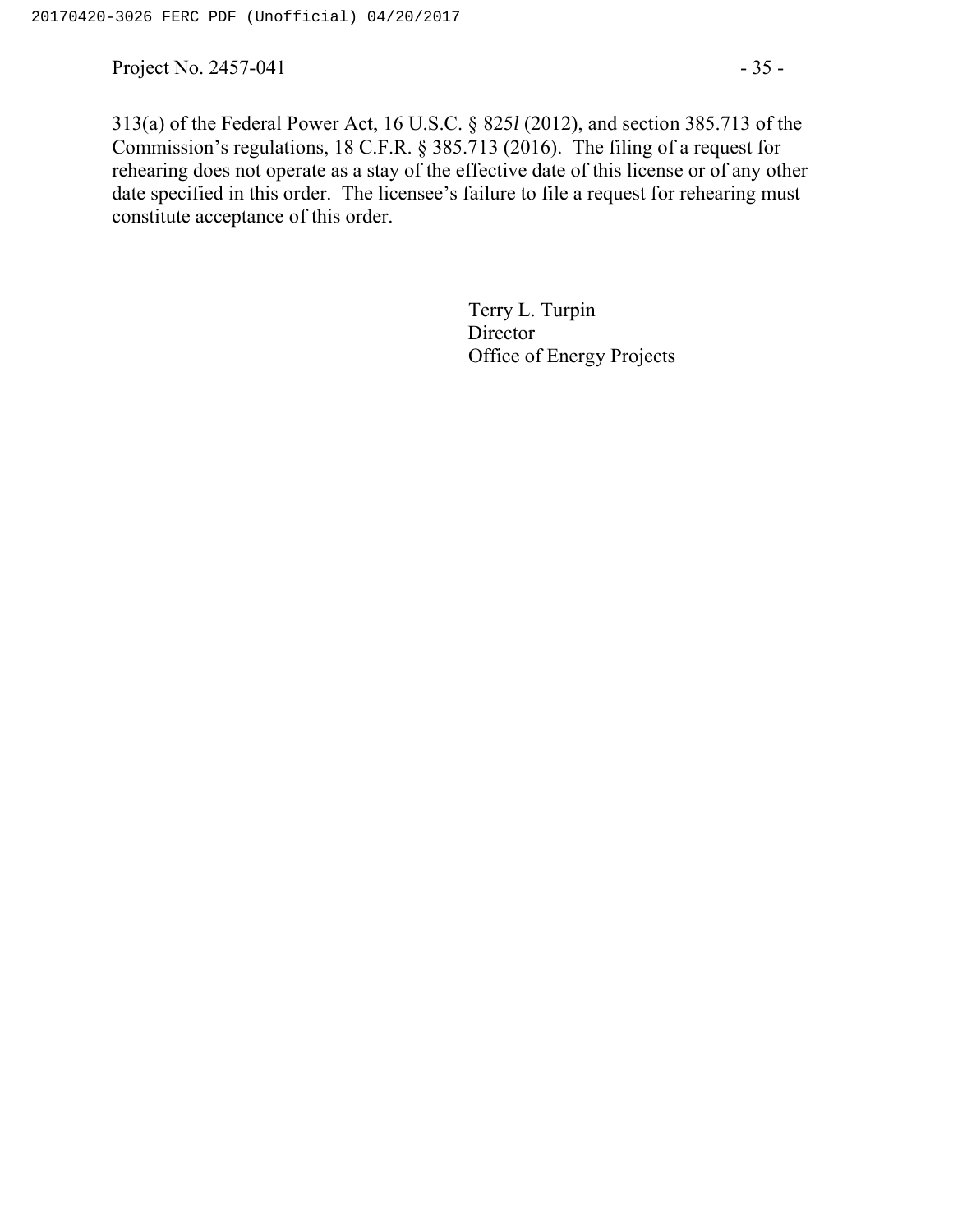Project No.  $2457-041$  - 36 -

**Form L-5**  (October, 1975)

#### **FEDERAL ENERGY REGULATORY COMMISSION TERMS AND CONDITIONS OF LICENSE FOR CONSTRUCTED MAJOR PROJECT AFFECTING NAVIGABLE WATERS AND LANDS OF THE UNITED STATES**

**Article 1**. The entire project, as described in this order of the Commission, shall be subject to all of the provisions, terms, and conditions of the license.

**Article 2**. No substantial change shall be made in the maps, plans, specifications, and statements described and designated as exhibits and approved by the Commission in its order as a part of the license until such change shall have been approved by the Commission: Provided, however, That if the Licensee or the Commission deems it necessary or desirable that said approved exhibits, or any of them, be changed, there shall be submitted to the Commission for approval a revised, or additional exhibit or exhibits covering the proposed changes which, upon approval by the Commission, shall become a part of the license and shall supersede, in whole or in part, such exhibit or exhibits theretofore made a part of the license as may be specified by the Commission.

**Article 3**. The project area and project works shall be in substantial conformity with the approved exhibits referred to in Article 2 herein or as changed in accordance with the provisions of said article. Except when emergency shall require for the protection of navigation, life, health, or property, there shall not be made without prior approval of the Commission any substantial alteration or addition not in conformity with the approved plans to any dam or other project works under the license or any substantial use of project lands and waters not authorized herein; and any emergency alteration, addition, or use so made shall thereafter be subject to such modification and change as the Commission may direct. Minor changes in project works, or in uses of project lands and waters, or divergence from such approved exhibits may be made if such changes will not result in a decrease in efficiency, in a material increase in cost, in an adverse environmental impact, or in impairment of the general scheme of development; but any of such minor changes made without the prior approval of the Commission, which in its judgment have produced or will produce any of such results, shall be subject to such alteration as the Commission may direct.

**Article 4**. The project, including its operation and maintenance and any work incidental to additions or alterations authorized by the Commission, whether or not conducted upon lands of the United States, shall be subject to the inspection and supervision of the Regional Engineer, Federal Energy Regulatory Commission, in the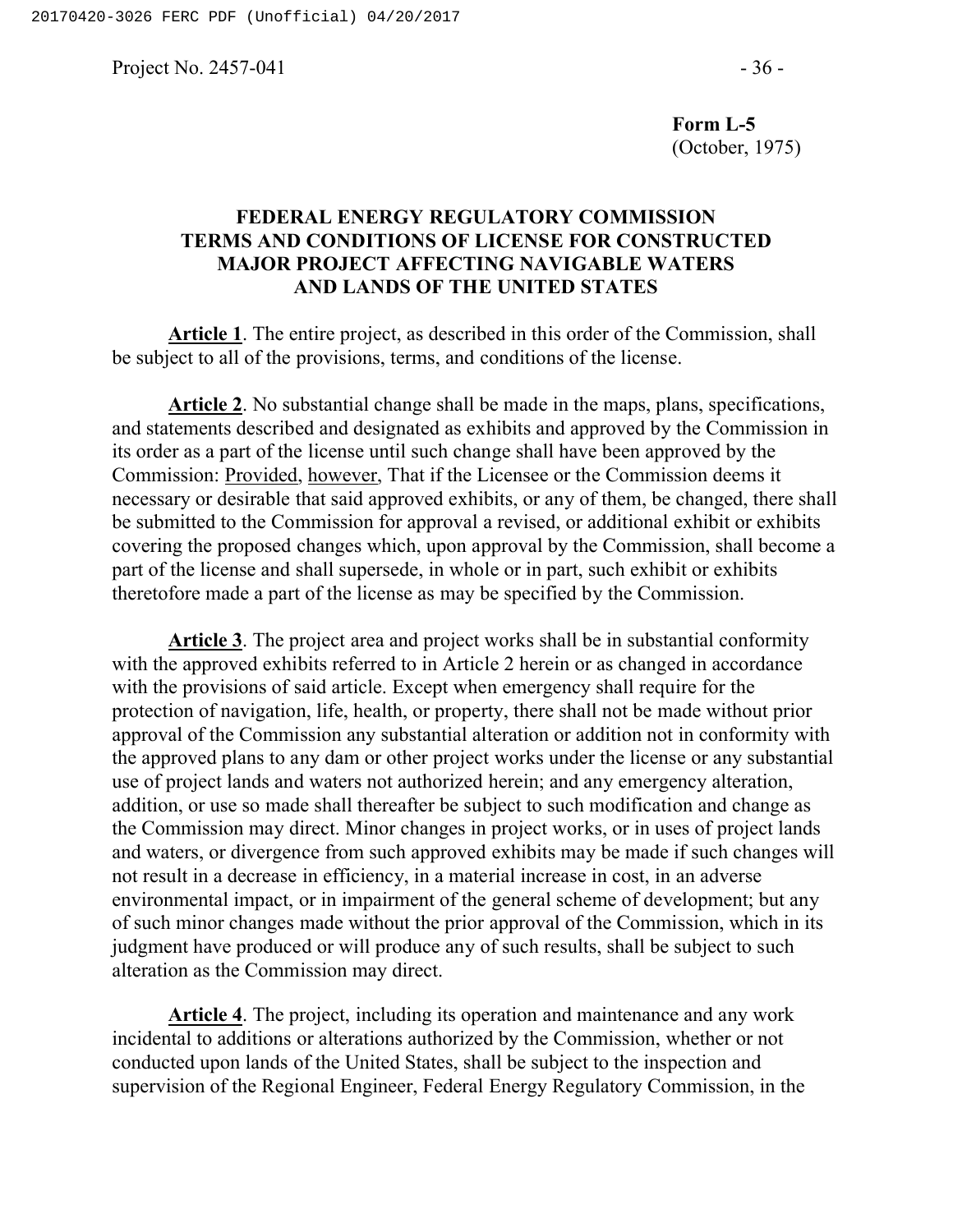Project No.  $2457-041$  -  $37-$ 

region wherein the project is located, or of such other officer or agent as the Commission may designate, who shall be the authorized representative of the Commission for such purposes. The Licensee shall cooperate fully with said representative and shall furnish him such information as he may require concerning the operation and maintenance of the project, and any such alterations thereto, and shall notify him of the date upon which work with respect to any alteration will begin, as far in advance thereof as said representative may reasonably specify, and shall notify him promptly in writing of any suspension of work for a period of more than one week, and of its resumption and completion. The Licensee shall submit to said representative a detailed program of inspection by the Licensee that will provide for an adequate and qualified inspection force for construction of any such alterations to the project. Construction of said alterations or any feature thereof shall not be initiated until the program of inspection for the alterations or any feature thereof has been approved by said representative. The Licensee shall allow said representative and other officers or employees of the United States, showing proper credentials, free and unrestricted access to, through, and across the project lands and project works in the performance of their official duties. The Licensee shall comply with such rules and regulations of general or special applicability as the Commission may prescribe from time to time for the protection of life, health, or property.

**Article 5**. The Licensee, within five years from the date of issuance of the license, shall acquire title in fee or the right to use in perpetuity all lands, other than lands of the United States, necessary or appropriate for the construction maintenance, and operation of the project. The Licensee or its successors and assigns shall, during the period of the license, retain the possession of all project property covered by the license as issued or as later amended, including the project area, the project works, and all franchises, easements, water rights, and rights or occupancy and use; and none of such properties shall be voluntarily sold, leased, transferred, abandoned, or otherwise disposed of without the prior written approval of the Commission, except that the Licensee may lease or otherwise dispose of interests in project lands or property without specific written approval of the Commission pursuant to the then current regulations of the Commission. The provisions of this article are not intended to prevent the abandonment or the retirement from service of structures, equipment, or other project works in connection with replacements thereof when they become obsolete, inadequate, or inefficient for further service due to wear and tear; and mortgage or trust deeds or judicial sales made thereunder, or tax sales, shall not be deemed voluntary transfers within the meaning of this article.

**Article 6**. In the event the project is taken over by the United States upon the termination of the license as provided in Section 14 of the Federal Power Act, or is transferred to a new licensee or to a nonpower licensee under the provisions of Section 15 of said Act, the Licensee, its successors and assigns shall be responsible for, and shall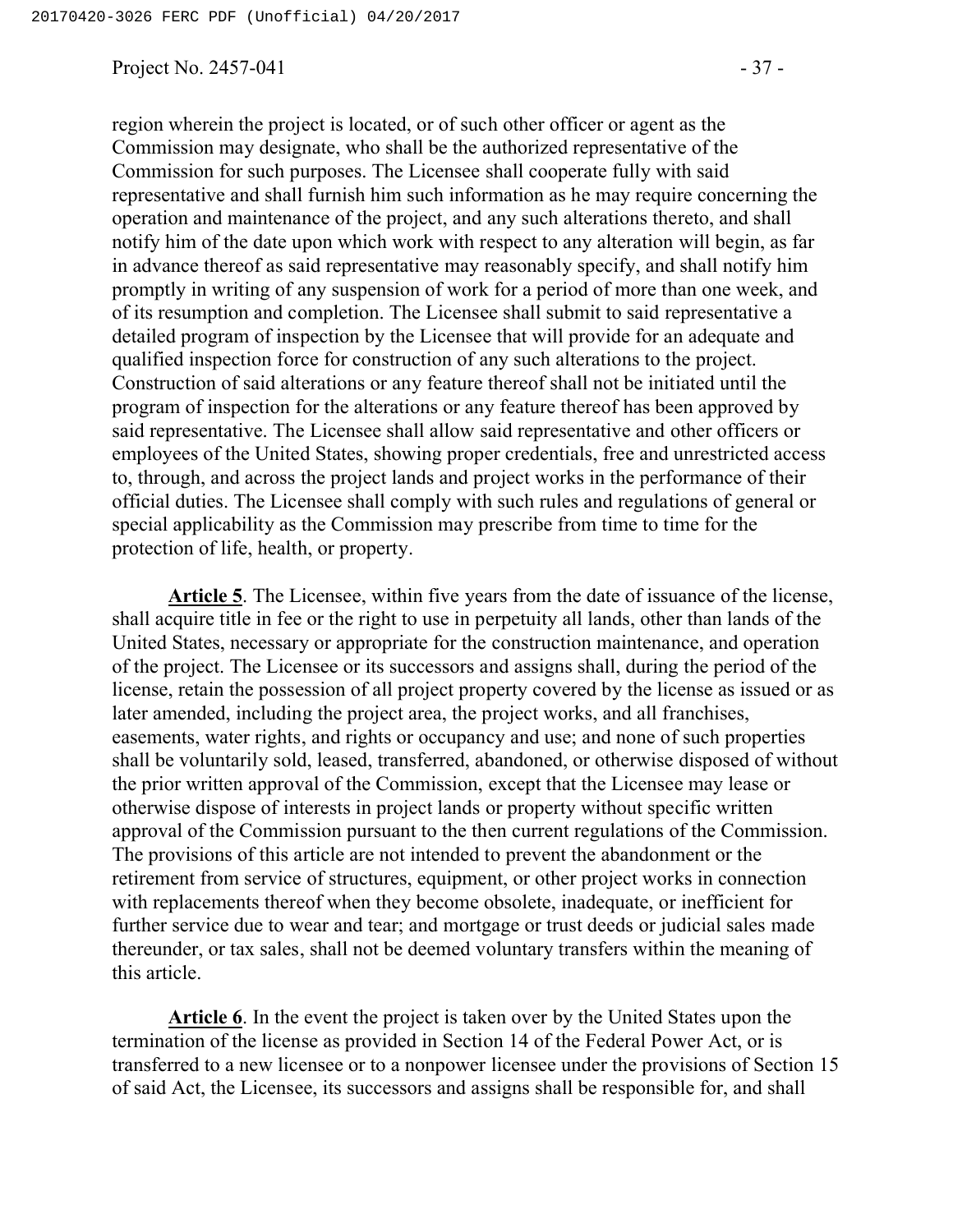Project No.  $2457-041$  - 38 -

make good any defect of title to, or of right of occupancy and use in, any of such project property that is necessary or appropriate or valuable and serviceable in the maintenance and operation of the project, and shall pay and discharge, or shall assume responsibility for payment and discharge of, all liens or encumbrances upon the project or project property created by the Licensee or created or incurred after the issuance of the license: Provided, That the provisions of this article are not intended to require the Licensee, for the purpose of transferring the project to the United States or to a new licensee, to acquire any different title to, or right of occupancy and use in, any of such project property than was necessary to acquire for its own purposes as the Licensee.

**Article 7**. The actual legitimate original cost of the project, and of any addition thereto or betterment thereof, shall be determined by the Commission in accordance with the Federal Power Act and the Commission's Rules and Regulations thereunder.

**Article 8**. The Licensee shall install and thereafter maintain gages and streamgaging stations for the purpose of determining the stage and flow of the stream or streams on which the project is located, the amount of water held in and withdrawn from storage, and the effective head on the turbines; shall provide for the required reading of such gages and for the adequate rating of such stations; and shall install and maintain standard meters adequate for the determination of the amount of electric energy generated by the project works. The number, character, and location of gages, meters, or other measuring devices, and the method of operation thereof, shall at all times be satisfactory to the Commission or its authorized representative. The Commission reserves the right, after notice and opportunity for hearing, to require such alterations in the number, character, and location of gages, meters, or other measuring devices, and the method of operation thereof, as are necessary to secure adequate determinations. The installation of gages, the rating of said stream or streams, and the determination of the flow thereof, shall be under the supervision of, or in cooperation with, the District Engineer of the United States Geological Survey having charge of stream-gaging operations in the region of the project, and the Licensee shall advance to the United States Geological Survey the amount of funds estimated to be necessary for such supervision, or cooperation for such periods as may mutually agreed upon. The Licensee shall keep accurate and sufficient records of the foregoing determinations to the satisfaction of the Commission, and shall make return of such records annually at such time and in such form as the Commission may prescribe.

**Article 9**. The Licensee shall, after notice and opportunity for hearing, install additional capacity or make other changes in the project as directed by the Commission, to the extent that it is economically sound and in the public interest to do so.

**Article 10**. The Licensee shall, after notice and opportunity for hearing, coordinate the operation of the project, electrically and hydraulically, with such other projects or power systems and in such manner as the Commission may direct in the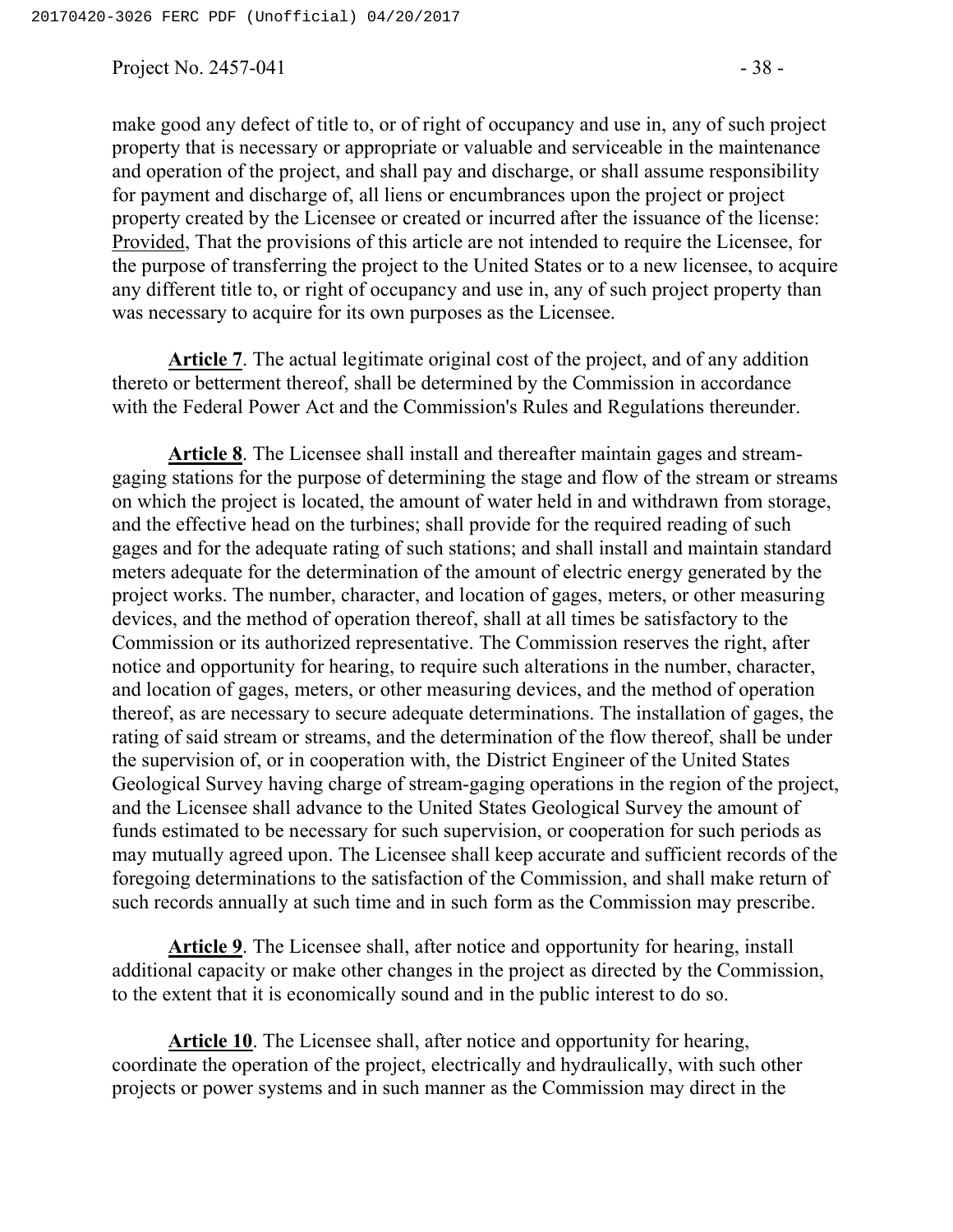Project No.  $2457-041$  - 39 -

interest of power and other beneficial public uses of water resources, and on such conditions concerning the equitable sharing of benefits by the Licensee as the Commission may order.

**Article 11**. Whenever the Licensee is directly benefited by the construction work of another licensee, a permittee, or the United States on a storage reservoir or other headwater improvement, the Licensee shall reimburse the owner of the headwater improvement for such part of the annual charges for interest, maintenance, and depreciation thereof as the Commission shall determine to be equitable, and shall pay to the United States the cost of making such determination as fixed by the Commission. For benefits provided by a storage reservoir or other headwater improvement of the United States, the Licensee shall pay to the Commission the amounts for which it is billed from time to time for such headwater benefits and for the cost of making the determinations pursuant to the then current regulations of the Commission under the Federal Power Act.

**Article 12**. The United States specifically retains and safeguards the right to use water in such amount, to be determined by the Secretary of the Army, as may be necessary for the purposes of navigation on the navigable waterway affected; and the operations of the Licensee, so far as they affect the use, storage and discharge from storage of waters affected by the license, shall at all times be controlled by such reasonable rules and regulations as the Secretary of the Army may prescribe in the interest of navigation, and as the Commission my prescribe for the protection of life, health, and property, and in the interest of the fullest practicable conservation and utilization of such waters for power purposes and for other beneficial public uses, including recreational purposes, and the Licensee shall release water from the project reservoir at such rate in cubic feet per second, or such volume in acre-feet per specified period of time, as the Secretary of the Army may prescribe in the interest of navigation, or as the Commission may prescribe for the other purposes hereinbefore mentioned.

**Article 13**. On the application of any person, association, corporation, Federal agency, State or municipality, the Licensee shall permit such reasonable use of its reservoir or other project properties, including works, lands and water rights, or parts thereof, as may be ordered by the Commission, after notice and opportunity for hearing, in the interests of comprehensive development of the waterway or waterways involved and the conservation and utilization of the water resources of the region for water supply or for the purposes of steam-electric, irrigation, industrial, municipal or similar uses. The Licensee shall receive reasonable compensation for use of its reservoir or other project properties or parts thereof for such purposes, to include at least full reimbursement for any damages or expenses which the joint use causes the Licensee to incur. Any such compensation shall be fixed by the Commission either by approval of an agreement between the Licensee and the party or parties benefiting or after notice and opportunity for hearing. Applications shall contain information in sufficient detail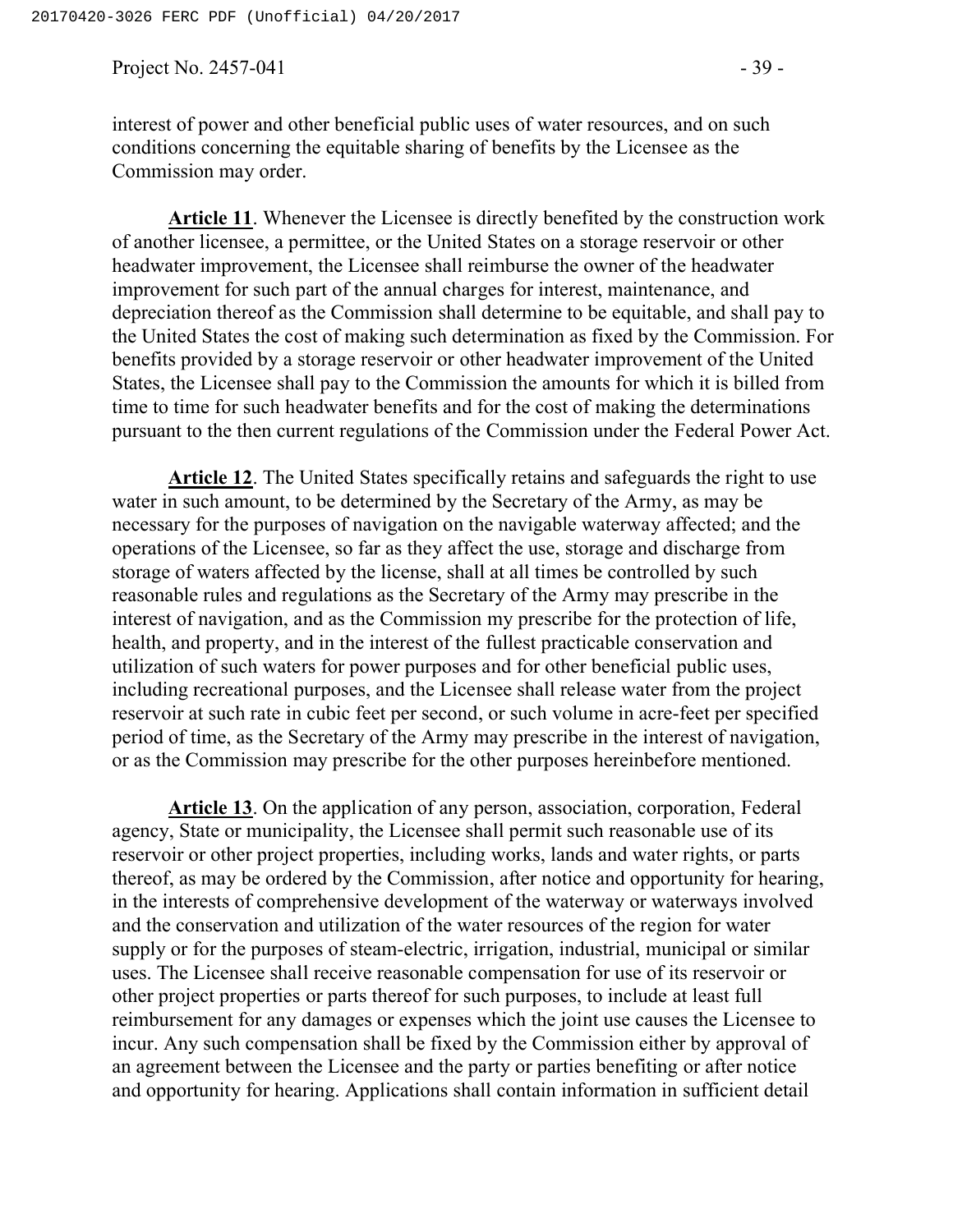Project No.  $2457-041$  - 40 -

to afford a full understanding of the proposed use, including satisfactory evidence that the applicant possesses necessary water rights pursuant to applicable State law, or a showing of cause why such evidence cannot concurrently be submitted, and a statement as to the relationship of the proposed use to any State or municipal plans or orders which may have been adopted with respect to the use of such waters.

**Article 14**. In the construction or maintenance of the project works, the Licensee shall place and maintain suitable structures and devices to reduce to a reasonable degree the liability of contact between its transmission lines and telegraph, telephone and other signal wires or power transmission lines constructed prior to its transmission lines and not owned by the Licensee, and shall also place and maintain suitable structures and devices to reduce to a reasonable degree the liability of any structures or wires falling or obstructing traffic or endangering life. None of the provisions of this article are intended to relieve the Licensee from any responsibility or requirement which may be imposed by any other lawful authority for avoiding or eliminating inductive interference.

**Article 15**. The Licensee shall, for the conservation and development of fish and wildlife resources, construct, maintain, and operate, or arrange for the construction, maintenance, and operation of such reasonable facilities, and comply with such reasonable modifications of the project structures and operation, as may be ordered by the Commission upon its own motion or upon the recommendation of the Secretary of the Interior or the fish and wildlife agency or agencies of any State in which the project or a part thereof is located, after notice and opportunity for hearing.

**Article 16**. Whenever the United States shall desire, in connection with the project, to construct fish and wildlife facilities or to improve the existing fish and wildlife facilities at its own expense, the Licensee shall permit the United States or its designated agency to use, free of cost, such of the Licensee's lands and interests in lands, reservoirs, waterways and project works as may be reasonably required to complete such facilities or such improvements thereof. In addition, after notice and opportunity for hearing, the Licensee shall modify the project operation as may be reasonably prescribed by the Commission in order to permit the maintenance and operation of the fish and wildlife facilities constructed or improved by the United States under the provisions of this article. This article shall not be interpreted to place any obligation on the United States to construct or improve fish and wildlife facilities or to relieve the Licensee of any obligation under this license.

**Article 17**. The Licensee shall construct, maintain, and operate, or shall arrange for the construction, maintenance, and operation of such reasonable recreational facilities, including modifications thereto, such as access roads, wharves, launching ramps, beaches, picnic and camping areas, sanitary facilities, and utilities, giving consideration to the needs of the physically handicapped, and shall comply with such reasonable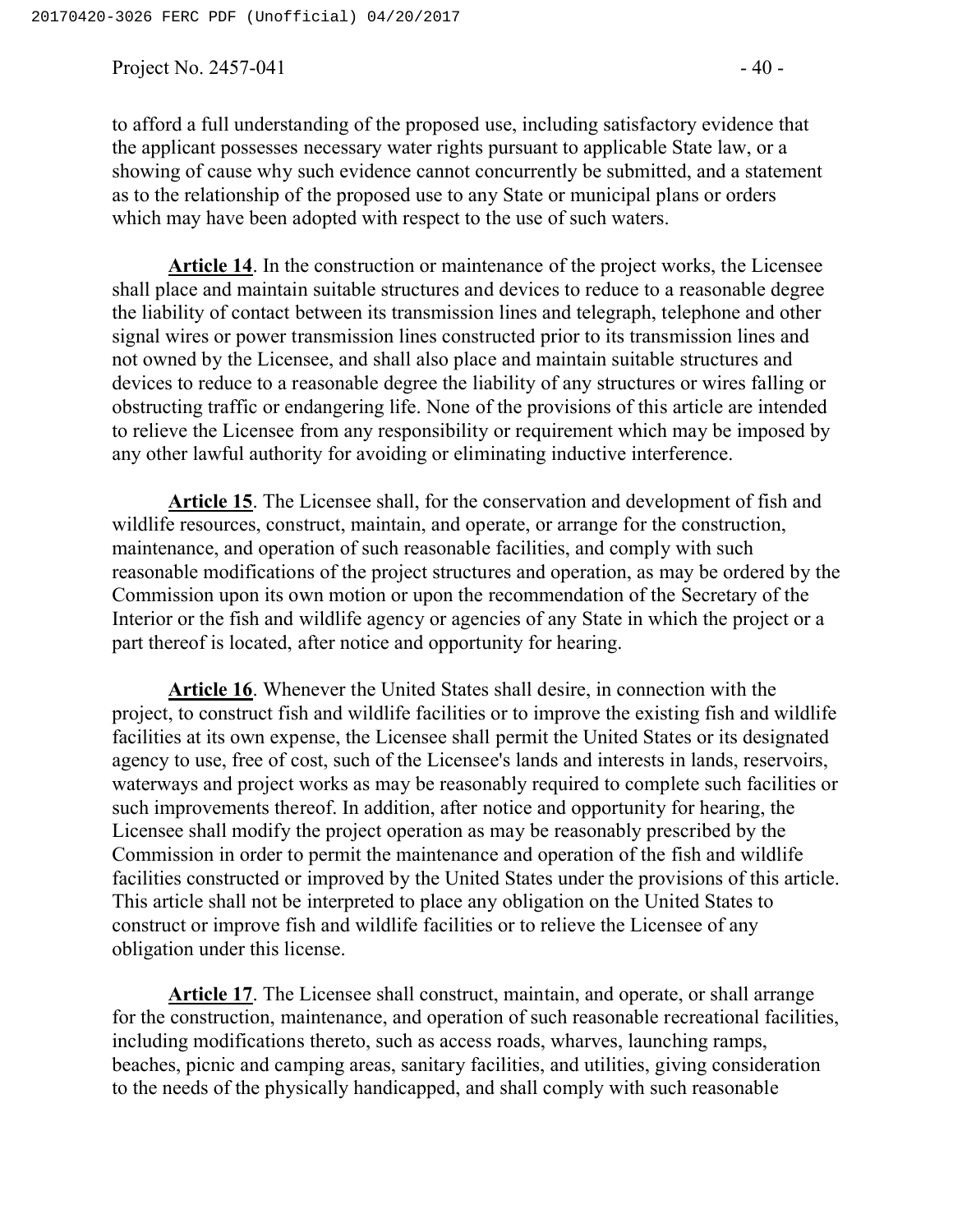Project No. 2457-041 - 41 -

modifications of the project, as may be prescribed hereafter by the Commission during the term of this license upon its own motion or upon the recommendation of the Secretary of the Interior or other interested Federal or State agencies, after notice and opportunity for hearing.

**Article 18**. So far as is consistent with proper operation of the project, the Licensee shall allow the public free access, to a reasonable extent, to project waters and adjacent project lands owned by the Licensee for the purpose of full public utilization of such lands and waters for navigation and for outdoor recreational purposes, including fishing and hunting: Provided, That the Licensee may reserve from public access such portions of the project waters, adjacent lands, and project facilities as may be necessary for the protection of life, health, and property.

**Article 19**. In the construction, maintenance, or operation of the project, the Licensee shall be responsible for, and shall take reasonable measures to prevent, soil erosion on lands adjacent to streams or other waters, stream sedimentation, and any form of water or air pollution. The Commission, upon request or upon its own motion, may order the Licensee to take such measures as the Commission finds to be necessary for these purposes, after notice and opportunity for hearing.

**Article 20**. The Licensee shall clear and keep clear to an adequate width lands along open conduits and shall dispose of all temporary structures, unused timber, brush, refuse, or other material unnecessary for the purposes of the project which results from the clearing of lands or from the maintenance or alteration of the project works. In addition, all trees along the periphery of project reservoirs which may die during operations of the project shall be removed. All clearing of the lands and disposal of the unnecessary material shall be done with due diligence and to the satisfaction of the authorized representative of the Commission and in accordance with appropriate Federal, State, and local statutes and regulations.

**Article 21**. Material may be dredged or excavated from, or placed as fill in, project lands and/or waters only in the prosecution of work specifically authorized under the license; in the maintenance of the project; or after obtaining Commission approval, as appropriate. Any such material shall be removed and/or deposited in such manner as to reasonably preserve the environmental values of the project and so as not to interfere with traffic on land or water. Dredging and filling in a navigable water of the United States shall also be done to the satisfaction of the District Engineer, Department of the Army, in charge of the locality.

**Article 22**. Whenever the United States shall desire to construct, complete, or improve navigation facilities in connection with the project, the Licensee shall convey to the United States, free of cost, such of its lands and rights-of-way and such rights of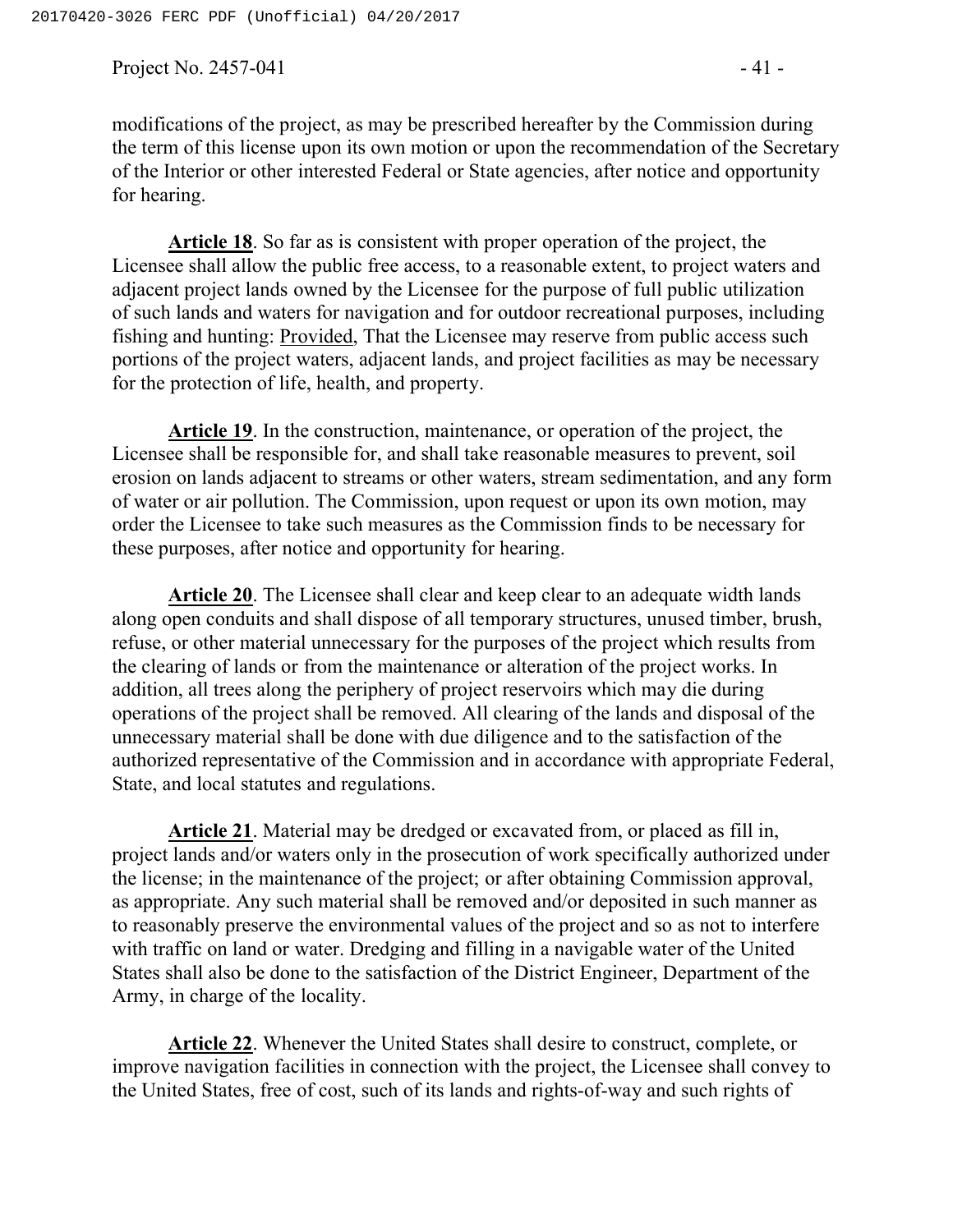Project No.  $2457-041$  - 42 -

passage through its dams or other structures, and shall permit such control of its pools, as may be required to complete and maintain such navigation facilities.

**Article 23**. The operation of any navigation facilities which may be constructed as a part of, or in connection with, any dam or diversion structure constituting a part of the project works shall at all times be controlled by such reasonable rules and regulations in the interest of navigation, including control of the level of the pool caused by such dam or diversion structure, as may be made from time to time by the Secretary of the Army.

**Article 24**. The Licensee shall furnish power free of cost to the United States for the operation and maintenance of navigation facilities in the vicinity of the project at the voltage and frequency required by such facilities and at a point adjacent thereto, whether said facilities are constructed by the Licensee or by the United States.

**Article 25**. The Licensee shall construct, maintain, and operate at its own expense such lights and other signals for the protection of navigation as may be directed by the Secretary of the Department in which the Coast Guard is operating.

**Article 26**. Timber on lands of the United States cut, used, or destroyed in the construction and maintenance of the project works, or in the clearing of said lands, shall be paid for, and the resulting slash and debris disposed of, in accordance with the requirements of the agency of the United States having jurisdiction over said lands. Payment for merchantable timber shall be at current stumpage rates, and payment for young growth timber below merchantable size shall be at current damage appraisal values. However, the agency of the United States having jurisdiction may sell or dispose of the merchantable timber to others than the Licensee: Provided, That timber so sold or disposed of shall be cut and removed from the area prior to, or without undue interference with, clearing operations of the Licensee and in coordination with the Licensee's project construction schedules. Such sale or disposal to others shall not relieve the Licensee of responsibility for the clearing and disposal of all slash and debris from project lands.

**Article 27**. The Licensee shall do everything reasonably within its power, and shall require its employees, contractors, and employees of contractors to do everything reasonably within their power, both independently and upon the request of officers of the agency concerned, to prevent, to make advance preparations for suppression of, and to suppress fires on the lands to be occupied or used under the license. The Licensee shall be liable for and shall pay the costs incurred by the United States in suppressing fires caused from the construction, operation, or maintenance of the project works or of the works appurtenant or accessory thereto under the license.

**Article 28**. The Licensee shall interpose no objection to, and shall in no way prevent, the use by the agency of the United States having jurisdiction over the lands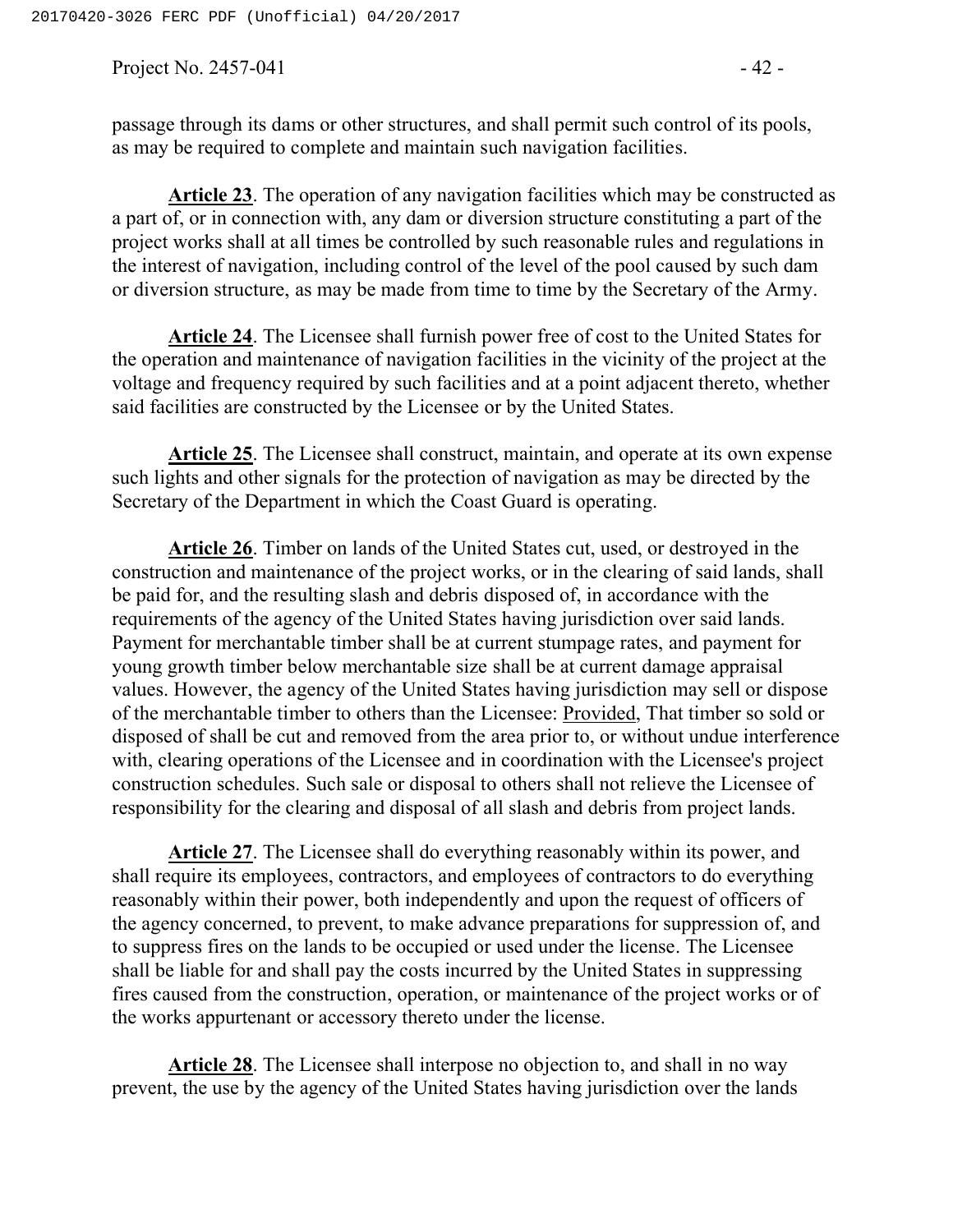Project No.  $2457-041$  - 43 -

of the United States affected, or by persons or corporations occupying lands of the United States under permit, of water for fire suppression from any stream, conduit, or body of water, natural or artificial, used by the Licensee in the operation of the project works covered by the license, or the use by said parties of water for sanitary and domestic purposes from any stream, conduit, or body of water, natural or artificial, used by the Licensee in the operation of the project works covered by the license.

**Article 29**. The Licensee shall be liable for injury to, or destruction of, any buildings, bridges, roads, trails, lands, or other property of the United States, occasioned by the construction, maintenance, or operation of the project works or of the works appurtenant or accessory thereto under the license. Arrangements to meet such liability, either by compensation for such injury or destruction, or by reconstruction or repair of damaged property, or otherwise, shall be made with the appropriate department or agency of the United States.

**Article 30**. The Licensee shall allow any agency of the United States, without charge, to construct or permit to be constructed on, through, and across those project lands which are lands of the United States such conduits, chutes, ditches, railroads, roads, trails, telephone and power lines, and other routes or means of transportation and communication as are not inconsistent with the enjoyment of said lands by the Licensee for the purposes of the license. This license shall not be construed as conferring upon the Licensee any right of use, occupancy, or enjoyment of the lands of the United States other than for the construction, operation, and maintenance of the project as stated in the license.

**Article 31**. In the construction and maintenance of the project, the location and standards of roads and trails on lands of the United States and other uses of lands of the United States, including the location and condition of quarries, borrow pits, and spoil disposal areas, shall be subject to the approval of the department or agency of the United States having supervision over the lands involved.

**Article 32**. The Licensee shall make provision, or shall bear the reasonable cost, as determined by the agency of the United States affected, of making provision for avoiding inductive interference between any project transmission line or other project facility constructed, operated, or maintained under the license, and any radio installation, telephone line, or other communication facility installed or constructed before or after construction of such project transmission line or other project facility and owned, operated, or used by such agency of the United States in administering the lands under its jurisdiction.

**Article 33**. The Licensee shall make use of the Commission's guidelines and other recognized guidelines for treatment of transmission line rights-of-way, and shall clear